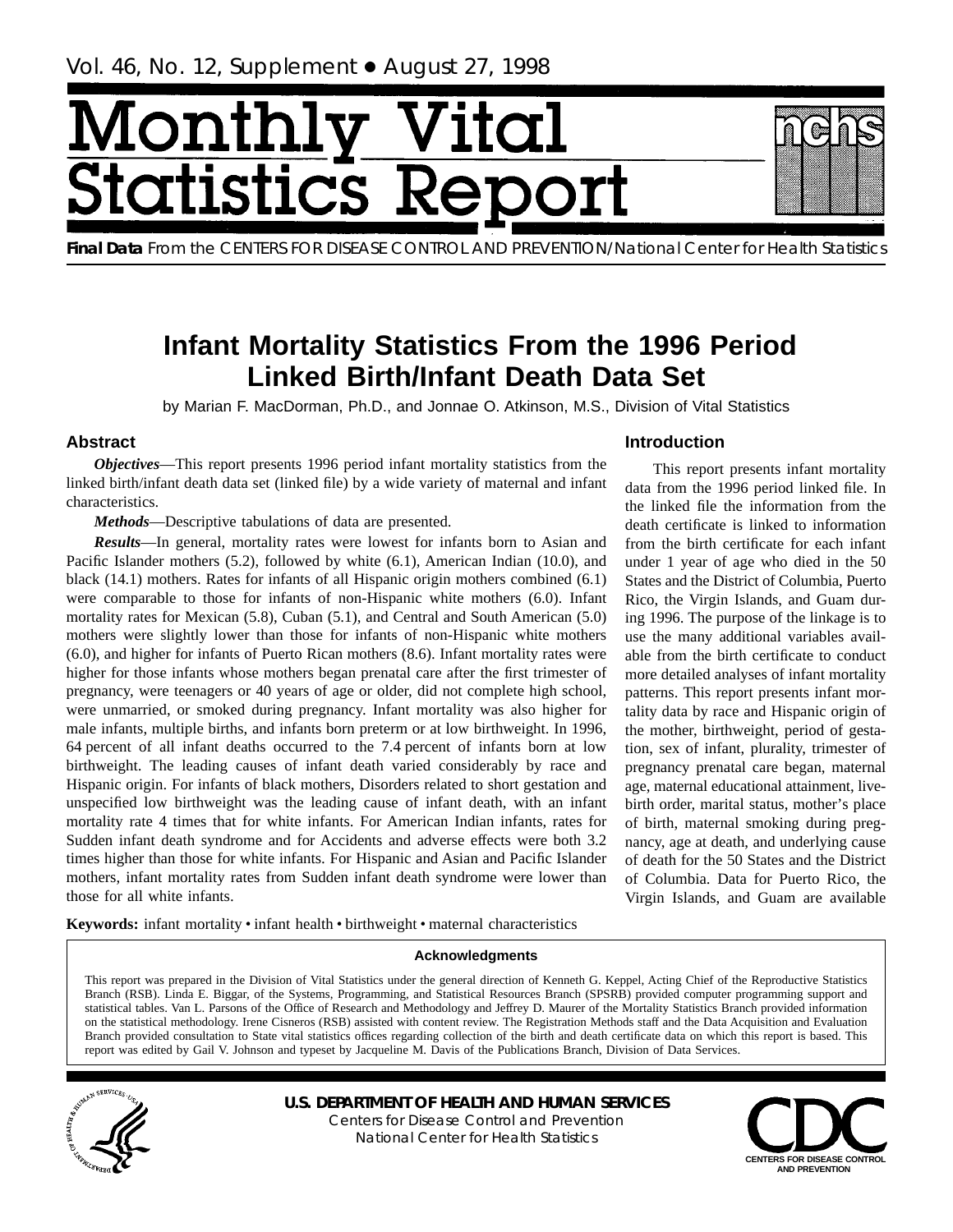<span id="page-1-0"></span>on the linked file and other vital statistics public-use data tapes (1), and are also discussed in separate reports (2,3). Other variables that are available on the linked file data tapes (1), but which are not discussed in this report include: father's age, race, and Hispanic origin; Apgar score; birth attendant; place of delivery; alcohol use during pregnancy; weight gain during pregnancy; medical risk factors; method of delivery; obstetric procedures; complications of labor/delivery; and abnormal conditions of newborn.

## **Methods**

Data shown in this report are based on birth and infant death certificates registered in all States and the District of Columbia. As part of the Vital Statistics Cooperative Program (VSCP), each State provided matching birth and death certificate numbers for each infant under 1 year of age that died in the State in 1996. When the birth and death occurred in different States, the State of death was responsible for contacting the State of birth identified on the death certificate to obtain the original birth certificate number. NCHS used the matching birth and death certificate numbers provided by the States to extract final edited data from the NCHS natality and mortality statistical files. These data were linked to form a single statistical record, thereby establishing a national linked record file.

After the initial linkage, NCHS returned computer lists of unlinked infant death records and records with inconsistent data between the birth and death certificates to each State. State additions and corrections were incorporated, and a final national linked file was produced. In 1996, 97.8 percent of all infant death records were successfully matched to their corresponding birth records.

## **Differences between period and cohort data**

From 1983–91, NCHS produced linked files in a birth cohort format. For the 1995 birth cohort linked file, the numerator consists of deaths to infants born in 1995 whether the death occurred in 1995 or 1996. Beginning with 1995 data, linked files are produced first using a period format and then subsequently

using a birth cohort format. For the 1995 period linked file, the numerator consists of all infant deaths occurring in 1995 that have been linked to their corresponding birth certificates, whether the birth occurred in 1995 or in 1994. The denominator for both files is the 1995 natality file, which contains all U.S. births occurring in 1995. The 1996 period file consists of all deaths occurring in 1996 as the numerator and the 1996 natality file as the denominator. The release of linked file data in two different formats allows NCHS to meet customer demands for more timely linked files while still meeting the needs of data users who prefer the birth cohort format. While the birth cohort format has methodological advantages, it creates substantial delays in data availability, since it is necessary to wait until the close of the following data year to include all infant deaths to the birth cohort. Beginning with 1995 data, the period linked file is the basis for all official NCHS linked file statistics (except for special cohort studies).

## **Weighting**

A record weight is added to the linked file to compensate for the 2.2 percent (in 1996) of infant death records that could not be linked to their corresponding birth certificates. This procedure was initiated in 1995. The percent of records linked varied considerably by State (from 93–100 percent, with all but three States—California, Ohio, and Oklahoma—at 95 percent or higher). The percent linked also varied by age at death, from 97.2 percent for infants who died within the first 7 days of life, to 98.5 percent for infants who died during the postneonatal period (28 days–11 months of age). The number of infant deaths in the linked file was weighted to equal the sum of the linked plus unlinked infant deaths by State of residence at birth and age at death (less than 1 day,  $1-27$  days, and 28 days–11 months). The addition of the weight greatly reduced the potential for bias in comparing infant mortality rates by characteristics.

The 1996 linked file includes 27,809 unweighted infant death records. An additional 623 records could not be linked to their corresponding birth certificates because the birth certificate could not be identified. Thus, the linked file was weighted to match the total of 28,432 linked plus unlinked records. Since the data included in this report are tabulated by place of residence of the mother, 13 infant deaths to mothers whose usual place of residence is outside of the United States were excluded from tables shown in this report, leading to a weighted total of 28,419 infant deaths.

## **Comparison of infant mortality data between the linked file and the vital statistics mortality file**

Although the time periods are the same, numbers of infant deaths and infant mortality rates in the 1996 period linked file are not identical to the numbers in the 1996 vital statistics mortality file (2). Although the overall infant mortality rate of 7.3 for 1996 is the same between the two data sources, infant mortality rates by characteristics, such as race, Hispanic origin and cause of death are not identical. The differences in numbers of infant deaths between the two files can be traced to three different causes:

- 1. geographic coverage differences
- 2. additional quality control
- 3. weighting

Differences in geographic coverage are due to the fact that for the vital statistics mortality file all deaths occurring in the 50 States and the District of Columbia are included regardless of the place of birth of the infant. In contrast, to be included in the linked file, both the birth and death must occur in the 50 States and the District of Columbia. Also, the linkage process subjects infant death records to an additional round of quality control review. Every year, a few records are voided from the file at this stage because they are found to be fetal deaths, deaths at ages greater than 1 year, or duplicate death certificates. Finally, although every effort has been made to design weights that will accurately reflect the distribution of deaths by characteristics, weighting may contribute to small differences in numbers and rates by specific variables between these two data sets.

## **Data by maternal and infant characteristics**

This report presents descriptive tabulations of infant mortality data by a variety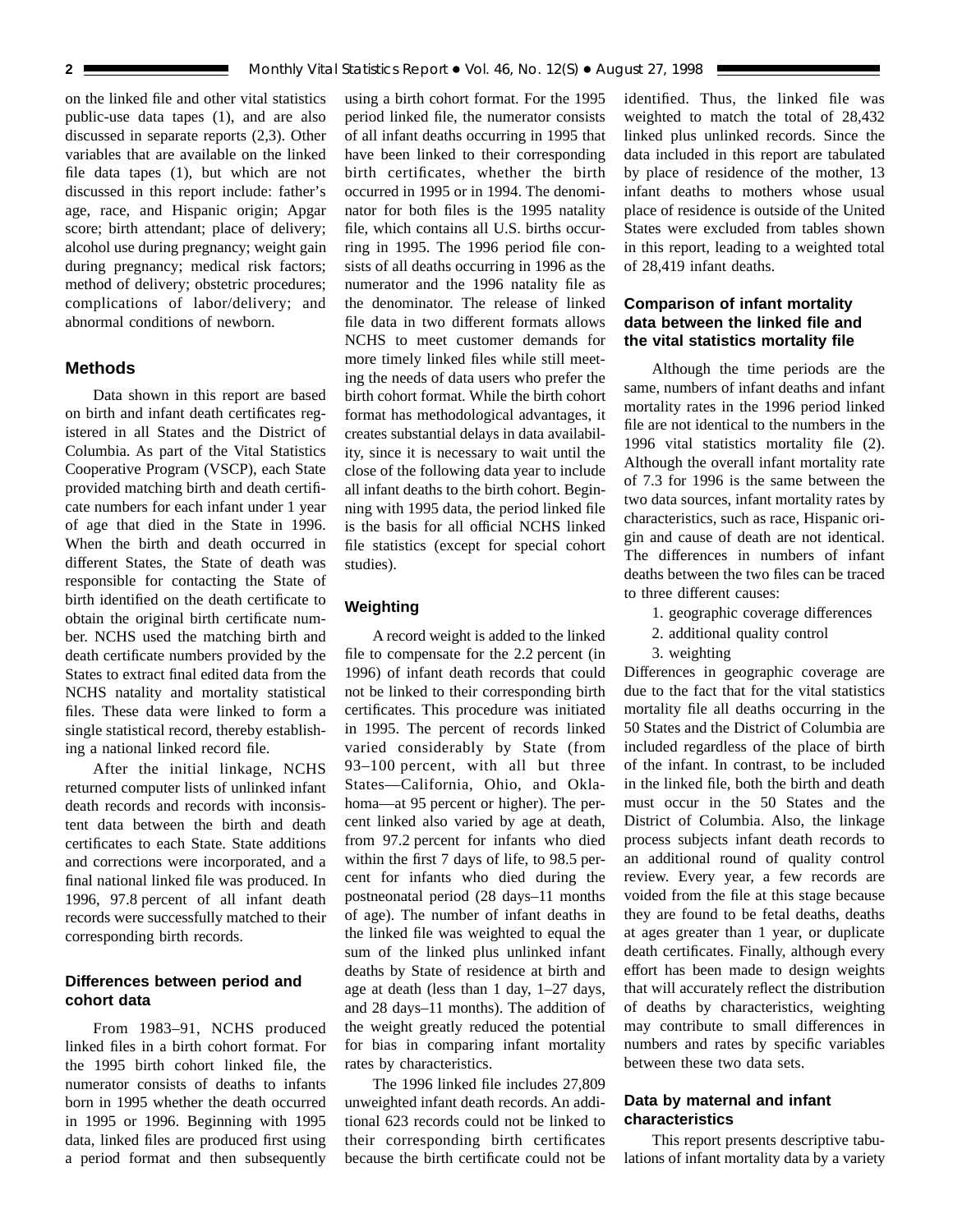<span id="page-2-0"></span>of maternal and infant characteristics. These tabulations are useful for understanding the basic relationships between risk factors and infant mortality, *unadjusted for the possible effects of other variables*. In reality, women with one risk factor often have other risk factors as well. Thus, teenage mothers are more likely to also be unmarried and of a low-income status. Mothers who do not receive prenatal care are more likely to be of a low-income status and uninsured. The preferred method for disentangling the multiple interrelationships among risk factors is multivariate analysis; however, an understanding of the basic relationships between risk factors and infant mortality is a necessary precursor to more sophisticated types of analysis, and is the aim of the current report.

*Race and Hispanic origin data—* Infant mortality rates are presented for detailed race and Hispanic origin groups. The linked file is particularly useful for computing accurate infant mortality rates for these groups because the race of the mother from the birth certificate is used in both the numerator and denominator of the infant mortality rate. In contrast, for the vital statistics mortality data—the more ''traditional'' source of infant mortality data—race information for the denominator is the race of the mother as reported on the birth certificate, whereas the race information for the numerator is the race of the decedent as reported on the death certificate (2). Race information reported on the birth certificate is generally considered to be more accurate than that on the death certificate because on the birth certificate, race of each parent is usually reported by the mother at the time of delivery, whereas on the death certificate, race of the deceased infant is reported by the funeral director based on information provided by an informant or on observation (4,5). This difference in the method of reporting race data has a larger impact for races other than white and black, and can lead to differences in race-specific infant mortality rates between the two data sources (4,5).

Infant mortality rates for five detailed Asian and Pacific Islander groups, including Vietnamese, Asian Indian, Korean, Samoan, and Guamanian, are presented for an eight-State reporting area: California, Hawaii, Illinois, Minnesota, New Jersey, New York, Texas, and Washington. More than 60 percent of the U.S. population for each of these additional Asian and Pacific Islander groups lived in the eight-State reporting area: Asian Indian, Korean, and Vietnamese, 64–68 percent; Guamanian, 75 percent; and Samoan, 85 percent (6,7).

Race and Hispanic origin of mother are reported as separate items on the birth certificate; thus, a mother of Hispanic origin may be of any race. Although the overwhelming majority of Hispanicorigin births are to white women (97 percent in 1996), there are notable differences in infant mortality trends between Hispanic and non-Hispanic white women. Therefore, data for these groups are presented separately. Race and ethnic differentials in infant mortality rates by characteristics may reflect differences in income, educational levels, access to health care, health insurance, and other factors.

*Statistical significance—*Text statements have been tested for statistical significance, and a statement that a given infant mortality rate is higher or lower than another rate indicates that the rates are significantly different. Information on the methods used to test for statistical significance, as well as additional information on marital status, period of gestation, birthweight, and cause-of-death classification are presented in the Technical notes.

## **Results and discussion**

## **Infant mortality by race and Hispanic origin of mother**

In 1996, the overall infant mortality rate from the linked file was 7.3 infant deaths per 1,000 live births, a decrease of 3.9 percent from the 1995 rate of 7.6 (8). Infant mortality rates varied considerably by race of moth[er \(table A\). M](#page-3-0)ortality rates were lowest for infants born to Asian and Pacific Islander mothers (5.2), followed by white (6.1), American Indian (10.0), and black (14.1) mothers. When these differentials are examined by age at death, it is apparent that the high mortality rate for infants of American Indian mothers is due primarily to a postneonatal mortality rate, which is 2.5 times that for infants of white mothers. For infants of black mothers, both neonatal and postneonatal mortality rates are 2.3–2.4 times those for infants of white mothers.

Among the Asian and Pacific Islander groups enumerated in the eight–State reporting area, infant mortality rates for Chinese (3.3), Japanese (3.7), Hawaiian (5.8), and Filipino (6.0) mothers were comparable to those reported for the entire United State[s \(table B\). In](#page-3-0)fant mortality rates for Vietnamese, Asian Indian, and Korean mothers ranged from 4.9 for infants of Asian Indian mothers to 5.6 for infants of Vietnamese mothers. Among the Pacific Islander groups, it was not possible to compute reliable infant mortality rates for infants of Samoan and Guamanian mothers because of the small number of infant deaths.

Mortality rates for infants born to Hispanic origin mothers ranged from 5.0 for Central and South American mothers to 8.6 for Puerto Rican mot[hers \(table C\).](#page-3-0) The rate for Central and South American mothers was 17 percent lower, and the rate for Puerto Rican mothers was 43 percent higher than that for non-Hispanic white mothers. Infants of Puerto Rican mothers had higher mortality rates during both the neonatal and postneonatal periods.

## **Infant mortality by selected infant and maternal characteristics**

Infant mortality rates by a variety of infant and maternal characteristics are presented in [table 1](#page-8-0) for infants of white, black, American Indian, and Asian or Pacific Islander mothers and in [table 2](#page-12-0) for infants of Hispanic mothers.

*Sex of infant—*The infant mortality rate for all races combined was 8.0 for male infants, 21 percent higher than the rate of 6.6 for female infants. In 1996 infant mortality rates were higher for male than for female infants for each race and Hispanic origin group, although differences were not statistically significant for infants of American Indian, Cuban, and Central and South American mothers.

*Multiple births—*The risk of infant death increases with the increasing number of infants in the pregnancy (9). For all races combined, the infant mortality rate for plural births was 33.5, about 5 times the rate of 6.6 for single births. Infant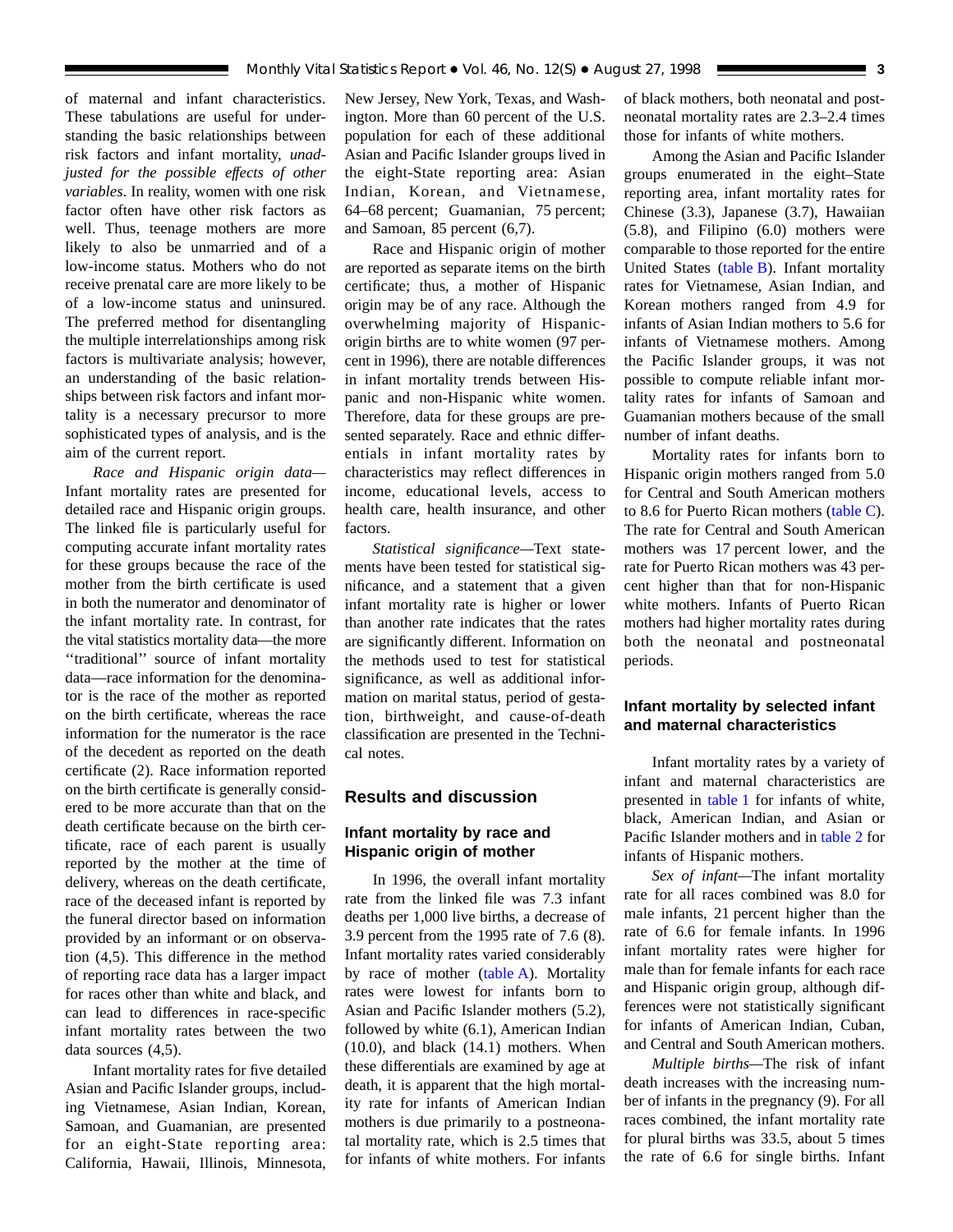#### **, 1996 linked file Table A. Infant, neonatal, and postneonatal deaths and mortality rates by specified race or national origin of mother: United States,**

| Race of mother                  | Live      |        | Number of deaths |              | Mortality rate per 1,000 live births |          |              |  |
|---------------------------------|-----------|--------|------------------|--------------|--------------------------------------|----------|--------------|--|
|                                 | births    | Infant | Neonatal         | Postneonatal | Infant                               | Neonatal | Postneonatal |  |
| All races                       | 3.891.494 | 28.419 | 18.556           | 9,863        | 7.3                                  | 4.8      | 2.5          |  |
| White                           | 3.093.057 | 18.774 | 12.260           | 6.513        | 6.1                                  | 4.0      | 2.1          |  |
| Black                           | 594.781   | 8.406  | 5.562            | 2.844        | 14.1                                 | 9.4      | 4.8          |  |
| American Indian <sup>1</sup>    | 37.880    | 377    | 178              | 199          | 10.0                                 | 4.7      | 5.3          |  |
|                                 | 165.776   | 862    | 555              | 307          | 5.2                                  | 3.3      | 1.9          |  |
|                                 | 28.500    | 90     | 55               | 35           | 3.2                                  | 1.9      | 19           |  |
| Japanese                        | 8.902     | 37     | 20               |              | 4.2                                  | 2.2      |              |  |
|                                 | 5.907     | 33     | 19               | 14           | 5.6                                  |          |              |  |
|                                 | 31.106    | 181    | 126              | 55           | 5.8                                  | 4.1      | 1.8          |  |
| Other Asian or Pacific Islander | 91.361    | 520    | 335              | 186          | 5.7                                  | 3.7      |              |  |

 $^*$  Figure does not meet standard of reliability or precision.<br><sup>1</sup>Includes Aleuts and Eskimos.

**Table B. Infant, neonatal, and postneonatal deaths and mortality rates by race or national origin of mother: Total of 8 States, 1996 linked file**

| Race of mother                            | Live      |               | Number of deaths |              | Mortality rate per 1,000 live births |          |              |  |
|-------------------------------------------|-----------|---------------|------------------|--------------|--------------------------------------|----------|--------------|--|
|                                           | births    | <b>Infant</b> | Neonatal         | Postneonatal | <b>Infant</b>                        | Neonatal | Postneonatal |  |
| asosn IIA                                 | 1.591.334 | 10,394        | 6.741            | 3.652        | 6.5                                  | 4.2      | 2.3          |  |
| Total Asian or Pacific Islander<br>Asian: | 117.745   | 597           | 378              | 219          | 5.1                                  | 3.2      | 1.9          |  |
|                                           | 22,299    | 74            | 45               | 29           | 3.3                                  | 2.0      | 1.3          |  |
|                                           | 6.934     | 26            | 14               | 12           | 3.7                                  |          |              |  |
|                                           | 25.415    | 152           | 104              | 48           | 6.0                                  | 4.1      | 1.9          |  |
|                                           | 12.432    | 70            | 47               | 23           | 5.6                                  | 3.8      | 1.9          |  |
|                                           | 15.593    | 76            | 46               | 30           | 4.9                                  | 3.0      | 9.۱          |  |
|                                           | 8.200     | 31            | 19               | 12           | 3.8                                  |          |              |  |
| Pacific Islander:                         |           |               |                  |              |                                      |          |              |  |
|                                           | 5.501     | 32            | 19               | 13           | 5.8                                  |          |              |  |
|                                           | 1.629     | 16            |                  |              |                                      |          |              |  |
|                                           | 505       |               |                  |              |                                      |          |              |  |
| Remaining Asian or Pacific Islander       | 19.237    | 118           | 73               | 45           | 6.1                                  | 3.8      | 2.3          |  |
|                                           | 1,269,107 | 7.063         | 4.627            | 2.436        | 5.6                                  | 3.6      | 1.9          |  |
|                                           | 196,107   | 2.652         | 1,693            | 959          | 13.5                                 | 8.6      | 4.9          |  |
| American Indian                           | 8,375     | 82            | 43               | 39           | 9.8                                  | 5.1      | 4.7          |  |

Figure does not meet standard of reliability or precision.<br>1 includes Aleuts and Eskimos.

NOTE: States included are California, Hawaii, Illinois, Minnesota, New Jersey, New York, Texas, and Washington,

**Table C. Infant, neonatal, and postneonatal deaths and mortality rates by Hispanic origin of mother and by race of mother for mothers of non-Hispanic origin: United States, 1996 linked file**

| Hispanic origin and race of mother | Live      |        | Number of deaths |              | Mortality rate per 1,000 live births |          |              |  |
|------------------------------------|-----------|--------|------------------|--------------|--------------------------------------|----------|--------------|--|
|                                    | births    | Infant | Neonatal         | Postneonatal | Infant                               | Neonatal | Postneonatal |  |
|                                    | 3.891,494 | 28.419 | 18.556           | 9.863        | 7.3                                  | 4.8      | 2.5          |  |
|                                    | 701.339   | 4.246  | 2.771            | 1.474        | 6.1                                  | 4.0      | 2.1          |  |
|                                    | 489.666   | 2.861  | 1.842            | 1.019        | 5.8                                  | 3.8      | 2.1          |  |
|                                    | 54.863    | 472    | 306              | 165          | 8.6                                  | 5.6      | 3.0          |  |
|                                    | 12.613    | 64     | 46               | 18           | 5.1                                  | 3.6      |              |  |
| Central and South American         | 97.888    | 491    | 333              | 158          | 5.0                                  | 3.4      | 1.6          |  |
| Other and unknown Hispanic         | 46.309    | 358    | 244              | 114          | 7.7                                  | 5.3      | 2.5          |  |
|                                    | 3.133.484 | 23.632 | 15.346           | 8.286        | 7.5                                  | 4.9      | 2.6          |  |
|                                    | 2.358.989 | 14.249 | 9.227            | 5.022        | 6.0                                  | 3.9      | 2.1          |  |
|                                    | 578.099   | 8.209  | 5.424            | 2.785        | 14.2                                 | 9.4      | 4.8          |  |
| Not stated                         | 56.671    | 541    | 439              | 103          | $\cdots$                             | $\cdots$ | .            |  |

\* Figure does not meet standard of reliability or precision.<br>. . . Category not applicable.<br><sup>1</sup>Origin of mother not stated included in "All origins" but not distributed among origins. <sup>2</sup>Includes races other than white or black.

<span id="page-3-0"></span>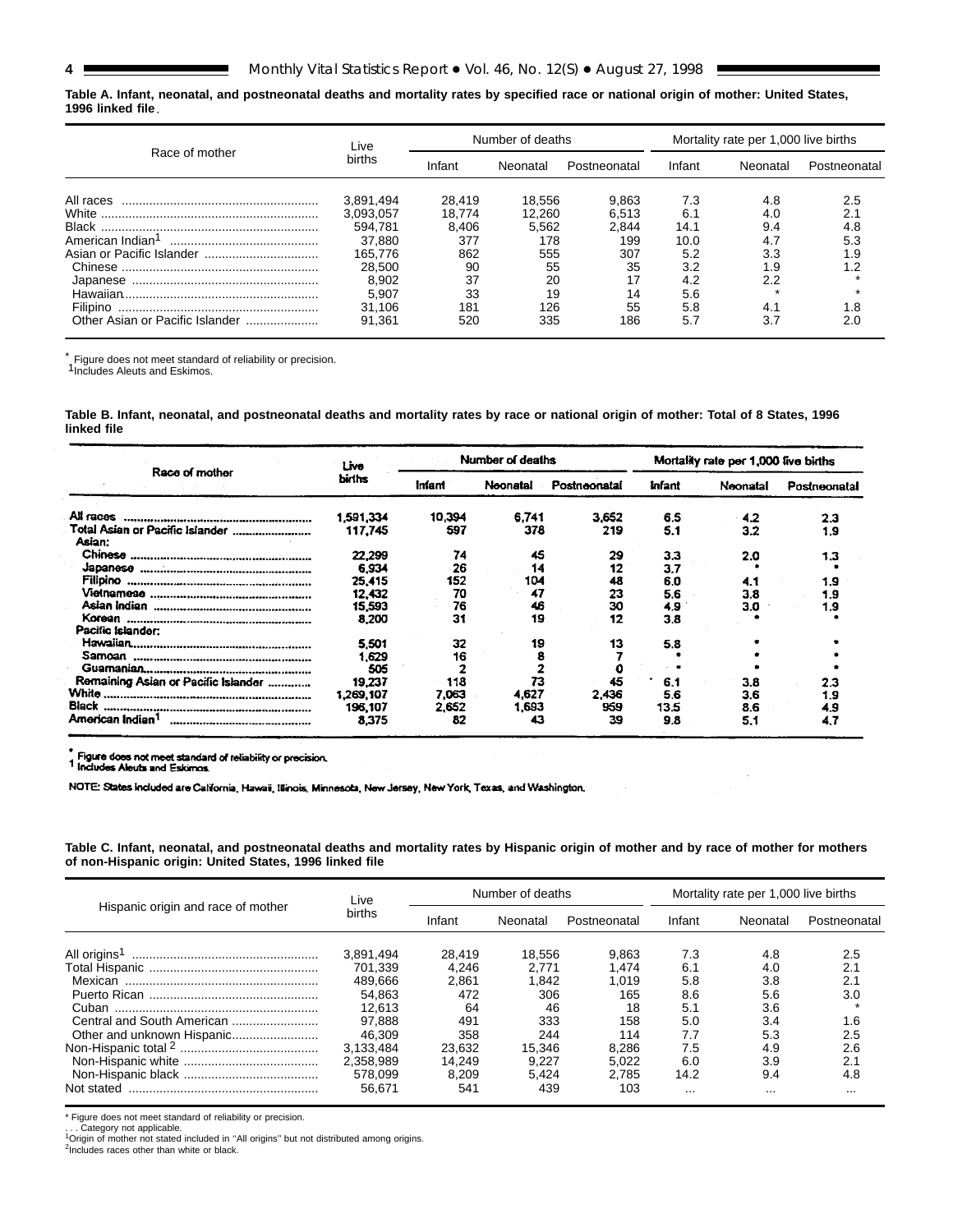mortality rates for plural births were significantly higher than rates for single births for all race and Hispanic-origin groups. The infant mortality rate for plural births in 1996 was 6 percent lower than the rate reported in 1995 (35.5). Among the race and ethnic groups studied, the only significant decrease in infant mortality rates for plural births between 1995 and 1996 were for infants of Mexican (36.4 to 27.2) and Puerto Rican (42.9 to 22.5) mothers. Multiple pregnancy can lead to an accentuation of maternal risks and complications associated with pregnancy (10–12). Multiple births are also much more likely to be born preterm and at low birthweight, and thus at higher risk for infant death (9–12).

*Birthweight and period of gestation—*Birthweight and period of gestation are the two most important predictors of an infant's subsequent health and survival. In 1996, 64 percent of all infant deaths occurred to the 7.4 percent of infants born at low birthweight (less than 2,500 grams). Infants born too small and too soon have a much greater risk of death and disability than those born at term (37–41 weeks of gestation) or with birthweights of 2,500 grams or more (13–15). The percent of infants born at low birthweight ranged from a low of 5 percent for births to Chinese mothers to a high of 13 percent for births to black mot[hers \(tables 3](#page-16-0) and [4\). The](#page-17-0) percent of preterm births (those born before 37 completed weeks of gestation) ranged from a low of 7 percent for births to Chinese mothers to a high of 17 percent for births to black mothers. Infant mortality rates were much higher for low birthweight infants than for infants with birthweights of 2,500 grams or more for all race and ethnic groups studied. Overall, the infant mortality rate for very low birthweight infants (those with birthweights of less than 1,500 grams) was 259.3, over 90 times the rate of 2.8 for infants with birthweights of 2,500 grams or more. The rate for moderately low birthweight infants

(those with birthweights of 1,500–2,499 grams) was 17.4, about six times the rate for infants with birthweights of 2,500 grams or more. Similarly, very preterm infants (those born at less than 28 weeks of gestation) had 144 times the mortality risk of infants born at term (37–41 weeks of gestation), and moderately preterm infants (those born at 28–36 weeks of gestation) were five times more likely to die in infancy than infants born at term.

Infant mortality rates for more detailed birthweight categories are presented in [table 5. Ab](#page-18-0)out 9 out of 10 infants with birthweights of less than 500 grams die within the first year of life—most within the first few days of l[ife \(table 5](#page-18-0) and figure 1). An infant's chances of survival increase rapidly thereafter with increasing birthweight. At birthweights of 1,250–1,499 grams, about 95 out of 100 infants now survive the first year of life. Infant mortality rates are lowest at birthweights of 4,000–4,499 grams, with small increases among the



**Figure 1. Infant mortality rates by birthweight: United States, 1996 linked file**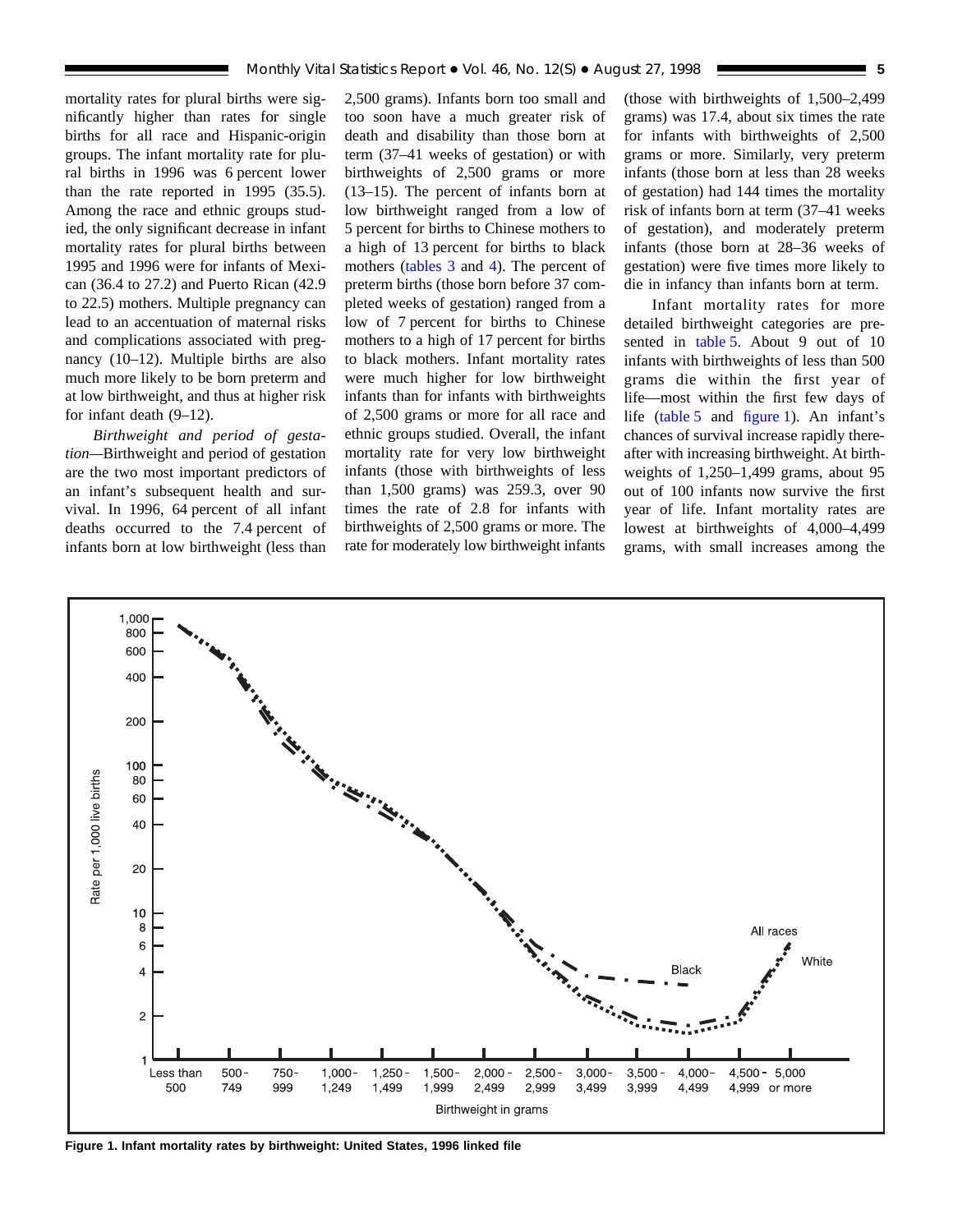heaviest infants. Infant mortality rates are lower for black than for white infants at individual birthweight categories under 2,000 grams, but are higher at birthweights of 2,000 grams or more. From 1995–96, infant mortality rates declined most rapidly (by 8–10 percent) for infants weighing 750–999, 1,000–1,249, and 1,500–1,999 grams at birth. Infant mortality rates also declined substantially (by 6.7 percent) for infants weighing 2,500 grams or more at birth.

*Prenatal care—*The effects of prenatal care are sometimes difficult to measure (16,17). However, early comprehensive prenatal care can promote healthier pregnancies by providing health behavior advice and early detection and treatment of maternal complications that may influence the infant's subsequent health and survival (18–20). In general, infant mortality is lower for women who begin prenatal care in the first trimester of pregnancy than for those who begin care after the first trimester or not at all. However, for all races combined, infants of mothers who began prenatal care in the third trimester had a lower infant mortality rate (6.7) than those who began care in the second trimester (7.7). This is because women who began prenatal care in the third trimester had to have a period of gestation of at least 7 months, thereby reducing the probability that the infant would be born preterm or at low birthweight (21). Because the relationship between month of pregnancy prenatal care began and period of gestation is complex, prenatal care data for the purposes of this report are grouped into two groups: mothers beginning prenatal care in the first trimester and those beginning prenatal care after the first trimester or not at all.

For all races combined, the infant mortality rate for mothers beginning prenatal care after the first trimester or not at all fell from 9.9 in 1995 to 9.3 in 1996. Infants of mothers who began prenatal care during the first trimester of pregnancy had an infant mortality rate of 6.5 in 1996 compared with a rate of 6.6 in 1995.

The proportion of mothers beginning prenatal care in the first trimester of pregnancy ranged from a low of 68 percent for infants of American Indian mothers to a high of 89 percent for infants of Japanese and Cuban mother[s \(tables 3](#page-16-0) and [4\). Fo](#page-17-0)r each race and Hispanic-origin group, infants of mothers who began prenatal care during the first trimester had lower infant mortality rates than infants of mothers who began care after the first trimester or not at all, although for infants of American Indian, Puerto Rican, and Central and South American mothers, the differences were not statistically significant. For infants of Cuban mothers, there were not enough infant deaths in the "after first trimester" category to compute reliable rates.

*Maternal age—*Infant mortality exhibits a curvilinear relationship with maternal age with rates being highest for teenage mothers, lowest for mothers in their late twenties and early thirties, and again higher for mothers in their forties. From 1995–96, infant mortality rates declined for mothers in each 5-year age group, although the difference was statistically significant only for mothers in the 35–39 year age group. The percent of births to teenage mothers was lowest for Chinese mothers (1 percent) and highest for black and Puerto Rican mothers (23 perce[nt\) \(tables 3](#page-16-0) and [4\). Infan](#page-17-0)t mortality rates were higher for infants of teenage mothers than for infants of mothers in their twenties for all race and Hispanic origin groups, although the differences were statistically significant for infants of white and Mexican mothers only. For Cuban mothers there were not enough infant deaths to teenage mothers to be able to compute reliable rates. Infant mortality rates were also higher for women in their forties than for women in their twenties and thirties for all race and ethnic groups for whom there was sufficient data to compute reliable rates, and significantly higher for infants born to white and Asian and Pacific Islander mothers. Rates could not be computed for women in their forties for Puerto Rican, Cuban, and American Indian mothers. Recent studies suggest that the higher mortality risk for younger mothers may be related to the preponderance of teenage mothers who are from disadvantaged backgrounds, while for older mothers, both biological and sociological factors may play a role (22–25).

*Maternal education—*The percent of births to mothers who had completed high school or more ranged from a low of 42 percent for Mexican mothers to a high of 97 percent for Japanese mothe[rs \(tables](#page-16-0) 3 [an](#page-16-0)d [4\). In](#page-17-0)fant mortality rates generally decreased with increasing levels of maternal educati[on \(tables 1](#page-8-0) and [2\). T](#page-12-0)hese differentials may reflect in part socioeconomic differences because women with more education tend to have higher family income levels (26). However, for all mothers except for black and American Indian mothers, infant mortality rates were lower for infants of mothers with 0–8 years of education than for infants of mothers with 9–11 years of education, although the differences were statistically significant only for white mothers. This may be due in part to the very different population composition of the women with 0–8 years of education, most of whom were born outside the 50 States and the District of Columbia (27). In general, infants of women born outside the 50 States and the District of Columbia have lower infant mortality rates than infants of women born in the 50 States and the District of Columbia (see section on *[Nativity](#page-6-0)* below).

*Live birth order—*The proportion of women with fourth and higher order births ranged from a low of 3 percent for Chinese mothers to a high of 20 percent for American Indian mothers. Infant mortality rates are generally slightly higher for first births than for second births, and then increase gradually with increasing birth order.

*Marital status—*Marital status interacts with a wide variety of other factors, such as the degree of economic and social support for the mother and child; whether or not the pregnancy was wanted; as well as maternal age, educational level, and prenatal care attendance (28–30). For all races combined, infant mortality rates decreased from 1995–96 for both married (from 5.9 to 5.8) and unmarried (from 11.0 to 10.5) mothers, although the decline was statistically significant only for unmarried mothers. The infant mortality rate for unmarried mothers was 1.8 times greater than the rate for married mothers. The percent of births to unmarried women ranged from a low of 9 percent for Chinese mothers to a high of 70 percent for black mothers. Infant mortality rates were higher for infants of unmarried than of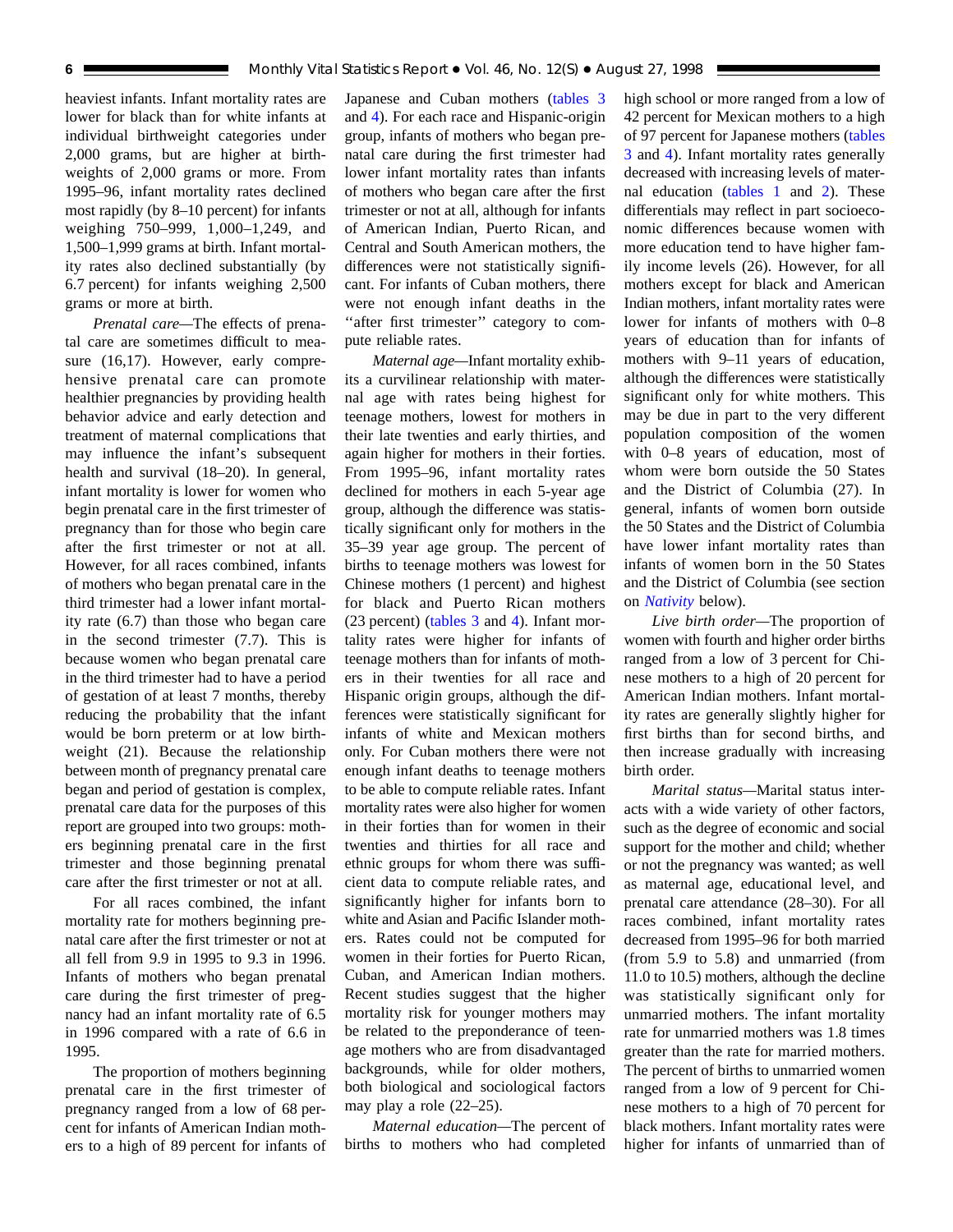<span id="page-6-0"></span>married women for all of the race and ethnic groups studied. Reliable rates could not be calculated for Cuban mothers because of an insufficient number of infant deaths.

*Nativity—*The mortality rate for infants of mothers born in the 50 States and the District of Columbia was 7.5, more than one-third higher than the rate of 5.5 for infants of mothers born elsewhere. From 1995–96, infant mortality rates decreased both for mothers born in the 50 States and the District of Columbia and for those born elsewhere, although the decline was not statistically significant for mothers born outside the 50 States and the District of Columbia. The mortality rate for infants of mothers born in the 50 States and the District of Columbia declined from 7.8 in 1995 to 7.5 in 1996. The mortality rate for infants of mothers born outside of the 50 States and the District of Columbia was 5.8 in 1995 compared with 5.5 in 1996. The percent of births to mothers born in the 50 States and the District of Columbia ranged from a low of 8–10 percent for Central and South American and Chinese mothers to a high of 95–98 percent for American Indian, Hawaiian, and non-Hispanic white mothers.

A variety of different hypotheses have been advanced to account for the lower infant mortality rates for mothers born outside the 50 States and the District of Columbia. These include possible differences in level of familial integration and social support for new mothers between women born in the 50 States and the District of Columbia and those born elsewhere (31,32), and differences in the characteristics of women born in the 50 States and the District of Columbia and those born elsewhere with regard to socioeconomic and educational status, and risk behaviors such as smoking and alcohol use (32,33).

*Maternal smoking—*Maternal smoking during pregnancy increases the risk of low birthweight, preterm delivery, intrauterine growth retardation, and infant mortality (34,35). From 1995–96 infant mortality rates declined both for smokers (from 11.5 to 11.1) and for nonsmokers (from 7.1 to 6.8), although the decline for smokers was not statistically significant. The percentage of women who smoked during pregnancy ranged from a low of 1 percent for Chinese mothers to a high of 21 percent for American Indian mothers. For each race and Hispanic-origin group, women who smoked during pregnancy had higher infant mortality rates than nonsmokers. Reliable rates could not be calculated for Cuban and Central and South American mothers due to an insufficient number of infant deaths. Tobacco use during pregnancy facilitates the passage of substances such as nicotine, hydrogen cyanide, and carbon monoxide from the placenta into the fetal blood supply. These substances restrict the growing infant's access to oxygen and can lead to adverse pregnancy and birth outcomes (36,37).

## **Leading causes of infant death**

Infant mortality rates for the five leading causes of death by race and ethnicity are presented in [table 6. F](#page-19-0)or all races combined, white, Asian and Pacific Islander, and Hispanic mothers, Congenital anomalies was the leading cause of infant death in 1996, followed by Disorders relating to short gestation and unspecified low birthweight (low birthweight), Sudden infant death syndrome (SIDS), Respiratory distress syndrome (RDS), and Newborn affected by maternal complications of pregnancy (maternal complications). For infants of black mothers, low birthweight was the leading cause of infant death, followed by Congenital anomalies, and SIDS. For infants of American Indian mothers, SIDS was the leading cause of death, followed by Congenital anomalies and low birthweight.

Several causes of death contributed to the overall higher infant mortality rates for black than for white mothers. For infants of black mothers, mortality rates from Congenital anomalies were 18 percent higher than for infants of white mothers. For low birthweight, the mortality rate was 273.5 for infants of black mothers, 4 times the rate of 68.8 for infants of white mothers. For SIDS, RDS, and maternal complications, rates were 2.4–2.9 times higher for infants of black than for infants of white mothers.

For infants of American Indian mothers, mortality rates were much higher than those for infants of white mothers for SIDS and for Accidents and adverse effects. The SIDS rate for infants of American Indian mothers was 203.3, 3.2 times the rate of 64.3 for infants of white mothers. In 1996, SIDS accounted for one-fifth of all infant deaths to American Indian mothers. As most SIDS deaths occur during the postneonatal period, the high SIDS rate for infants of American Indian mothers accounts for much of their elevated risk of postneonatal mortality. Mortality rates from Accidents and adverse effects were also substantially higher for infants of American Indian mothers than for infants of white mothers. The rate was 58.1 for infants of American Indian mothers, 3.2 times the rate of 17.9 for infants of white mothers. Accidents and adverse effects was the fourth leading cause of death for infants of American Indian mothers, and the seventh leading cause of death for infants of white mothers.

For infants of Asian and Pacific Islander and Hispanic origin mothers, SIDS rates were substantially lower than for white mothers. The SIDS rate for Asian and Pacific Islander mothers was 44.0, one-third lower than the rate of 64.3 for white mothers. The SIDS rate for Hispanic-origin mothers was 48.5, onefourth lower than the rate for all white mothers.

## **References**

- 1. National Center for Health Statistics. Public Use Data File Documentation: Linked birth/infant death data set-1996 period data. National Center for Health Statistics, Hyattsville, Maryland. 1998.
- 2. Peters KD, Kochanek KD, Murphy SL. Report of final mortality statistics, 1996. Monthly vital statistics report. To be published. Hyattsville, Maryland: National Center for Health Statistics. 1998.
- 3. Ventura SJ, Martin JA, Curtin SC, Mathews TJ. Report of final natality statistics, 1996. Monthly vital statistics report; vol 46 no 11, supp 2. Hyattsville, Maryland: National Center for Health Statistics. 1998.
- 4. Prager K. Infant mortality by birthweight and other characteristics: United States, 1985 birth cohort. National Center for Health Statistics. Vital Health Stat 20(24). 1994.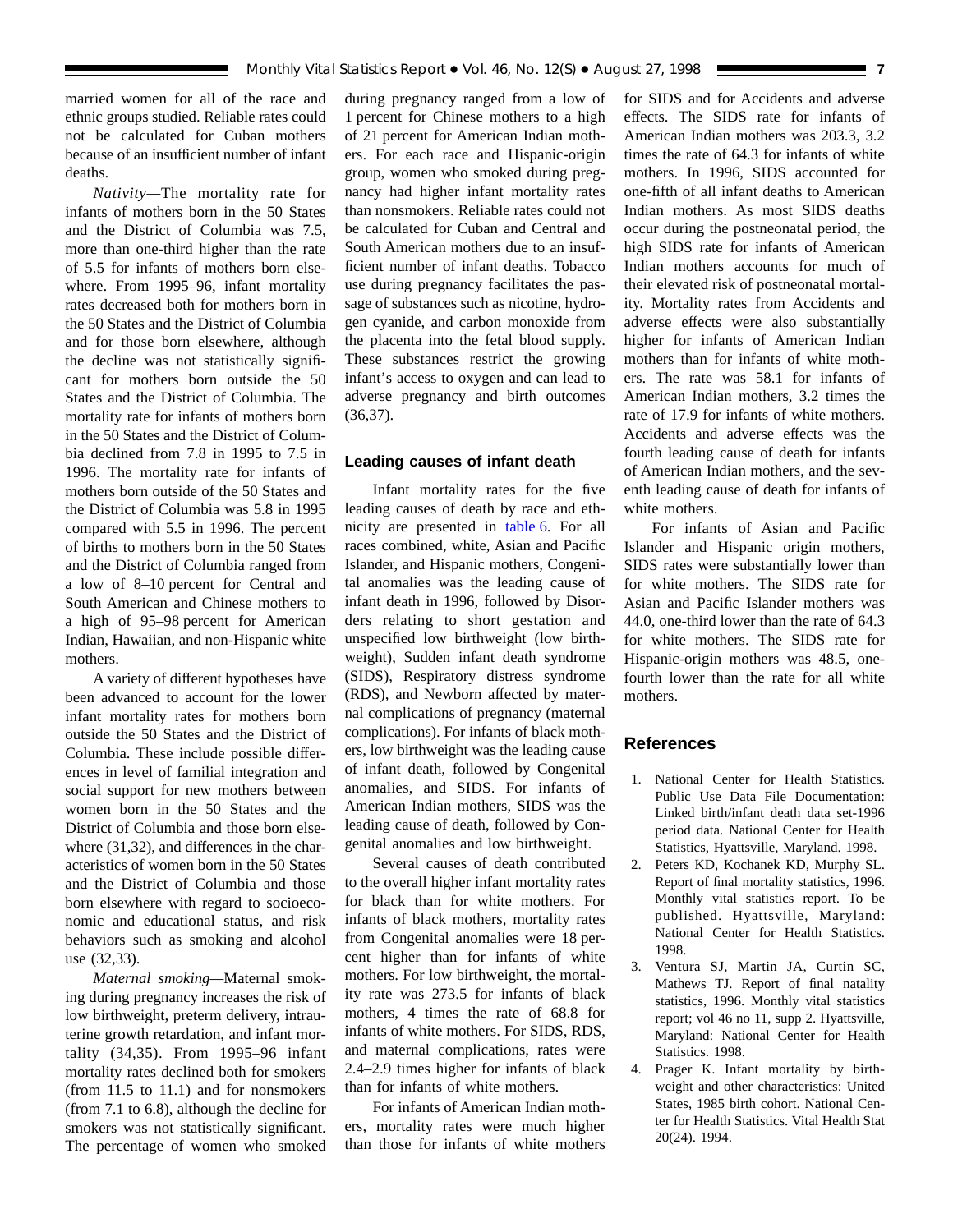- 5. National Center for Health Statistics. Technical Appendix. Vital statistics of the United States, 1992, vol II, mortality, part A. Washington: Public Health Service. 1996.
- 6. U.S. Bureau of the Census. 1990 census of population. General population characteristics (1990 CP1–1). Washington: Department of Commerce. 1992.
- 7. Martin JA. Birth characteristics for Asian or Pacific Islander subgroups, 1992. Monthly vital statistics report; vol 43 no 10, suppl. Hyattsville, Maryland: National Center for Health Statistics. 1995.
- 8. MacDorman MF, Atkinson JO. Infant mortality statistics from the linked birth/infant death data set-1995 period data. Monthly vital statistics report; vol 46 no 6, supp 2. Hyattsville, Maryland: National Center for Health Statistics. 1998.
- 9. Martin JA, MacDorman MF, Mathews TJ. Triplet births: Trends and outcomes 1971–94. National Center for Health Statistics. Vital Health Stat 21(55). 1997.
- 10. Albrecht JL, Tomich PG. The maternal and neonatal outcome of triplet gestations. Am J Obstet Gynecol 174:1551–6. 1996.
- 11. Luke B, Keith LG. The contribution of singletons, twins, and triplets to low birthweight, infant mortality, and handicap in the United States. J. Reprod Med 37(8):661–6. 1992.
- 12. Keith LG, Cervantes A, Mazela J, Oleszczuk JJ, Papiernik E. Multiple births and preterm delivery. Prenat Neonat Med 3:125–9. 1998.
- 13. Overpeck MD, Moss AJ, Hoffman HJ, Hendershot GE. A comparison of the childhood health status of normal birthweight and low birthweight infants. Public Health Rep 104:58–70. 1989.
- 14. Stanley FJ. Survival and cerebral palsy in low birthweight infants: Implications for perinatal care. Paediatr Perinat Epidemiol 6:298–310. 1992.
- 15. Roussounis SH, Hobley PA, Dear PR. Five year follow-up of very low birthweight infants: Neurological and psychological outcome. Child Care Health Dev 19:426–34. 1993.
- 16. Fiscella K. Does prenatal care improve birth outcomes? A critical review. Obstet Gynecol 85(3):468–79. 1995.
- 17. Huntington J, Connell FA. For every dollar spent—the cost-savings argument for prenatal care. NEJM. 331(19):1303–7. 1994.
- 18. McLaughlin FJ, Altemeier WA, Christensen MJ, Sherrod KB, Dietrich MS, Stern DT. Randomized trial of comprehensive prenatal care for low-income

women: Effect on infant birthweight. Pediatrics 89(1):128–32. 1992.

- 19. Kogan MD, Alexander GR, Kotelchuck M, Nagey DA. Relation of the content of prenatal care to the risk of low birthweight. JAMA 271:1340–5. 1994.
- 20. Wilson AN, Munson DP, Schubot DB, Leonardson G, Stevens DC. Does prenatal care decrease the incidence and cost of neonatal intensive care admissions? Amer J Perinatology 9(4):281–84. 1992.
- 21. Pastore LM, MacDorman MF. Infant mortality by Hispanic origin of mother: 20 States, 1985–87 birth cohorts. National Center for Health Statistics. Vital Health Stat 20(27). 1995.
- 22. Geronimus AT, Korenman S. Maternal youth or family background? On the health disadvantages of infants with teenage mothers. Am J Epidemiol 137:213–25. 1993.
- 23. Strobino DM, Ensminger ME, Kim YJ, Nanda J. Mechanisms for maternal age differences in birthweight. Am J Epidemiol 142:504–14. 1995.
- 24. Geronimus AT. The weathering hypothesis and the relationship of maternal age to birth outcome: Evidence and speculations. Ethnic Dis 2:207–21. 1992.
- 25. Seidman DS, Samueloff S, Mor-Yosef S, Schenker JG. The effect of maternal age and socioeconomical background on neonatal outcome. Int J Gynecol Obstet 33:7–12. 1990.
- 26. U.S. Bureau of the Census. 1990 census of population. Education in the United States (1990 CP-3–4). Washington: Department of Commerce. 1994.
- 27. Mathews TJ, Ventura SJ. Birth and fertility rates by educational attainment: United States, 1994. Monthly vital statistics report; vol 45 no 10, supp. Hyattsville, Maryland: National Center for Health Statistics. 1997.
- 28. Bennett T, Braveman P, Egerter S, Kiely JL. Maternal marital status as a risk factor for infant mortality. Fam Plann Perspect 26:252–6, 271. 1994.
- 29. Abma J, Chandra A, Mosher W, Peterson L, Piccinino L. Fertility, family planning, and women's health: New data from the 1995 National Survey of Family Growth. National Center for Health Statistics. Vital Health Stat 23(19). 1997.
- 30. Centers for Disease Control and Prevention. Infant mortality by marital status of mother: United States, 1983. Morbidity and mortality weekly report, vol 39 no 30, 521–3. 1990.
- 31. Scribner R, Dwyer JH. Acculturation and low birthweight among Latinos in the Hispanic HANES. Am J Public Health 79: 1263–76. 1989.
- 32. Singh GK, Yu SM. Adverse pregnancy outcomes: Differences between U.S.- and foreign-born women in major U.S. racial and ethnic groups. Am J Public Health 86:837–43. 1996.
- 33. David RJ, Collins JW. Differing birthweight among infants of U.S.-born blacks, African-born blacks, and U.S. born whites. N Engl J Med 337:1209–14. 1997.
- 34. Wilcox AJ. Birthweight and perinatal mortality: the effect of maternal smoking. Am J Epidemiol 137:1098–1104. 1993.
- 35. English PB, Eskenazi B. Reinterpreting the effects of maternal smoking on infant birthweight and perinatal mortality: a multivariate approach to birthweight standardization. Int J Epidemiol 21:1097–1105. 1992.
- 36. Floyd RL, Zahniser SC, Gunter EP, Kendrick JS. Smoking during pregnancy: Prevalence, effects, and intervention strategies. Birth 18(1):48–53. 1991.
- 37. U.S. Department of Health and Human Services. The health benefits of smoking cessation. A report of the Surgeon General. Rockville, Maryland: Public Health Service. 1990.
- 38. World Health Organization. Manual of the International Statistical Classification of Diseases, Injuries, and Causes of Death, based on the recommendations of the Ninth Revision Conference, 1975. Geneva: World Health Organization. 1977.
- 39. National Center for Health Statistics. Vital statistics, instructions for classifying the underlying cause of death. NCHS instruction manual; part 2a. Hyattsville, Maryland: Public Health Service. Published annually.
- 40. Chiang CL. Standard error of the ageadjusted death rate. Vital statistics-Special report. Vol 47 no 9. National Center for Health Statistics. Washington: Public Health Service. 1961.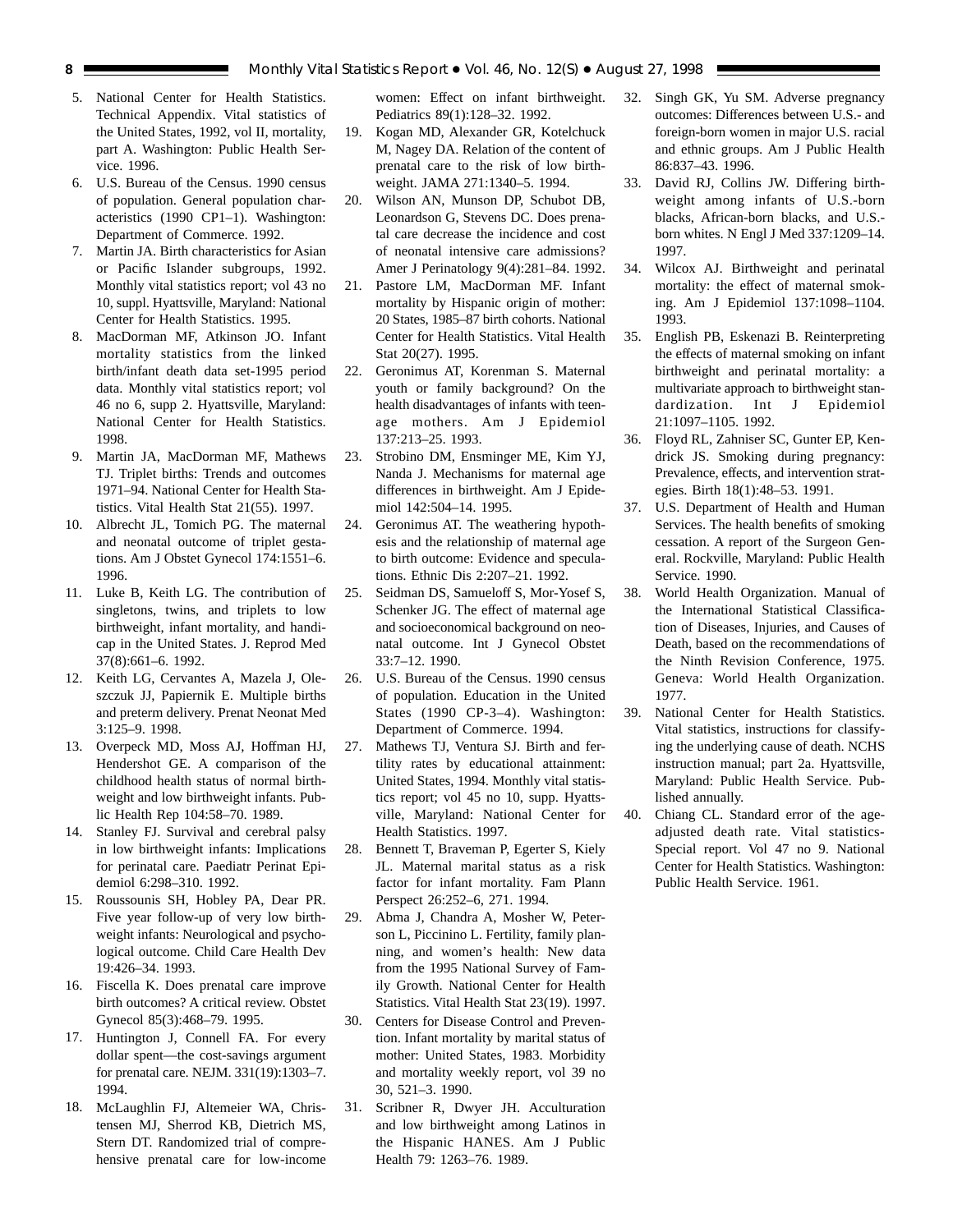#### <span id="page-8-0"></span>**Table 1. Infant mortality rates, live births, and infant deaths by selected characteristics and specified race of mother: United States, 1996 linked file**

 $\blacksquare$ 

|                                                 |              |            |              | Race of mother                                                  |                            |
|-------------------------------------------------|--------------|------------|--------------|-----------------------------------------------------------------|----------------------------|
| Characteristics                                 | All<br>races | White      | Black        | American<br>Indian <sup>1</sup>                                 | Asian/<br>Pacific Islander |
|                                                 |              |            |              | Infant mortality rates per 1,000 live births in specified group |                            |
|                                                 | 7.3          | 6.1        | 14.1         | 10.0                                                            | 5.2                        |
| Age at death:                                   |              |            |              |                                                                 |                            |
|                                                 | 4.8          | 4.0        | 9.4          | 4.7                                                             | 3.3                        |
|                                                 | 3.8          | 3.2        | 7.6          | 3.7                                                             | 2.8                        |
|                                                 | 0.9<br>2.5   | 0.8<br>2.1 | 1.7<br>4.8   | 1.0<br>5.3                                                      | 0.6<br>1.9                 |
|                                                 |              |            |              |                                                                 |                            |
| Sex:                                            |              |            |              |                                                                 |                            |
|                                                 | 8.0          | 6.7        | 15.4         | 10.9                                                            | 5.8                        |
|                                                 | 6.6          | 5.4        | 12.8         | 9.0                                                             | 4.6                        |
| Plurality:                                      |              |            |              |                                                                 |                            |
|                                                 | 6.6          | 5.4        | 12.9         | 9.3                                                             | 4.9                        |
|                                                 | 33.5         | 29.4       | 54.7         | 40.7                                                            | 22.3                       |
| Birthweight:                                    |              |            |              |                                                                 |                            |
|                                                 | 259.3        | 249.0      | 280.4        | 270.7                                                           | 238.2                      |
|                                                 | 17.4         | 17.4       | 17.7         | 30.5                                                            | 14.3                       |
|                                                 | 2.8          | 2.5        | 4.2          | 5.1                                                             | 2.0                        |
| Period of gestation:                            |              |            |              |                                                                 |                            |
|                                                 | 418.8        | 424.0      | 411.5        | 405.7                                                           | 414.8                      |
|                                                 | 14.9         | 14.5       | 16.4         | 18.1                                                            | 12.1                       |
|                                                 | 2.9          | 2.6        | 4.6          | 5.4                                                             | 2.2                        |
|                                                 | 3.4          | 3.1        | 5.4          | 6.7                                                             | 2.5                        |
| Trimester of pregnancy prenatal care began:     |              |            |              |                                                                 |                            |
|                                                 | 6.5          | 5.5        | 12.9         | 8.9                                                             | 4.7                        |
|                                                 | 9.3          | 7.7        | 14.7         | 10.2                                                            | 6.3                        |
|                                                 | 7.7<br>6.7   | 6.8<br>6.0 | 11.2<br>8.8  | 8.7<br>9.9                                                      | 5.3<br>4.8                 |
|                                                 | 35.2         | 26.3       | 49.9         | 29.0                                                            | 30.9                       |
| Age of mother:                                  |              |            |              |                                                                 |                            |
|                                                 | 10.5         | 8.9        | 14.5         | 13.2                                                            | 8.5                        |
|                                                 | 8.2          | 6.9        | 13.7         | 9.6                                                             | 6.4                        |
|                                                 | 6.3          | 5.3        | 13.8         | 8.0                                                             | 4.2                        |
|                                                 | 5.9          | 5.0        | 14.2         | 9.3                                                             | 4.1                        |
|                                                 | 6.7          | 5.7        | 15.0         | 10.0                                                            | 5.8                        |
|                                                 | 8.6          | 7.2        | 17.0         |                                                                 | 10.8                       |
| Educational attainment of mother:               |              |            |              |                                                                 |                            |
|                                                 | 7.6          | 6.8        | 16.0         | 13.6                                                            | 6.2                        |
|                                                 | 10.0<br>7.8  | 8.4<br>6.4 | 15.4<br>13.8 | 12.5<br>9.5                                                     | 6.9<br>6.2                 |
|                                                 | 6.1          | 5.0        | 12.2         | 8.0                                                             | 4.1                        |
|                                                 | 4.5          | 4.1        | 10.3         |                                                                 | 3.9                        |
| Live-birth order:                               |              |            |              |                                                                 |                            |
|                                                 | 7.1          | 6.0        | 13.7         | 10.3                                                            | 4.7                        |
|                                                 | 6.6          | 5.6        | 12.9         | 9.3                                                             | 4.6                        |
|                                                 | 7.3          | 6.0        | 13.7         | 8.0                                                             | 6.0                        |
|                                                 | 8.9          | 7.1        | 15.8         | 9.8                                                             | 8.1                        |
|                                                 | 11.8         | 8.9        | 19.9         | 13.3                                                            | 9.4                        |
| Marital status:                                 |              |            |              |                                                                 |                            |
|                                                 | 5.8          | 5.3        | 12.1         | 7.9                                                             | 4.9                        |
|                                                 | 10.5         | 8.2        | 15.0         | 11.5                                                            | 6.5                        |
| Mother's place of birth:                        |              |            |              |                                                                 |                            |
|                                                 | 7.5          | 6.1        | 14.2         | 10.0                                                            | 5.7                        |
|                                                 | 5.5          | 5.2        | 9.2          |                                                                 | 5.0                        |
| Maternal smoking during pregnancy: <sup>2</sup> |              |            |              |                                                                 |                            |
|                                                 | 11.1         | 9.5        | 21.3         | 13.4                                                            | 9.1                        |
|                                                 | 6.8          | 5.5        | 13.0         | 8.6                                                             | 5.1                        |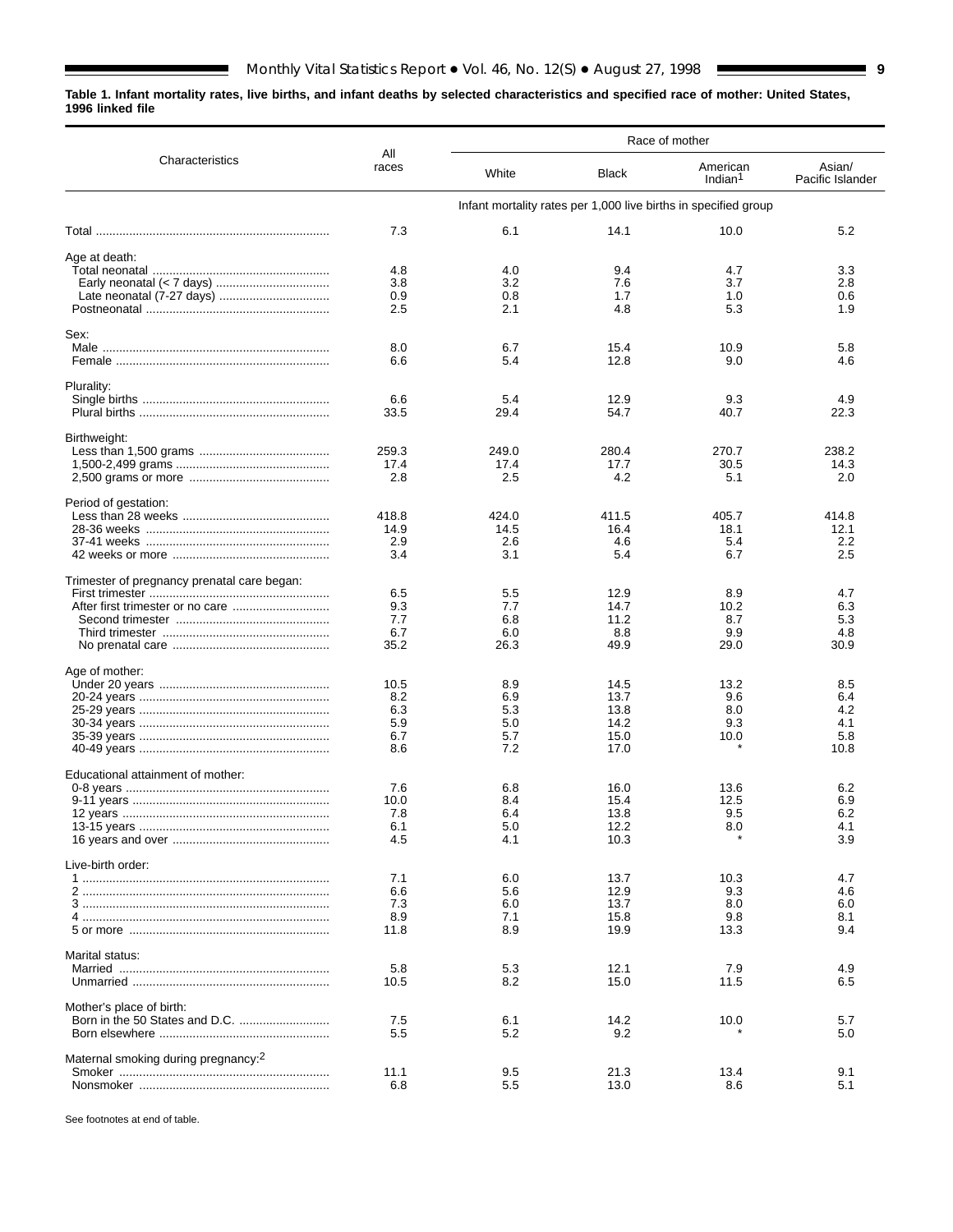۰

**Table 1. Infant mortality rates, live births, and infant deaths by selected characteristics and specified race of mother: United States, 1996 linked file—Con.**

| All<br>Characteristics<br>Asian/<br>races<br>American<br>White<br>Black<br>Indian <sup>1</sup><br>Live births<br>3,891,494<br>3,093,057<br>594,781<br>37,880<br>165,776<br>Sex:<br>1,990,480<br>1,584,423<br>301,474<br>19.233<br>85,350<br>1,901,014<br>1,508,634<br>293,307<br>18,647<br>80,426<br>Plurality:<br>3,007,997<br>3,784,805<br>577,057<br>37.069<br>162,682<br>106,689<br>85,060<br>17,724<br>811<br>3,094<br>Birthweight:<br>54,151<br>34.034<br>18,005<br>458<br>1,654<br>234,030<br>162,409<br>59,551<br>1,999<br>10,071<br>3,601,121<br>2,895,116<br>35,392<br>516,749<br>153,864<br>2,192<br>1,498<br>476<br>31<br>187<br>Period of gestation:<br>27,456<br>15912<br>10,596<br>244<br>704<br>395,651<br>284,011<br>91,943<br>4,203<br>15,494<br>3,093,025<br>2,491,649<br>438,434<br>28,756<br>134,186<br>334,713<br>270.957<br>48.351<br>4,208<br>11.197<br>40,649<br>30,528<br>469<br>5,457<br>4,195<br>Trimester of pregnancy prenatal care began:<br>3,102,972<br>2,541,849<br>406,278<br>24,949<br>129,896<br>687,704<br>483,318<br>162,463<br>11.924<br>29,999<br>536,402<br>383,106<br>120.726<br>8.765<br>23.805<br>106,759<br>74,080<br>25,249<br>2,434<br>4,996<br>44.543<br>26,132<br>16,488<br>725<br>1,198<br>100,818<br>67,890<br>26,040<br>1.007<br>5,881<br>Age of mother:<br>502,725<br>350,211<br>135.789<br>7.933<br>8.792<br>945,210<br>726,669<br>179,361<br>12,142<br>27,038<br>1,071,287<br>878,449<br>133,204<br>8.844<br>50,790<br>897,913<br>747,436<br>94,295<br>5.816<br>50,366<br>399,510<br>329,782<br>43,716<br>2.606<br>23,406<br>74,849<br>60,510<br>8,416<br>539<br>5,384<br>Educational attainment of mother:<br>233,596<br>202,837<br>18,573<br>1.544<br>10,642<br>626.175<br>456,141<br>145,688<br>10,735<br>13,611<br>1,281,198<br>992,327<br>229,655<br>15,106<br>44.110<br>847,139<br>673,793<br>131,046<br>34,807<br>7.493<br>847,824<br>728,558<br>58,299<br>2,330<br>58,637<br>55,562<br>39,401<br>11,520<br>672<br>3,969<br>Live-birth order:<br>1,589,512<br>1,271,157<br>230,370<br>13.654<br>74,331<br>1,251,760<br>1,014,793<br>171,424<br>10.131<br>55,412<br>624,631<br>496,684<br>100,149<br>6,526<br>21,272<br>240,074<br>182,191<br>47,035<br>3,677<br>7,171<br>162,375<br>110,700<br>41,243<br>3.754<br>6,678<br>23,142<br>17,532<br>912<br>4,560<br>138<br>Marital status:<br>2,631,188<br>2,297,625<br>179,568<br>15,894<br>138,101<br>1,260,306<br>795,432<br>415,213<br>21,986<br>27,675<br>Mother's place of birth:<br>3,138,175<br>2,545,042<br>530,956<br>36.497<br>25,680<br>743,352<br>542,145<br>60,281<br>1,292<br>139,634<br>9,967<br>5,870<br>3,544<br>91<br>462<br>Maternal smoking during pregnancy: <sup>2</sup><br>418,280<br>354,854<br>53,460<br>6.659<br>3,307<br>2,649,899<br>2,056,100<br>471,541<br>24,630<br>97,628 |        |        | Race of mother |     |                  |
|----------------------------------------------------------------------------------------------------------------------------------------------------------------------------------------------------------------------------------------------------------------------------------------------------------------------------------------------------------------------------------------------------------------------------------------------------------------------------------------------------------------------------------------------------------------------------------------------------------------------------------------------------------------------------------------------------------------------------------------------------------------------------------------------------------------------------------------------------------------------------------------------------------------------------------------------------------------------------------------------------------------------------------------------------------------------------------------------------------------------------------------------------------------------------------------------------------------------------------------------------------------------------------------------------------------------------------------------------------------------------------------------------------------------------------------------------------------------------------------------------------------------------------------------------------------------------------------------------------------------------------------------------------------------------------------------------------------------------------------------------------------------------------------------------------------------------------------------------------------------------------------------------------------------------------------------------------------------------------------------------------------------------------------------------------------------------------------------------------------------------------------------------------------------------------------------------------------------------------------------------------------------------------------------------------------------------------------------------------------------------------------------------------------------------------------------------------------------------------------------------------------------------------------------------------------------------------------------------------------------------------------------------------------------------------------------------------------------------------------------------------------------------------------------------------------------|--------|--------|----------------|-----|------------------|
|                                                                                                                                                                                                                                                                                                                                                                                                                                                                                                                                                                                                                                                                                                                                                                                                                                                                                                                                                                                                                                                                                                                                                                                                                                                                                                                                                                                                                                                                                                                                                                                                                                                                                                                                                                                                                                                                                                                                                                                                                                                                                                                                                                                                                                                                                                                                                                                                                                                                                                                                                                                                                                                                                                                                                                                                                      |        |        |                |     | Pacific Islander |
|                                                                                                                                                                                                                                                                                                                                                                                                                                                                                                                                                                                                                                                                                                                                                                                                                                                                                                                                                                                                                                                                                                                                                                                                                                                                                                                                                                                                                                                                                                                                                                                                                                                                                                                                                                                                                                                                                                                                                                                                                                                                                                                                                                                                                                                                                                                                                                                                                                                                                                                                                                                                                                                                                                                                                                                                                      |        |        |                |     |                  |
|                                                                                                                                                                                                                                                                                                                                                                                                                                                                                                                                                                                                                                                                                                                                                                                                                                                                                                                                                                                                                                                                                                                                                                                                                                                                                                                                                                                                                                                                                                                                                                                                                                                                                                                                                                                                                                                                                                                                                                                                                                                                                                                                                                                                                                                                                                                                                                                                                                                                                                                                                                                                                                                                                                                                                                                                                      |        |        |                |     |                  |
|                                                                                                                                                                                                                                                                                                                                                                                                                                                                                                                                                                                                                                                                                                                                                                                                                                                                                                                                                                                                                                                                                                                                                                                                                                                                                                                                                                                                                                                                                                                                                                                                                                                                                                                                                                                                                                                                                                                                                                                                                                                                                                                                                                                                                                                                                                                                                                                                                                                                                                                                                                                                                                                                                                                                                                                                                      |        |        |                |     |                  |
|                                                                                                                                                                                                                                                                                                                                                                                                                                                                                                                                                                                                                                                                                                                                                                                                                                                                                                                                                                                                                                                                                                                                                                                                                                                                                                                                                                                                                                                                                                                                                                                                                                                                                                                                                                                                                                                                                                                                                                                                                                                                                                                                                                                                                                                                                                                                                                                                                                                                                                                                                                                                                                                                                                                                                                                                                      |        |        |                |     |                  |
|                                                                                                                                                                                                                                                                                                                                                                                                                                                                                                                                                                                                                                                                                                                                                                                                                                                                                                                                                                                                                                                                                                                                                                                                                                                                                                                                                                                                                                                                                                                                                                                                                                                                                                                                                                                                                                                                                                                                                                                                                                                                                                                                                                                                                                                                                                                                                                                                                                                                                                                                                                                                                                                                                                                                                                                                                      |        |        |                |     |                  |
|                                                                                                                                                                                                                                                                                                                                                                                                                                                                                                                                                                                                                                                                                                                                                                                                                                                                                                                                                                                                                                                                                                                                                                                                                                                                                                                                                                                                                                                                                                                                                                                                                                                                                                                                                                                                                                                                                                                                                                                                                                                                                                                                                                                                                                                                                                                                                                                                                                                                                                                                                                                                                                                                                                                                                                                                                      |        |        |                |     |                  |
|                                                                                                                                                                                                                                                                                                                                                                                                                                                                                                                                                                                                                                                                                                                                                                                                                                                                                                                                                                                                                                                                                                                                                                                                                                                                                                                                                                                                                                                                                                                                                                                                                                                                                                                                                                                                                                                                                                                                                                                                                                                                                                                                                                                                                                                                                                                                                                                                                                                                                                                                                                                                                                                                                                                                                                                                                      |        |        |                |     |                  |
|                                                                                                                                                                                                                                                                                                                                                                                                                                                                                                                                                                                                                                                                                                                                                                                                                                                                                                                                                                                                                                                                                                                                                                                                                                                                                                                                                                                                                                                                                                                                                                                                                                                                                                                                                                                                                                                                                                                                                                                                                                                                                                                                                                                                                                                                                                                                                                                                                                                                                                                                                                                                                                                                                                                                                                                                                      |        |        |                |     |                  |
|                                                                                                                                                                                                                                                                                                                                                                                                                                                                                                                                                                                                                                                                                                                                                                                                                                                                                                                                                                                                                                                                                                                                                                                                                                                                                                                                                                                                                                                                                                                                                                                                                                                                                                                                                                                                                                                                                                                                                                                                                                                                                                                                                                                                                                                                                                                                                                                                                                                                                                                                                                                                                                                                                                                                                                                                                      |        |        |                |     |                  |
|                                                                                                                                                                                                                                                                                                                                                                                                                                                                                                                                                                                                                                                                                                                                                                                                                                                                                                                                                                                                                                                                                                                                                                                                                                                                                                                                                                                                                                                                                                                                                                                                                                                                                                                                                                                                                                                                                                                                                                                                                                                                                                                                                                                                                                                                                                                                                                                                                                                                                                                                                                                                                                                                                                                                                                                                                      |        |        |                |     |                  |
|                                                                                                                                                                                                                                                                                                                                                                                                                                                                                                                                                                                                                                                                                                                                                                                                                                                                                                                                                                                                                                                                                                                                                                                                                                                                                                                                                                                                                                                                                                                                                                                                                                                                                                                                                                                                                                                                                                                                                                                                                                                                                                                                                                                                                                                                                                                                                                                                                                                                                                                                                                                                                                                                                                                                                                                                                      |        |        |                |     |                  |
|                                                                                                                                                                                                                                                                                                                                                                                                                                                                                                                                                                                                                                                                                                                                                                                                                                                                                                                                                                                                                                                                                                                                                                                                                                                                                                                                                                                                                                                                                                                                                                                                                                                                                                                                                                                                                                                                                                                                                                                                                                                                                                                                                                                                                                                                                                                                                                                                                                                                                                                                                                                                                                                                                                                                                                                                                      |        |        |                |     |                  |
|                                                                                                                                                                                                                                                                                                                                                                                                                                                                                                                                                                                                                                                                                                                                                                                                                                                                                                                                                                                                                                                                                                                                                                                                                                                                                                                                                                                                                                                                                                                                                                                                                                                                                                                                                                                                                                                                                                                                                                                                                                                                                                                                                                                                                                                                                                                                                                                                                                                                                                                                                                                                                                                                                                                                                                                                                      |        |        |                |     |                  |
|                                                                                                                                                                                                                                                                                                                                                                                                                                                                                                                                                                                                                                                                                                                                                                                                                                                                                                                                                                                                                                                                                                                                                                                                                                                                                                                                                                                                                                                                                                                                                                                                                                                                                                                                                                                                                                                                                                                                                                                                                                                                                                                                                                                                                                                                                                                                                                                                                                                                                                                                                                                                                                                                                                                                                                                                                      |        |        |                |     |                  |
|                                                                                                                                                                                                                                                                                                                                                                                                                                                                                                                                                                                                                                                                                                                                                                                                                                                                                                                                                                                                                                                                                                                                                                                                                                                                                                                                                                                                                                                                                                                                                                                                                                                                                                                                                                                                                                                                                                                                                                                                                                                                                                                                                                                                                                                                                                                                                                                                                                                                                                                                                                                                                                                                                                                                                                                                                      |        |        |                |     |                  |
|                                                                                                                                                                                                                                                                                                                                                                                                                                                                                                                                                                                                                                                                                                                                                                                                                                                                                                                                                                                                                                                                                                                                                                                                                                                                                                                                                                                                                                                                                                                                                                                                                                                                                                                                                                                                                                                                                                                                                                                                                                                                                                                                                                                                                                                                                                                                                                                                                                                                                                                                                                                                                                                                                                                                                                                                                      |        |        |                |     |                  |
|                                                                                                                                                                                                                                                                                                                                                                                                                                                                                                                                                                                                                                                                                                                                                                                                                                                                                                                                                                                                                                                                                                                                                                                                                                                                                                                                                                                                                                                                                                                                                                                                                                                                                                                                                                                                                                                                                                                                                                                                                                                                                                                                                                                                                                                                                                                                                                                                                                                                                                                                                                                                                                                                                                                                                                                                                      |        |        |                |     |                  |
|                                                                                                                                                                                                                                                                                                                                                                                                                                                                                                                                                                                                                                                                                                                                                                                                                                                                                                                                                                                                                                                                                                                                                                                                                                                                                                                                                                                                                                                                                                                                                                                                                                                                                                                                                                                                                                                                                                                                                                                                                                                                                                                                                                                                                                                                                                                                                                                                                                                                                                                                                                                                                                                                                                                                                                                                                      |        |        |                |     |                  |
|                                                                                                                                                                                                                                                                                                                                                                                                                                                                                                                                                                                                                                                                                                                                                                                                                                                                                                                                                                                                                                                                                                                                                                                                                                                                                                                                                                                                                                                                                                                                                                                                                                                                                                                                                                                                                                                                                                                                                                                                                                                                                                                                                                                                                                                                                                                                                                                                                                                                                                                                                                                                                                                                                                                                                                                                                      |        |        |                |     |                  |
|                                                                                                                                                                                                                                                                                                                                                                                                                                                                                                                                                                                                                                                                                                                                                                                                                                                                                                                                                                                                                                                                                                                                                                                                                                                                                                                                                                                                                                                                                                                                                                                                                                                                                                                                                                                                                                                                                                                                                                                                                                                                                                                                                                                                                                                                                                                                                                                                                                                                                                                                                                                                                                                                                                                                                                                                                      |        |        |                |     |                  |
|                                                                                                                                                                                                                                                                                                                                                                                                                                                                                                                                                                                                                                                                                                                                                                                                                                                                                                                                                                                                                                                                                                                                                                                                                                                                                                                                                                                                                                                                                                                                                                                                                                                                                                                                                                                                                                                                                                                                                                                                                                                                                                                                                                                                                                                                                                                                                                                                                                                                                                                                                                                                                                                                                                                                                                                                                      |        |        |                |     |                  |
|                                                                                                                                                                                                                                                                                                                                                                                                                                                                                                                                                                                                                                                                                                                                                                                                                                                                                                                                                                                                                                                                                                                                                                                                                                                                                                                                                                                                                                                                                                                                                                                                                                                                                                                                                                                                                                                                                                                                                                                                                                                                                                                                                                                                                                                                                                                                                                                                                                                                                                                                                                                                                                                                                                                                                                                                                      |        |        |                |     |                  |
|                                                                                                                                                                                                                                                                                                                                                                                                                                                                                                                                                                                                                                                                                                                                                                                                                                                                                                                                                                                                                                                                                                                                                                                                                                                                                                                                                                                                                                                                                                                                                                                                                                                                                                                                                                                                                                                                                                                                                                                                                                                                                                                                                                                                                                                                                                                                                                                                                                                                                                                                                                                                                                                                                                                                                                                                                      |        |        |                |     |                  |
|                                                                                                                                                                                                                                                                                                                                                                                                                                                                                                                                                                                                                                                                                                                                                                                                                                                                                                                                                                                                                                                                                                                                                                                                                                                                                                                                                                                                                                                                                                                                                                                                                                                                                                                                                                                                                                                                                                                                                                                                                                                                                                                                                                                                                                                                                                                                                                                                                                                                                                                                                                                                                                                                                                                                                                                                                      |        |        |                |     |                  |
|                                                                                                                                                                                                                                                                                                                                                                                                                                                                                                                                                                                                                                                                                                                                                                                                                                                                                                                                                                                                                                                                                                                                                                                                                                                                                                                                                                                                                                                                                                                                                                                                                                                                                                                                                                                                                                                                                                                                                                                                                                                                                                                                                                                                                                                                                                                                                                                                                                                                                                                                                                                                                                                                                                                                                                                                                      |        |        |                |     |                  |
|                                                                                                                                                                                                                                                                                                                                                                                                                                                                                                                                                                                                                                                                                                                                                                                                                                                                                                                                                                                                                                                                                                                                                                                                                                                                                                                                                                                                                                                                                                                                                                                                                                                                                                                                                                                                                                                                                                                                                                                                                                                                                                                                                                                                                                                                                                                                                                                                                                                                                                                                                                                                                                                                                                                                                                                                                      |        |        |                |     |                  |
|                                                                                                                                                                                                                                                                                                                                                                                                                                                                                                                                                                                                                                                                                                                                                                                                                                                                                                                                                                                                                                                                                                                                                                                                                                                                                                                                                                                                                                                                                                                                                                                                                                                                                                                                                                                                                                                                                                                                                                                                                                                                                                                                                                                                                                                                                                                                                                                                                                                                                                                                                                                                                                                                                                                                                                                                                      |        |        |                |     |                  |
|                                                                                                                                                                                                                                                                                                                                                                                                                                                                                                                                                                                                                                                                                                                                                                                                                                                                                                                                                                                                                                                                                                                                                                                                                                                                                                                                                                                                                                                                                                                                                                                                                                                                                                                                                                                                                                                                                                                                                                                                                                                                                                                                                                                                                                                                                                                                                                                                                                                                                                                                                                                                                                                                                                                                                                                                                      |        |        |                |     |                  |
|                                                                                                                                                                                                                                                                                                                                                                                                                                                                                                                                                                                                                                                                                                                                                                                                                                                                                                                                                                                                                                                                                                                                                                                                                                                                                                                                                                                                                                                                                                                                                                                                                                                                                                                                                                                                                                                                                                                                                                                                                                                                                                                                                                                                                                                                                                                                                                                                                                                                                                                                                                                                                                                                                                                                                                                                                      |        |        |                |     |                  |
|                                                                                                                                                                                                                                                                                                                                                                                                                                                                                                                                                                                                                                                                                                                                                                                                                                                                                                                                                                                                                                                                                                                                                                                                                                                                                                                                                                                                                                                                                                                                                                                                                                                                                                                                                                                                                                                                                                                                                                                                                                                                                                                                                                                                                                                                                                                                                                                                                                                                                                                                                                                                                                                                                                                                                                                                                      |        |        |                |     |                  |
|                                                                                                                                                                                                                                                                                                                                                                                                                                                                                                                                                                                                                                                                                                                                                                                                                                                                                                                                                                                                                                                                                                                                                                                                                                                                                                                                                                                                                                                                                                                                                                                                                                                                                                                                                                                                                                                                                                                                                                                                                                                                                                                                                                                                                                                                                                                                                                                                                                                                                                                                                                                                                                                                                                                                                                                                                      |        |        |                |     |                  |
|                                                                                                                                                                                                                                                                                                                                                                                                                                                                                                                                                                                                                                                                                                                                                                                                                                                                                                                                                                                                                                                                                                                                                                                                                                                                                                                                                                                                                                                                                                                                                                                                                                                                                                                                                                                                                                                                                                                                                                                                                                                                                                                                                                                                                                                                                                                                                                                                                                                                                                                                                                                                                                                                                                                                                                                                                      |        |        |                |     |                  |
|                                                                                                                                                                                                                                                                                                                                                                                                                                                                                                                                                                                                                                                                                                                                                                                                                                                                                                                                                                                                                                                                                                                                                                                                                                                                                                                                                                                                                                                                                                                                                                                                                                                                                                                                                                                                                                                                                                                                                                                                                                                                                                                                                                                                                                                                                                                                                                                                                                                                                                                                                                                                                                                                                                                                                                                                                      |        |        |                |     |                  |
|                                                                                                                                                                                                                                                                                                                                                                                                                                                                                                                                                                                                                                                                                                                                                                                                                                                                                                                                                                                                                                                                                                                                                                                                                                                                                                                                                                                                                                                                                                                                                                                                                                                                                                                                                                                                                                                                                                                                                                                                                                                                                                                                                                                                                                                                                                                                                                                                                                                                                                                                                                                                                                                                                                                                                                                                                      |        |        |                |     |                  |
|                                                                                                                                                                                                                                                                                                                                                                                                                                                                                                                                                                                                                                                                                                                                                                                                                                                                                                                                                                                                                                                                                                                                                                                                                                                                                                                                                                                                                                                                                                                                                                                                                                                                                                                                                                                                                                                                                                                                                                                                                                                                                                                                                                                                                                                                                                                                                                                                                                                                                                                                                                                                                                                                                                                                                                                                                      |        |        |                |     |                  |
|                                                                                                                                                                                                                                                                                                                                                                                                                                                                                                                                                                                                                                                                                                                                                                                                                                                                                                                                                                                                                                                                                                                                                                                                                                                                                                                                                                                                                                                                                                                                                                                                                                                                                                                                                                                                                                                                                                                                                                                                                                                                                                                                                                                                                                                                                                                                                                                                                                                                                                                                                                                                                                                                                                                                                                                                                      |        |        |                |     |                  |
|                                                                                                                                                                                                                                                                                                                                                                                                                                                                                                                                                                                                                                                                                                                                                                                                                                                                                                                                                                                                                                                                                                                                                                                                                                                                                                                                                                                                                                                                                                                                                                                                                                                                                                                                                                                                                                                                                                                                                                                                                                                                                                                                                                                                                                                                                                                                                                                                                                                                                                                                                                                                                                                                                                                                                                                                                      |        |        |                |     |                  |
|                                                                                                                                                                                                                                                                                                                                                                                                                                                                                                                                                                                                                                                                                                                                                                                                                                                                                                                                                                                                                                                                                                                                                                                                                                                                                                                                                                                                                                                                                                                                                                                                                                                                                                                                                                                                                                                                                                                                                                                                                                                                                                                                                                                                                                                                                                                                                                                                                                                                                                                                                                                                                                                                                                                                                                                                                      |        |        |                |     |                  |
|                                                                                                                                                                                                                                                                                                                                                                                                                                                                                                                                                                                                                                                                                                                                                                                                                                                                                                                                                                                                                                                                                                                                                                                                                                                                                                                                                                                                                                                                                                                                                                                                                                                                                                                                                                                                                                                                                                                                                                                                                                                                                                                                                                                                                                                                                                                                                                                                                                                                                                                                                                                                                                                                                                                                                                                                                      |        |        |                |     |                  |
|                                                                                                                                                                                                                                                                                                                                                                                                                                                                                                                                                                                                                                                                                                                                                                                                                                                                                                                                                                                                                                                                                                                                                                                                                                                                                                                                                                                                                                                                                                                                                                                                                                                                                                                                                                                                                                                                                                                                                                                                                                                                                                                                                                                                                                                                                                                                                                                                                                                                                                                                                                                                                                                                                                                                                                                                                      |        |        |                |     |                  |
|                                                                                                                                                                                                                                                                                                                                                                                                                                                                                                                                                                                                                                                                                                                                                                                                                                                                                                                                                                                                                                                                                                                                                                                                                                                                                                                                                                                                                                                                                                                                                                                                                                                                                                                                                                                                                                                                                                                                                                                                                                                                                                                                                                                                                                                                                                                                                                                                                                                                                                                                                                                                                                                                                                                                                                                                                      |        |        |                |     |                  |
|                                                                                                                                                                                                                                                                                                                                                                                                                                                                                                                                                                                                                                                                                                                                                                                                                                                                                                                                                                                                                                                                                                                                                                                                                                                                                                                                                                                                                                                                                                                                                                                                                                                                                                                                                                                                                                                                                                                                                                                                                                                                                                                                                                                                                                                                                                                                                                                                                                                                                                                                                                                                                                                                                                                                                                                                                      |        |        |                |     |                  |
|                                                                                                                                                                                                                                                                                                                                                                                                                                                                                                                                                                                                                                                                                                                                                                                                                                                                                                                                                                                                                                                                                                                                                                                                                                                                                                                                                                                                                                                                                                                                                                                                                                                                                                                                                                                                                                                                                                                                                                                                                                                                                                                                                                                                                                                                                                                                                                                                                                                                                                                                                                                                                                                                                                                                                                                                                      |        |        |                |     |                  |
|                                                                                                                                                                                                                                                                                                                                                                                                                                                                                                                                                                                                                                                                                                                                                                                                                                                                                                                                                                                                                                                                                                                                                                                                                                                                                                                                                                                                                                                                                                                                                                                                                                                                                                                                                                                                                                                                                                                                                                                                                                                                                                                                                                                                                                                                                                                                                                                                                                                                                                                                                                                                                                                                                                                                                                                                                      |        |        |                |     |                  |
|                                                                                                                                                                                                                                                                                                                                                                                                                                                                                                                                                                                                                                                                                                                                                                                                                                                                                                                                                                                                                                                                                                                                                                                                                                                                                                                                                                                                                                                                                                                                                                                                                                                                                                                                                                                                                                                                                                                                                                                                                                                                                                                                                                                                                                                                                                                                                                                                                                                                                                                                                                                                                                                                                                                                                                                                                      |        |        |                |     |                  |
|                                                                                                                                                                                                                                                                                                                                                                                                                                                                                                                                                                                                                                                                                                                                                                                                                                                                                                                                                                                                                                                                                                                                                                                                                                                                                                                                                                                                                                                                                                                                                                                                                                                                                                                                                                                                                                                                                                                                                                                                                                                                                                                                                                                                                                                                                                                                                                                                                                                                                                                                                                                                                                                                                                                                                                                                                      |        |        |                |     |                  |
|                                                                                                                                                                                                                                                                                                                                                                                                                                                                                                                                                                                                                                                                                                                                                                                                                                                                                                                                                                                                                                                                                                                                                                                                                                                                                                                                                                                                                                                                                                                                                                                                                                                                                                                                                                                                                                                                                                                                                                                                                                                                                                                                                                                                                                                                                                                                                                                                                                                                                                                                                                                                                                                                                                                                                                                                                      |        |        |                |     |                  |
|                                                                                                                                                                                                                                                                                                                                                                                                                                                                                                                                                                                                                                                                                                                                                                                                                                                                                                                                                                                                                                                                                                                                                                                                                                                                                                                                                                                                                                                                                                                                                                                                                                                                                                                                                                                                                                                                                                                                                                                                                                                                                                                                                                                                                                                                                                                                                                                                                                                                                                                                                                                                                                                                                                                                                                                                                      | 48,889 | 38,103 | 7,865          | 994 | 1,927            |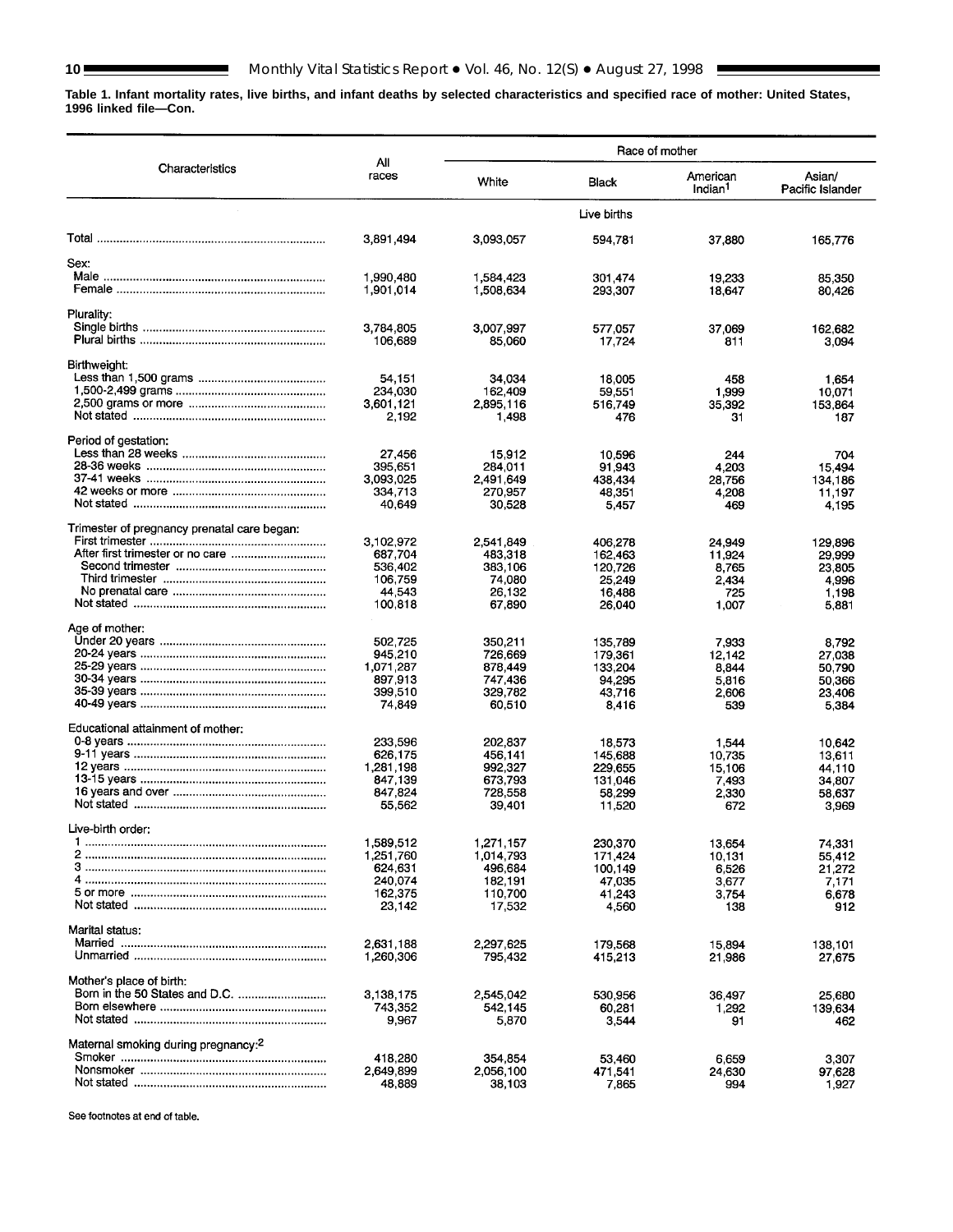**Table 1. Infant mortality rates, live births, and infant deaths by selected characteristics and specified race of mother: United States, 1996 linked file—Con.**

 $\blacksquare$ 

|                                             |              | Race of mother |               |                                 |                            |  |  |  |  |
|---------------------------------------------|--------------|----------------|---------------|---------------------------------|----------------------------|--|--|--|--|
| Characteristics                             | All<br>races | White          | <b>Black</b>  | American<br>Indian <sup>1</sup> | Asian/<br>Pacific Islander |  |  |  |  |
|                                             |              |                | Infant deaths |                                 |                            |  |  |  |  |
|                                             | 28,419       | 18,774         | 8,406         | 377                             | 862                        |  |  |  |  |
| Age at death:                               |              |                |               |                                 |                            |  |  |  |  |
|                                             | 18,556       | 12,260         | 5,562         | 178                             | 555                        |  |  |  |  |
|                                             | 14,947       | 9.798          | 4,549         | 140                             | 460                        |  |  |  |  |
|                                             | 3,609        | 2.462          | 1,012         | 39                              | 96                         |  |  |  |  |
|                                             | 9,863        | 6,513          | 2,844         | 199                             | 307                        |  |  |  |  |
| Sex:                                        |              |                |               |                                 |                            |  |  |  |  |
| Male                                        | 15,957       | 10,608         | 4,649         | 209                             | 492                        |  |  |  |  |
|                                             | 12,461       | 8,166          | 3,757         | 168                             | 370                        |  |  |  |  |
| Plurality:                                  |              |                |               |                                 |                            |  |  |  |  |
|                                             | 24,847       | 16,273         | 7,437         | 344                             | 793                        |  |  |  |  |
|                                             | 3,572        | 2,501          | 969           | 33                              | 69                         |  |  |  |  |
| Birthweight:                                |              |                |               |                                 |                            |  |  |  |  |
|                                             | 14,043       | 8,476          | 5,049         | 124                             | 394                        |  |  |  |  |
|                                             | 4,083        | 2,821          | 1,056         | 61                              | 144                        |  |  |  |  |
|                                             | 9,963        | 7,292          | 2,177         | 182                             | 311                        |  |  |  |  |
|                                             | 331          | 184            | 125           | 9                               | 12                         |  |  |  |  |
| Period of gestation:                        |              |                |               |                                 |                            |  |  |  |  |
|                                             | 11,498       | 6,746          | 4,360         | 99                              | 292                        |  |  |  |  |
|                                             | 5,888        | 4,121          | 1,504         | 76                              | 187                        |  |  |  |  |
|                                             | 9,016        | 6,538          | 2,021         | 156                             | 300                        |  |  |  |  |
|                                             | 1,148        | 833            | 259           | 28                              | 28                         |  |  |  |  |
|                                             | 870          | 536            | 262           | 18                              | 54                         |  |  |  |  |
| Trimester of pregnancy prenatal care began: |              |                |               |                                 |                            |  |  |  |  |
|                                             | 20,017       | 13,943         | 5,246         | 221                             | 608                        |  |  |  |  |
|                                             | 6,426        | 3,723          | 2,393         | 122                             | 188                        |  |  |  |  |
|                                             | 4,144        | 2,591          | 1,350         | 76                              | 127                        |  |  |  |  |
|                                             | 714          | 444            | 222           | 24                              | 24                         |  |  |  |  |
|                                             | 1,568        | 687            | 822           | 21                              | 37                         |  |  |  |  |
|                                             | 1,975        | 1,108          | 767           | 34                              | 66                         |  |  |  |  |
| Age of mother:                              |              |                |               |                                 |                            |  |  |  |  |
|                                             | 5,271        | 3,124          | 1,967         | 105                             | 75                         |  |  |  |  |
|                                             | 7,739        | 4,984          | 2,466         | 117                             | 173                        |  |  |  |  |
|                                             | 6,772        | 4,651          | 1,835         | 71                              | 215                        |  |  |  |  |
|                                             | 5,299        | 3,701          | 1,339         | 54                              | 205                        |  |  |  |  |
|                                             | 2,696        | 1,878          | 657           | 26                              | 135                        |  |  |  |  |
|                                             | 641          | 436            | 143           | 4                               | 58                         |  |  |  |  |
| Educational attainment of mother:           |              |                |               |                                 |                            |  |  |  |  |
|                                             | 1,767        | 1,381          | 298           | 21                              | 66                         |  |  |  |  |
|                                             | 6,287        | 3,820          | 2,239         | 134                             | 94                         |  |  |  |  |
|                                             | 9,971        | 6,391          | 3,163         | 143                             | 274                        |  |  |  |  |
|                                             | 5,190        | 3,388          | 1,599         | 60                              | 142                        |  |  |  |  |
|                                             | 3,809        | 2,970          | 603           | 8                               | 228                        |  |  |  |  |
|                                             | 1,395        | 824            | 505           | 10                              | 57                         |  |  |  |  |
| Live-birth order:                           |              |                |               |                                 |                            |  |  |  |  |
|                                             | 11,225       | 7,578          | 3,154         | 141                             | 352                        |  |  |  |  |
|                                             | 8,269        | 5,715          | 2,204         | 94                              | 255                        |  |  |  |  |
|                                             | 4,538        | 2,986          | 1,371         | 52                              | 128                        |  |  |  |  |
|                                             | 2,135        | 1,297          | 745           | 36                              | 58                         |  |  |  |  |
|                                             | 1,916        | 983            | 821           | 50                              | 63                         |  |  |  |  |
|                                             | 336          | 215            | 112           | 4                               | 5                          |  |  |  |  |
| Marital status:                             |              |                |               |                                 |                            |  |  |  |  |
|                                             | 15,191       | 12,220         | 2,164         | 125                             | 681                        |  |  |  |  |
|                                             | 13,228       | 6,554          | 6,242         | 252                             | 181                        |  |  |  |  |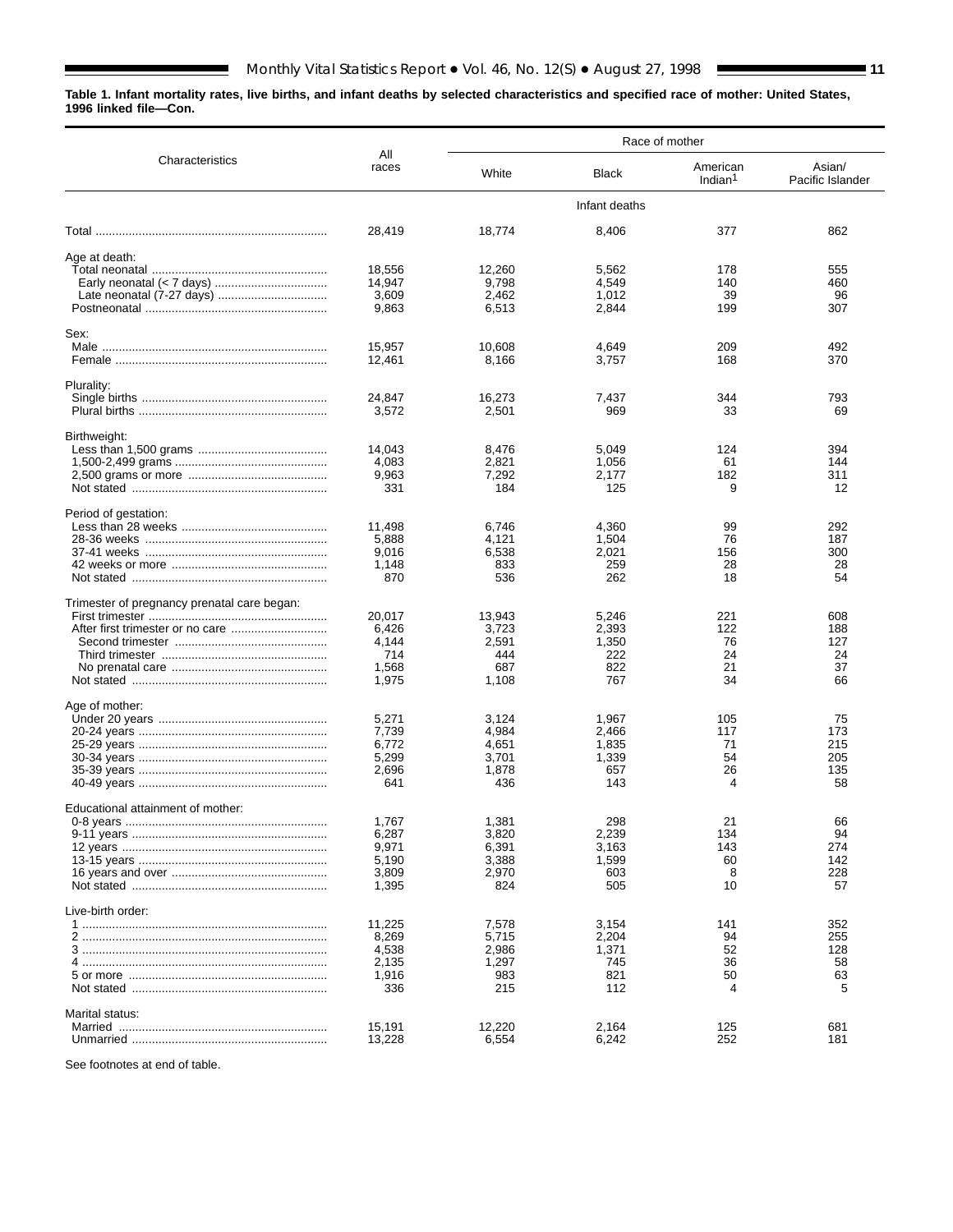**Table 1. Infant mortality rates, live births, and infant deaths by selected characteristics and specified race of mother: United States, 1996 linked file—Con.**

|                                                               | All                    | Race of mother         |                       |                                 |                            |  |  |  |  |  |
|---------------------------------------------------------------|------------------------|------------------------|-----------------------|---------------------------------|----------------------------|--|--|--|--|--|
| Characteristics                                               | races                  | White                  | <b>Black</b>          | American<br>Indian <sup>1</sup> | Asian/<br>Pacific Islander |  |  |  |  |  |
|                                                               |                        |                        | Infant deaths         |                                 |                            |  |  |  |  |  |
| Mother's place of birth:                                      | 23,652<br>4.102<br>665 | 15,577<br>2,835<br>362 | 7,564<br>554<br>289   | 364<br>10<br>3                  | 147<br>703<br>11           |  |  |  |  |  |
| Maternal smoking during pregnancy: <sup>2</sup><br>Not stated | 4,642<br>18,140<br>760 | 3,383<br>11.279<br>455 | 1,140<br>6,152<br>260 | 89<br>211<br>26                 | 30<br>498<br>19            |  |  |  |  |  |

 $\int_{0}^{x}$  Figure does not meet standard of reliability or precision.<br> $\int_{0}^{1}$  Incudes Aleuts and Eskimos.

2 Excludes data for California, Indiana, New York State (but includes New York City), and South Dakota, which do not report tobacco use on the birth certificate.

NOTES: Infant deaths are weighted so numbers may not exactly add to totals due to rounding. Not stated responses were included in totals but not distributed among groups for rate computations.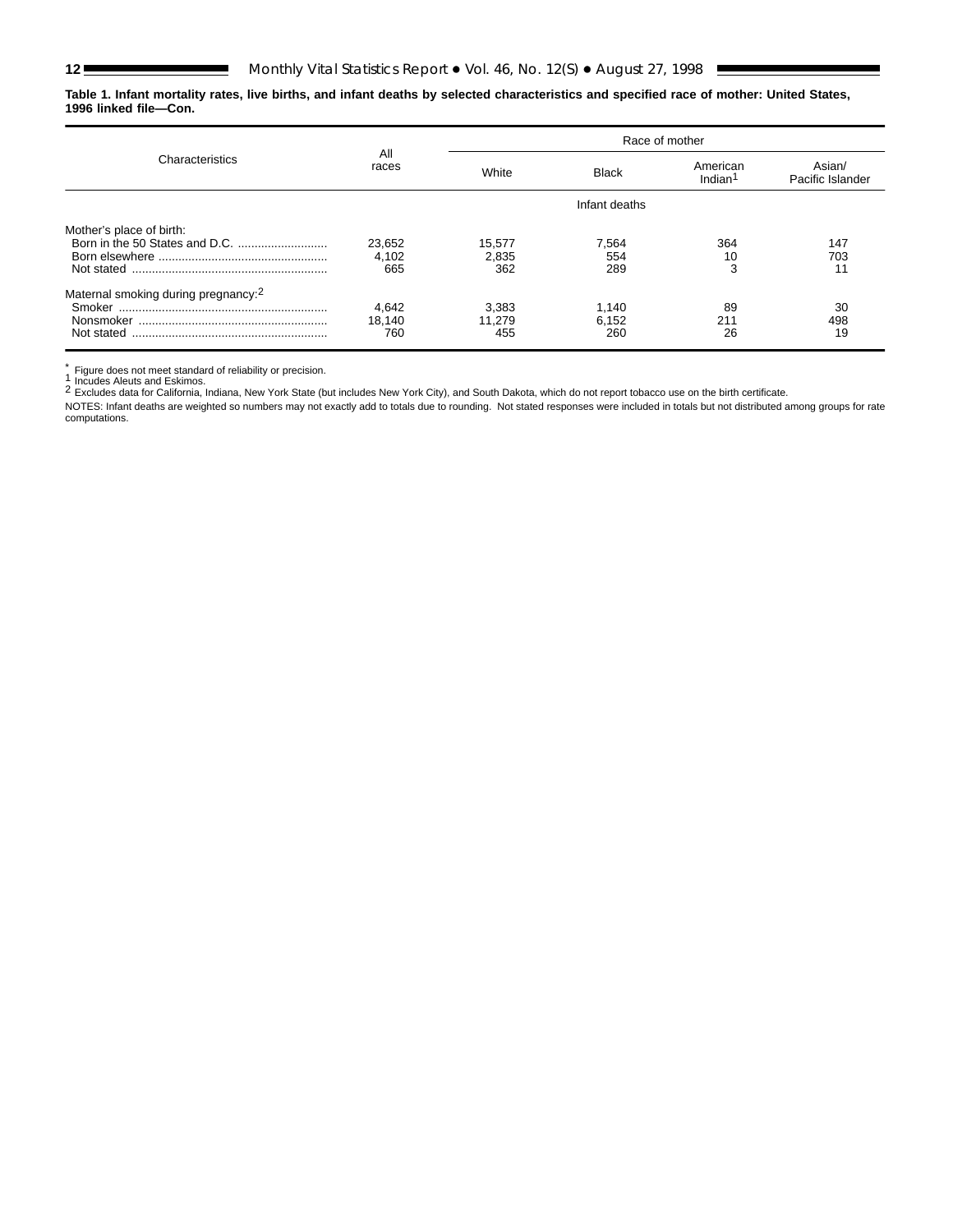<span id="page-12-0"></span>**Table 2. Infant mortality rates, live births, and infant deaths by selected characteristics and Hispanic origin of mother and by race of mother for mothers of non-Hispanic origin: United States, 1996 linked file**

■

|                                                 |                             |             |                  |                 | Hispanic       |                                     |                                                                 | Non-Hispanic       |             |              |                      |
|-------------------------------------------------|-----------------------------|-------------|------------------|-----------------|----------------|-------------------------------------|-----------------------------------------------------------------|--------------------|-------------|--------------|----------------------|
| Characteristics                                 | All<br>origins <sup>1</sup> | Total       | Mexican          | Puerto<br>Rican | Cuban          | Central<br>and<br>South<br>American | Other and<br>unknown<br>Hispanic                                | Total <sup>2</sup> | White       | <b>Black</b> | Not<br>stated        |
|                                                 |                             |             |                  |                 |                |                                     | Infant mortality rates per 1,000 live births in specified group |                    |             |              |                      |
|                                                 | 7.3                         | 6.1         | 5.8              | 8,6             | 5.1            | 5.0                                 | 7.7                                                             | 7.5                | 6.0         | 14.2         |                      |
| Age at death:                                   |                             |             |                  |                 |                |                                     |                                                                 |                    |             |              |                      |
|                                                 | 4.8                         | 4.0         | 3.8              | 5.6             | 3.6            | 3.4                                 | 5.3                                                             | 4.9                | 3.9         | 9.4          | $\cdots$             |
| Early neonatal (< 7 days)                       | 3.8                         | 3.1         | 2.9              | 4.3             | 3.0            | 2.6                                 | 4,3                                                             | 4.0                | 3.1         | 7.7          |                      |
| Late neonatal (7-27 days)                       | 0.9<br>2.5                  | 0.9<br>2.1  | 0.8<br>2.1       | 1.3<br>3.0      | ۰              | 0.8<br>1.6                          | 1.0<br>2.5                                                      | 0.9<br>2.6         | 0.8<br>2.1  | 1.7<br>4.8   | $\ddotsc$<br>        |
| Sex:                                            |                             |             |                  |                 |                |                                     |                                                                 |                    |             |              |                      |
|                                                 | 8.0                         | 6.7         | 6.4              | 9.8             | 6.1            | 5.3                                 | 8.4                                                             | 8.3                | 6.7         | 15.5         | $\ddotsc$            |
|                                                 | 6.6                         | 5.4         | 5.2              | 7.4             | 3.9            | 4.7                                 | 7.1                                                             | 6.8                | 5.4         | 12.9         |                      |
| Plurality:                                      |                             |             |                  |                 |                |                                     |                                                                 |                    |             |              |                      |
|                                                 | 6.6                         | 5.6         | 5.5              | 8.3             | 4.2            | 4.5                                 | 7.2                                                             | 6.7                | 5.3         | 12.9         |                      |
|                                                 | 33.5                        | 27.6        | 27.2             | 22.5            |                | 28.7                                | 30.7                                                            | 34.0               | 29.3        | 55.1         |                      |
| Birthweight:                                    |                             |             |                  |                 |                |                                     |                                                                 |                    |             |              |                      |
|                                                 | 259.3                       | 252.1       | 253.6            | 271.1           | 258.8          | 208.7                               | 284.5                                                           | 258.6              | 245,9       | 279.2        | $\ddotsc$            |
|                                                 | 17.4<br>2.8                 | 17.4<br>2.4 | 19.3<br>2.4      | 12.3<br>3.1     | $\bullet$      | 15.7<br>1.9                         | 14.3<br>2.7                                                     | 17.5<br>2.8        | 17.4<br>2.6 | 17.7<br>4.2  | <br>$\cdots$         |
| Period of gestation:                            |                             |             |                  |                 |                |                                     |                                                                 |                    |             |              |                      |
|                                                 | 418.8                       | 393.8       | 379.4            | 464.7           | 455.7          | 359.1                               | 439.9                                                           | 420.6              | 431.3       | 410.0        | $\cdots$             |
|                                                 | 14.9                        | 12.9        | 13.5             | 14.1            |                | 9.1                                 | 14.8                                                            | 15.3               | 15.0        | 16.3         |                      |
|                                                 | 2.9<br>3.4                  | 2.5<br>3.3  | 2.5<br>Ŷ.<br>3.3 | 3.1<br>٠        | ٠<br>٠         | 1.9<br>3.7                          | 2.6                                                             | 3.0<br>3.4         | 2.7<br>3.0  | 4.6<br>5.4   |                      |
|                                                 |                             |             |                  |                 |                |                                     |                                                                 |                    |             |              | $\ddotsc$            |
| Trimester of pregnancy prenatal care began:     | 6.5                         | 5.6         | 5.4              | 8.0             | 4.9            | 4.6                                 | 6.9                                                             | 6.6                | 5,5         | 13.0         |                      |
| After first trimester or no care                | 9.3                         | 6.4         | 6.3              | 8.4             |                | 4.9                                 | 8.1                                                             | 10.4               | 8.4         | 14.9         | <br>$\ddotsc$        |
|                                                 | 7.7                         | 5.6         | 5.6              | 7.5             | $\bullet$      | 4.4                                 | 6.8                                                             | 8.5                | 7,4         | 11.3         | $\ddotsc$            |
|                                                 | 6.7                         | 5.0         | 5.2              |                 | ÷<br>$\bullet$ |                                     |                                                                 | 7.4                | 6,7         | 9,0          | $\cdots$             |
|                                                 | 35.2                        | 19.0        | 17.3             | 31.4            |                | 19,9                                | 27.3                                                            | 40.2               | 30.4        | 49.8         | $\cdots$             |
| Age of mother:                                  | $\gamma_{\rm a}$            |             |                  |                 |                |                                     |                                                                 |                    |             |              |                      |
|                                                 | 10.5                        | 7.5         | 7.3              | 10.2            | $\bullet$      | 5.8<br>4.8                          | 7.8<br>9.8                                                      | 11.5<br>8.8        | 9.7         | 14.6<br>13.8 |                      |
|                                                 | 8.2<br>6.3                  | 5.8<br>5.2  | 5.5<br>5.0       | 7.5<br>7.4      | $\bullet$      | 4.5                                 | 6.8                                                             | 6.5                | 7.2<br>5.3  | 13.8         | <br>                 |
|                                                 | 5.9                         | 5.7         | 5.6              | 8.9             | 6.2            | 4.7                                 | 6.1                                                             | 5.9                | 4.7         | 14.3         |                      |
|                                                 | 6.7                         | 6.9         | 7.1              | 12.1            |                | 5.5                                 | 6.2                                                             | 6.7                | 5.4         | 15.2         |                      |
|                                                 | 8.6                         | 9.6         | 9.5              |                 |                | 10.5                                |                                                                 | 8.3                | 6.6         | 16.8         | $\ddot{\phantom{a}}$ |
| Educational attainment of mother:               |                             |             |                  |                 |                |                                     |                                                                 |                    |             |              |                      |
|                                                 | 7.6                         | 5.7         | 5.6              | 9,3             | ۰<br>۰         | 4.8                                 | 8.4                                                             | 11.7               | 11.0        | 16.4         |                      |
|                                                 | 10.0<br>7.8                 | 6.5<br>6.0  | 6.1<br>5.7       | 10.0<br>7.8     | 7.0            | 52<br>5.3                           | 7.8<br>7.4                                                      | 11.7<br>8.1        | 9.8<br>6.6  | 15.5<br>13.8 |                      |
|                                                 | 6.1                         | 5.1         | 5.0              | 6.4             | ٠              | 4.0                                 | 6.4                                                             | 6.2                | 5.0         | 12.3         | $\cdots$<br>$\cdots$ |
|                                                 | 4.5                         | 5.1         | 5.4              | 7.7             | $\bullet$      | 3.8                                 | 5.1                                                             | 4.5                | 4.0         | 10.5         | $\ddot{\phantom{a}}$ |
| Live-birth order:                               |                             |             |                  |                 |                |                                     |                                                                 |                    |             |              |                      |
|                                                 | 7.1                         | 6.0         | 5.7              | 9.1             |                | 5,0                                 | 7.9                                                             | 7.3                | 5,9         | 13.8         |                      |
| 2                                               | 6.6                         | 5.6         | 5.6              | 6.6             | 5.4            | 4.7                                 | 7.0                                                             | 6.8                | 5.6         | 12.9         | $\cdots$             |
| з                                               | 7.3                         | 5,7         | 5.6              | 7.8             |                | 4.5                                 | 6.6                                                             | 7.6                | 6.1         | 13.8         |                      |
|                                                 | 8.9<br>11.8                 | 6.9<br>8.3  | 6.5<br>7.7       | 10.9<br>13.9    | $\star$        | 5.3<br>8.4                          | 8.8                                                             | 9.5<br>13.0        | 7.2<br>9.4  | 16.0<br>19.8 | <br>$\ddotsc$        |
|                                                 |                             |             |                  |                 |                |                                     |                                                                 |                    |             |              |                      |
| <b>Marital status:</b>                          | 5.8                         | 5.4         | 5.4              | 6.9             | 5.2            | 44                                  | 6.5                                                             | 5.8                | 5.3         | 12.1         | $\ddotsc$            |
|                                                 | 10.5                        | 7.0         | 6.6              | 9.7             |                | 5.8                                 | 9.3                                                             | 11.5               | 8.9         | 15.1         |                      |
| Mother's place of birth:                        |                             |             |                  |                 |                |                                     |                                                                 |                    |             |              |                      |
| Born in the 50 States and D.C.                  | 7.5                         | 7.1         | 6.9              | 8.4             | 4.3            | 6.0                                 | 7.4                                                             | 7.6                | 6.0         | 14.3         | $\ddotsc$            |
|                                                 | 5.5                         | 5.3         | 5.1              | 8.8             | 5.5            | 4.9                                 | 6.2                                                             | 5.8                | 5.1         | 9.6          | $\ddotsc$            |
| Maternal smoking during pregnancy: <sup>3</sup> |                             |             |                  |                 |                |                                     |                                                                 |                    |             |              |                      |
|                                                 | 11.1                        | 12.2        | 13.1             | 13.4            |                |                                     | 9,9                                                             | 11.0               | 9.4         | 21.4         | $\cdots$             |
|                                                 | 6.8                         | 5.9         | 5.7              | 7.7             | 4.9            | 5.3                                 | 7.5                                                             | 7.0                | 5.4         | 13.1         | $\cdots$             |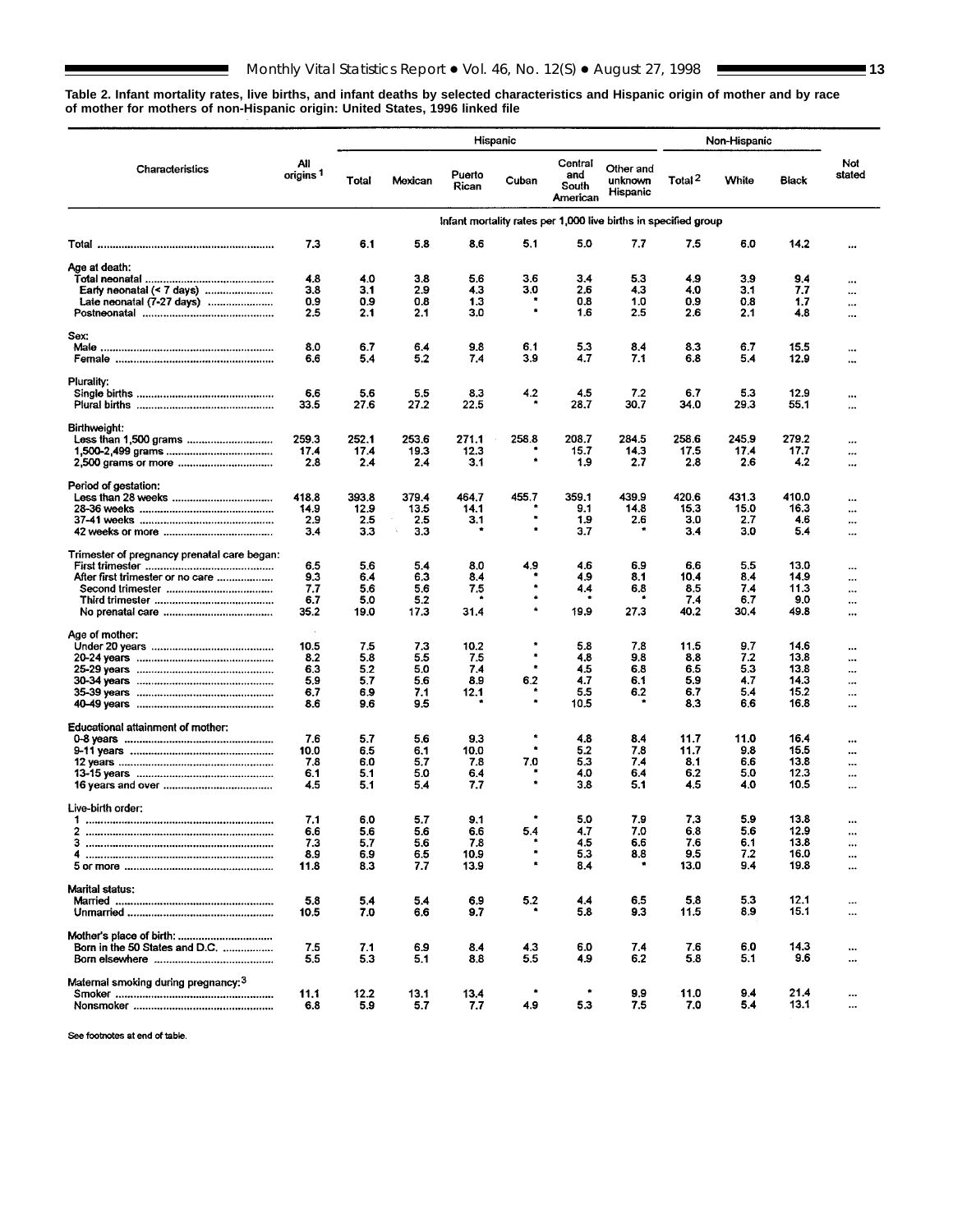**F** 

**Table 2. Infant mortality rates, live births, and infant deaths by selected characteristics and Hispanic origin of mother and by race of mother for mothers of non-Hispanic origin: United States, 1996 linked file--Con.**

|                                             |                             | Hispanic           |                    |                  |                |                                     |                                  |                            | Non-Hispanic                                             |                    |                  |
|---------------------------------------------|-----------------------------|--------------------|--------------------|------------------|----------------|-------------------------------------|----------------------------------|----------------------------|----------------------------------------------------------|--------------------|------------------|
| Characteristics                             | All<br>origins <sup>1</sup> | Total              | Mexican            | Puerto<br>Rican  | Cuban          | Central<br>and<br>South<br>American | Other and<br>unknown<br>Hispanic | Total <sup>2</sup>         | White                                                    | <b>Black</b>       | Not<br>stated    |
|                                             |                             |                    |                    |                  |                | Live births                         |                                  |                            |                                                          |                    |                  |
|                                             |                             | 701,339            | 489,666            | 54,863           | 12,613         | 97,888                              |                                  |                            | 46,309 3,133,484 2,358,989                               | 578,099            | 56,671           |
| Sex:                                        |                             |                    |                    |                  |                |                                     |                                  |                            |                                                          |                    |                  |
|                                             |                             | 357,728<br>343,611 | 249,502<br>240,164 | 27,926<br>26,937 | 6,443<br>6,170 | 50,044<br>47,844                    |                                  |                            | 23,813 1,603,633 1,209,852<br>22,496 1,529,851 1,149,137 | 292,950<br>285,149 | 29,119<br>27,552 |
| Plurality:                                  |                             |                    |                    |                  |                |                                     |                                  |                            |                                                          |                    |                  |
|                                             |                             | 687,916            | 480,812            | 53.575           | 12,289         | 95.940                              |                                  |                            | 45,300 3,042,007 2,288,581                               | 560,801            | 54,882           |
|                                             | 106.689                     | 13,423             | 8,854              | 1,288            | 324            | 1,948                               | 1,009                            | 91,477                     | 70,408                                                   | 17,298             | 1,789            |
| Birthweight:                                |                             |                    |                    |                  |                |                                     |                                  |                            |                                                          |                    |                  |
| Less than 1,500 grams                       | 54,151                      | 7,920              | 4,980              | 948              | 170            | 1,126                               | 696                              | 45,403                     | 25,723                                                   | 17,663             | 828              |
|                                             | 234,030                     | 36,206             | 23,771             | 4,135            | 647            | 4,785                               | 2,868                            | 194,607                    | 124,609                                                  | 58,339             | 3,217            |
|                                             | 2,192                       | 656,986<br>227     | 460,806<br>109     | 49,754<br>26     | 11,794<br>2    | 91,948<br>29                        | 61                               | 1,236                      | 42,684 2,892,238 2,207,908<br>749                        | 501,777<br>320     | 51,897<br>729    |
|                                             |                             |                    |                    |                  |                |                                     |                                  |                            |                                                          |                    |                  |
| Period of gestation:                        |                             |                    |                    |                  |                |                                     |                                  |                            |                                                          |                    |                  |
|                                             | 27,456<br>395,651           | 3,944<br>70,906    | 2,475<br>47,933    | 467<br>6,677     | 79<br>1,217    | 557<br>9,961                        | 366<br>5,118                     | 23,036<br>319,840          | 11,747<br>210,845                                        | 10,390<br>89,981   | 476<br>4,905     |
|                                             |                             | 549,392            | 383,147            | 42,383           | 10,328         | 77,621                              |                                  | 35,913 2,498,996           | 1,915,914                                                | 425,729            | 44.637           |
|                                             | 334,713                     | 62,824             | 44,600             | 4,775            | 935            | 8,341                               | 4,173                            | 267,177                    | 205,431                                                  | 46.962             | 4,712            |
|                                             | 40.649                      | 14,273             | 11,511             | 561              | 54             | 1,408                               | 739                              | 24,435                     | 15,052                                                   | 5,037              | 1,941            |
| Trimester of pregnancy prenatal care began: |                             |                    |                    |                  |                |                                     |                                  |                            |                                                          |                    |                  |
|                                             |                             | 490,207            | 337.714            | 38,931           | 11,119         | 69,556                              |                                  | 32,887 2,570,708 2,024,891 |                                                          | 395,966            | 42,057           |
| After first trimester or no care            | 687,704                     | 188.744            | 140,051            | 13,003           | 1,341          | 23,174                              | 11,175                           | 490,973                    | 292,752                                                  | 158,017            | 7,987            |
|                                             | 536,402<br>106,759          | 143,590<br>33,263  | 105,715<br>25,045  | 10,043<br>2,227  | 1,147<br>150   | 18,107<br>4,012                     | 8,578<br>1,829                   | 386,843<br>72,177          | 238,182<br>40,713                                        | 117,412<br>24,350  | 5,969<br>1,319   |
|                                             | 44,543                      | 11,891             | 9,291              | 733              | 44             | 1,055                               | 768                              | 31,953                     | 13,857                                                   | 16,255             | 699              |
|                                             | 100,818                     | 22,388             | 11,901             | 2,929            | 153            | 5,158                               | 2,247                            | 71,803                     | 41,346                                                   | 24,116             | 6,627            |
| Age of mother:                              |                             |                    |                    |                  |                |                                     |                                  |                            |                                                          |                    |                  |
|                                             | 502,725                     | 121,934            | 88,765             | 12,700           | 963            | 10,316                              | 9,190                            | 375,807                    | 227,729                                                  | 132,700            | 4,984            |
|                                             | 945,210                     | 214,173            | 157,857            | 16,592           | 2,476          | 23,943                              | 13,305                           | 720,228                    | 508,056                                                  | 174,958            | 10,809           |
|                                             | 897,913                     | 185,478<br>119,690 | 129,621<br>76,400  | 13,075<br>8,392  | 3,512<br>3,888 | 27,881<br>22,802                    | 11,389<br>8,208                  | 870,250<br>762,064         | 683,376<br>616,224                                       | 129,002<br>91,050  | 15,559<br>16,159 |
|                                             | 399,510                     | 49,812             | 30,600             | 3,468            | 1,545          | 10,661                              | 3,538                            | 342,061                    | 274,431                                                  | 42,279             | 7,637            |
|                                             | 74,849                      | 10,252             | 6,423              | 636              | 229            | 2,285                               | 679                              | 63,074                     | 49,173                                                   | 8,110              | 1,523            |
| Educational attainment of mother:           |                             |                    |                    |                  |                |                                     |                                  |                            |                                                          |                    |                  |
|                                             | 233,596                     | 160,642            | 132,820            | 3,447            | 272            | 20,396                              | 3,707                            | 71,899                     | 42,898                                                   | 17,217             | 1,055            |
|                                             | 626,175                     | 193,525            | 145,183            | 17,052           | 1,548          | 18,695                              | 11,047                           | 427,109                    | 262,140                                                  | 141,973            | 5,541            |
|                                             | 847.139                     | 200,608<br>89,762  | 131,858<br>51,646  | 17,771<br>10,751 | 3,999<br>3,352 | 30,702<br>15,280                    | 16,278<br>8,733                  | 1,064,791<br>745,555       | 783,996<br>576,733                                       | 224,097<br>127,928 | 15,799<br>11,822 |
|                                             | 847,824                     | 44,105             | 20.191             | 4,795            | 3,393          | 10,776                              | 4,950                            | 789,278                    | 672,417                                                  | 56.840             | 14,441           |
|                                             | 55,562                      | 12,697             | 7,968              | 1,047            | 49             | 2,039                               | 1,594                            | 34,852                     | 20,805                                                   | 10,044             | 8,013            |
| Live-birth order:                           |                             |                    |                    |                  |                |                                     |                                  |                            |                                                          |                    |                  |
|                                             |                             | 265.986            | 181.056            | 21,887           | 5,559          | 38,437                              |                                  | 19,047 1,301,780           | 992.907                                                  | 223,941            | 21,746           |
| 2                                           |                             | 209.983            | 144.241            | 16.507           | 4.454          | 30.607                              |                                  | 14.174 1.024.248           | 794.021                                                  | 166.731            | 17.529           |
|                                             | 624,631<br>240.074          | 124,529<br>55,839  | 88,857<br>41,534   | 9,032<br>3,868   | 1,856<br>476   | 17,199<br>6,788                     | 7,585<br>3,173                   | 491,760<br>181,194         | 367,592<br>124,926                                       | 97,467<br>45,881   | 8,342<br>3,041   |
|                                             | 162.375                     | 40,124             | 30,813             | 2,800            | 223            | 4,271                               | 2,017                            | 119,859                    | 69,464                                                   | 40,330             | 2,392            |
|                                             | 23,142                      | 4,878              | 3,165              | 769              | 45             | 586                                 | 313                              | 14,643                     | 10,079                                                   | 3,749              | 3,621            |
| Marital status:                             |                             |                    |                    |                  |                |                                     |                                  |                            |                                                          |                    |                  |
|                                             |                             | 415,838            | 303,870            | 21,551           | 9,495          | 54,749                              |                                  |                            | 26,173 2,174,265 1,850,832                               | 173,524            | 41,085           |
|                                             |                             | 285,501            | 185,796            | 33,312           | 3,118          | 43,139                              | 20,136                           | 959,219                    | 508,157                                                  | 404,575            | 15,586           |
| Mother's place of birth:                    |                             |                    |                    |                  |                |                                     |                                  |                            |                                                          |                    |                  |
|                                             |                             | 267,083            | 186,763            | 33,644           | 4,651          | 7,938                               |                                  |                            | 34,087 2,819,979 2,239,713                               | 523,048            | 51,113           |
|                                             |                             | 432,577            | 302,124            | 21,087           | 7,958          | 89,791                              | 11,617                           | 306,516                    | 115,822                                                  | 52,009             | 4,259            |
|                                             | 9,967                       | 1,679              | 779                | 132              | 4              | 159                                 | 605                              | 6,989                      | 3,454                                                    | 3,042              | 1,299            |
| Maternal smoking during pregnancy: 3        |                             |                    |                    |                  |                |                                     |                                  |                            |                                                          |                    |                  |
|                                             | 418,280                     | 18,478<br>408,212  | 8,222              | 5,367<br>43,439  | 539<br>11,051  | 1,211                               | 3,139                            | 395,695                    | 333,703                                                  | 52,566<br>459,361  | 4,107<br>21,286  |
|                                             | 48,889                      | 4,884              | 257,468<br>1,783   | 1,312            | 68             | 64,786<br>918                       | 803                              | 39,857                     | 31,468 2,220,401 1,643,152<br>30,053                     | 7,178              | 4,148            |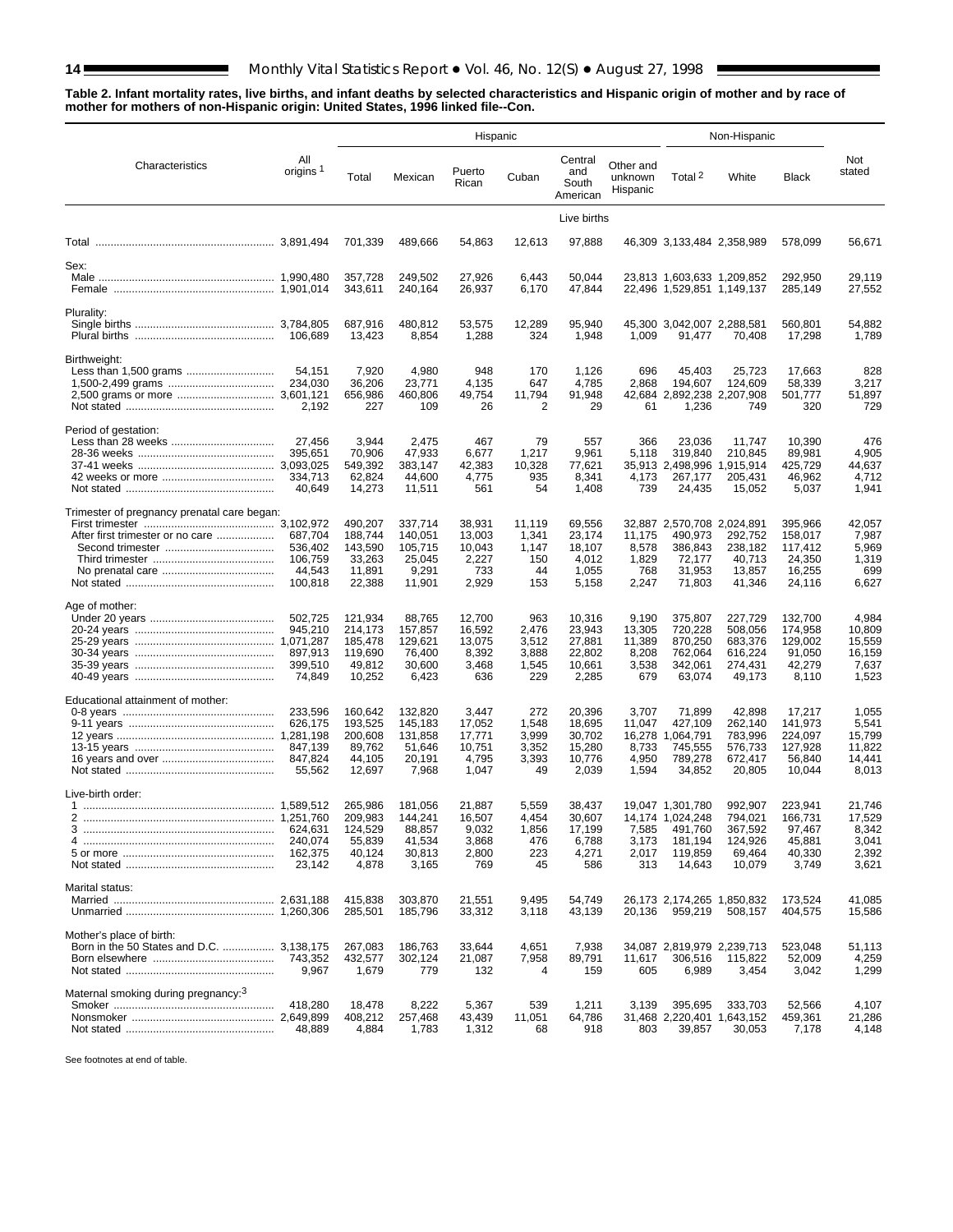**Table 2. Infant mortality rates, live births, and infant deaths by selected characteristics and Hispanic origin of mother and by race of mother for mothers of non-Hispanic origin: United States, 1996 linked file--Con.**

|                                                                                 |                                                    |                                            |                                          |                                    | Hispanic                                   |                                     |                                   | Non-Hispanic                                      |                                                  |                                                |                                     |
|---------------------------------------------------------------------------------|----------------------------------------------------|--------------------------------------------|------------------------------------------|------------------------------------|--------------------------------------------|-------------------------------------|-----------------------------------|---------------------------------------------------|--------------------------------------------------|------------------------------------------------|-------------------------------------|
| Characteristics                                                                 | All<br>origins <sup>1</sup>                        | Total                                      | Mexican                                  | Puerto<br>Rican                    | Cuban                                      | Central<br>and<br>South<br>American | Other and<br>unknown<br>Hispanic  | Total <sup>2</sup>                                | White                                            | <b>Black</b>                                   | Not<br>stated                       |
|                                                                                 |                                                    |                                            |                                          |                                    |                                            | Infant deaths                       |                                   |                                                   |                                                  |                                                |                                     |
|                                                                                 | 28,419                                             | 4,246                                      | 2,861                                    | 472                                | 64                                         | 491                                 | 358                               | 23,631                                            | 14,249                                           | 8,209                                          | 541                                 |
| Age at death:<br>Late neonatal (7-27 days)                                      | 18,556<br>14,947<br>3,609<br>9,863                 | 2,771<br>2,163<br>608<br>1,474             | 1,842<br>1,437<br>405<br>1,019           | 306<br>234<br>72<br>165            | 46<br>38<br>8<br>18                        | 333<br>254<br>79<br>158             | 244<br>200<br>44<br>114           | 15,345<br>12.412<br>2,934<br>8,286                | 9,227<br>7,409<br>1,819<br>5,022                 | 5,424<br>4,438<br>986<br>2,785                 | 439<br>372<br>67<br>103             |
| Sex:                                                                            |                                                    |                                            |                                          |                                    |                                            |                                     |                                   |                                                   |                                                  |                                                |                                     |
|                                                                                 | 15,957<br>12,461                                   | 2,382<br>1,865                             | 1,603<br>1,259                           | 274<br>198                         | 39<br>24                                   | 267<br>225                          | 199<br>159                        | 13,284<br>10,348                                  | 8,081<br>6,168                                   | 4,543<br>3,667                                 | 292<br>249                          |
| Plurality:                                                                      | 24,847<br>3,572                                    | 3,876<br>370                               | 2,621<br>241                             | 442<br>29                          | 51<br>13                                   | 435<br>56                           | 327<br>31                         | 20,518<br>3,114                                   | 12,187<br>2,062                                  | 7,257<br>953                                   | 453<br>88                           |
| Birthweight:                                                                    | 14,043<br>4.083<br>9,963<br>331                    | 1,997<br>630<br>1,582<br>37                | 1,263<br>459<br>1,122<br>18              | 257<br>51<br>155<br>8              | 44<br>4<br>16<br>$\overline{a}$            | 235<br>75<br>175<br>7               | 198<br>41<br>114<br>4             | 11,740<br>3,396<br>8,226<br>271                   | 6,325<br>2,163<br>5,632<br>130                   | 4,932<br>1,034<br>2,122<br>122                 | 306<br>57<br>155<br>23              |
| Period of gestation:                                                            | 11,498<br>5,888<br>9,016<br>1,148<br>870           | 1,553<br>918<br>1,359<br>209<br>206        | 939<br>647<br>971<br>145<br>159          | 217<br>94<br>131<br>17<br>13       | 36<br>10<br>12<br>3<br>$\overline{2}$      | 200<br>91<br>151<br>31<br>18        | 161<br>76<br>94<br>13<br>14       | 9,688<br>4,880<br>7,530<br>921<br>613             | 5,067<br>3,158<br>5,116<br>617<br>291            | 4,260<br>1,469<br>1,974<br>252<br>255          | 255<br>90<br>127<br>18<br>51        |
| Trimester of pregnancy prenatal care began:<br>After first trimester or no care | 20,017<br>6,426<br>4,144<br>714<br>1,568<br>1,975  | 2,738<br>1,204<br>810<br>166<br>226<br>303 | 1,822<br>884<br>593<br>130<br>161<br>155 | 312<br>109<br>75<br>10<br>23<br>51 | 55<br>6<br>5<br>1<br>$\blacksquare$<br>3   | 322<br>114<br>79<br>14<br>21<br>55  | 227<br>91<br>58<br>11<br>21<br>39 | 17,010<br>5,095<br>3,276<br>534<br>1,285<br>1,528 | 11,078<br>2,451<br>1,758<br>272<br>421<br>720    | 5,143<br>2,350<br>1,322<br>219<br>809<br>717   | 270<br>127<br>58<br>13<br>55<br>145 |
| Age of mother:                                                                  | 5,271<br>7,739<br>6,772<br>5,299<br>2,696<br>641   | 909<br>1,251<br>956<br>685<br>346<br>98    | 645<br>867<br>642<br>428<br>217<br>61    | 129<br>124<br>97<br>75<br>42<br>5  | 3<br>15<br>14<br>24<br>6<br>1              | 60<br>114<br>126<br>108<br>59<br>24 | 72<br>131<br>77<br>50<br>22<br>7  | 4,306<br>6,355<br>5,677<br>4,480<br>2,288<br>522  | 2,209<br>3,668<br>3,628<br>2,927<br>1,490<br>325 | 1,936<br>2,416<br>1,774<br>1,305<br>642<br>136 | 55<br>133<br>138<br>133<br>63<br>20 |
| Educational attainment of mother:                                               | 1,767<br>6,287<br>9,971<br>5,190<br>3,809<br>1,395 | 909<br>1,254<br>1,203<br>457<br>224<br>198 | 748<br>890<br>754<br>259<br>109<br>102   | 32<br>171<br>138<br>69<br>37<br>25 | 1<br>9<br>28<br>12<br>12<br>$\mathbf 1$    | 97<br>98<br>163<br>61<br>41<br>31   | 31<br>86<br>120<br>56<br>25<br>39 | 841<br>4,982<br>8,632<br>4,657<br>3,531<br>987    | 473<br>2,570<br>5,142<br>2,887<br>2,705<br>471   | 282<br>2,200<br>3,101<br>1,573<br>595<br>459   | 18<br>50<br>134<br>75<br>55<br>208  |
| Live-birth order:                                                               | 11,225<br>8,269<br>4,538<br>2,135<br>1,916<br>336  | 1,583<br>1,179<br>708<br>383<br>333<br>59  | 1,023<br>802<br>496<br>272<br>238<br>30  | 199<br>109<br>70<br>42<br>39<br>13 | 19<br>24<br>14<br>5<br>1<br>$\blacksquare$ | 191<br>145<br>78<br>36<br>36<br>5   | 151<br>99<br>50<br>28<br>19<br>11 | 9,447<br>6,951<br>3,759<br>1,718<br>1,557<br>197  | 5,888<br>4,461<br>2,241<br>898<br>654<br>107     | 3,092<br>2,158<br>1,341<br>732<br>799<br>87    | 195<br>138<br>70<br>35<br>25<br>78  |
| Marital status:                                                                 | 15,191<br>13,228                                   | 2,237<br>2,009                             | 1,628<br>1,233                           | 149<br>323                         | 49<br>15                                   | 241<br>250                          | 170<br>188                        | 12,635<br>10,997                                  | 9,751<br>4,498                                   | 2,104<br>6,106                                 | 319<br>222                          |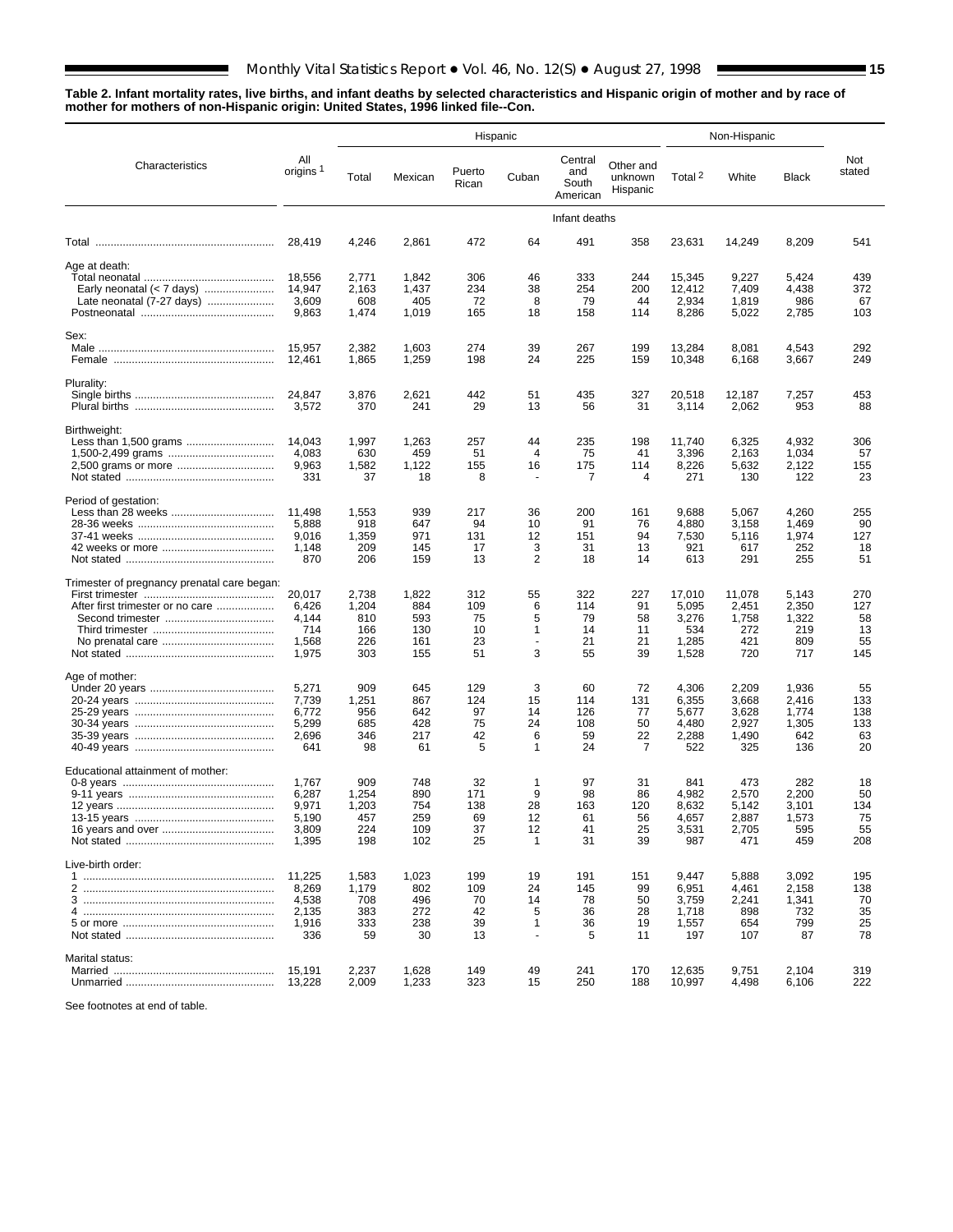$\blacksquare$ 

#### **Table 2. Infant mortality rates, live births, and infant deaths by selected characteristics and Hispanic origin of mother and by race of mother for mothers of non-Hispanic origin: United States, 1996 linked file--Con.**

|                                                                          |                        | Hispanic             |                      |                 |                                      |                                     |                                  |                        | Non-Hispanic          |                       |                  |
|--------------------------------------------------------------------------|------------------------|----------------------|----------------------|-----------------|--------------------------------------|-------------------------------------|----------------------------------|------------------------|-----------------------|-----------------------|------------------|
| Characteristics                                                          | All<br>origins         | Total                | Mexican              | Puerto<br>Rican | Cuban                                | Central<br>and<br>South<br>American | Other and<br>unknown<br>Hispanic | Total <sup>2</sup>     | White                 | <b>Black</b>          | Not<br>stated    |
|                                                                          |                        |                      |                      |                 |                                      | Infant deaths                       |                                  |                        |                       |                       |                  |
| Mother's place of birth:<br>Born in the 50 States and D.C.<br>Not stated | 23.652<br>4.102<br>665 | 1,887<br>2,289<br>69 | 285. ا<br>.549<br>27 | 282<br>185<br>4 | 20<br>44<br>$\overline{\phantom{0}}$ | 48<br>439<br>4                      | 252<br>72<br>34                  | 21,365<br>1.791<br>476 | 13.444<br>592<br>213  | 7,459<br>497<br>254   | 399<br>23<br>119 |
| Maternal smoking during pregnancy: <sup>3</sup><br>Not stated            | 4,642<br>18,140<br>760 | 226<br>2,424<br>74   | 108<br>1,457<br>33   | 72<br>335<br>26 | 4<br>54<br>$\overline{\phantom{0}}$  | 11<br>342<br>6                      | 31<br>236<br>9                   | 4,365<br>15,543<br>587 | 3,126<br>8,835<br>320 | 1,127<br>6,033<br>233 | 51<br>173<br>99  |

້ Figure does not meet standard of reliability or precision. - Quantity zero. ...Category not applicable.<br>1 Origins of mother not stated included in "All origins" but not distributed among origins.<br>2 Includes races oth

NOTES: Infant deaths are weighted so numbers may not exactly add to totals due to rounding. Not stated responses were included in totals but not distributed among groups for rate computations.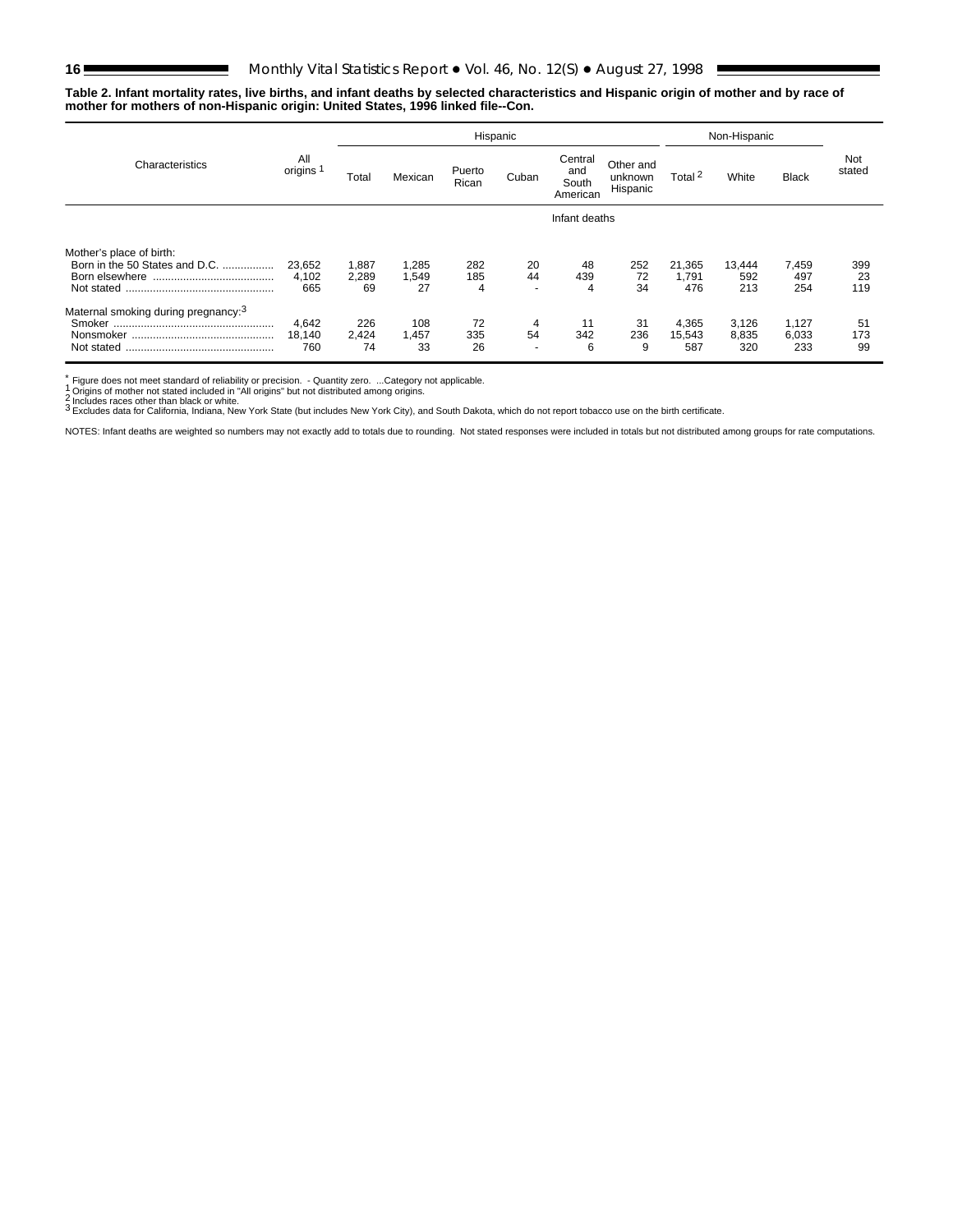## <span id="page-16-0"></span>**Table 3. Percent of live births with selected maternal and infant characteristics by specified race of mother: United States, 1996 linked file**

| Characteristic                                 | All   | White |              | American            | Asian or Pacific Islander |         |          |          |          |       |
|------------------------------------------------|-------|-------|--------------|---------------------|---------------------------|---------|----------|----------|----------|-------|
|                                                | races |       | <b>Black</b> | Indian <sup>1</sup> | Total                     | Chinese | Japanese | Hawaiian | Filipino | Other |
| Birthweight:                                   |       |       |              |                     |                           |         |          |          |          |       |
|                                                | 1.4   | 1.1   | 3.0          | 1.2                 | 1.0                       | 0.6     | 0.8      | 1.0      | 1.2      | 1.0   |
|                                                | 7.4   | 6.3   | 13.0         | 6.5                 | 7.1                       | 5.0     | 7.3      | 6.8      | 7.9      | 7.4   |
|                                                | 11.0  | 9.8   | 17.4         | 11.9                | 10.0                      | 7.4     | 8.2      | 11.5     | 11.5     | 10.4  |
| Prenatal care beginning in the first trimester | 81.9  | 84.0  | 71.4         | 67.7                | 81.2                      | 86.8    | 89.3     | 78.5     | 82.5     | 78.4  |
|                                                | 12.9  | 11.3  | 22.8         | 20.9                | 5.3                       | 0.9     | 2.5      | 18.4     | 6.1      | 5.8   |
|                                                | 10.4  | 9.5   | 15.0         | 19.7                | 8.4                       | 2.5     | 3.8      | 13.8     | 7.2      | 10.7  |
|                                                | 32.4  | 25.7  | 69.8         | 58.0                | 16.7                      | 9.2     | 11.4     | 49.9     | 19.4     | 16.5  |
| Mothers completing 12 or more years of school  | 77.6  | 78.4  | 71.8         | 67.0                | 85.0                      | 87.2    | 97.3     | 83.1     | 92.6     | 80.6  |
| Mothers born in the 50 States and D.C.         | 80.8  | 82.4  | 89.8         | 96.6                | 15.5                      | 9.5     | 45.7     | 98.3     | 17.1     | 8.6   |
| Mother smoked during pregnancy <sup>3</sup>    | 13.6  | 14.7  | 10.2         | 21.3                | 3.3                       | 0.7     | 4.8      | 15.3     | 3.5      | 2.7   |

E

<sup>1</sup> Includes births to Aleuts and Eskimos.<br>2 Born prior to 37 completed weeks of gestation.<br><sup>3</sup> Excludes data for California, Indiana, New York State (but includes New York City), and South Dakota, which do not report tob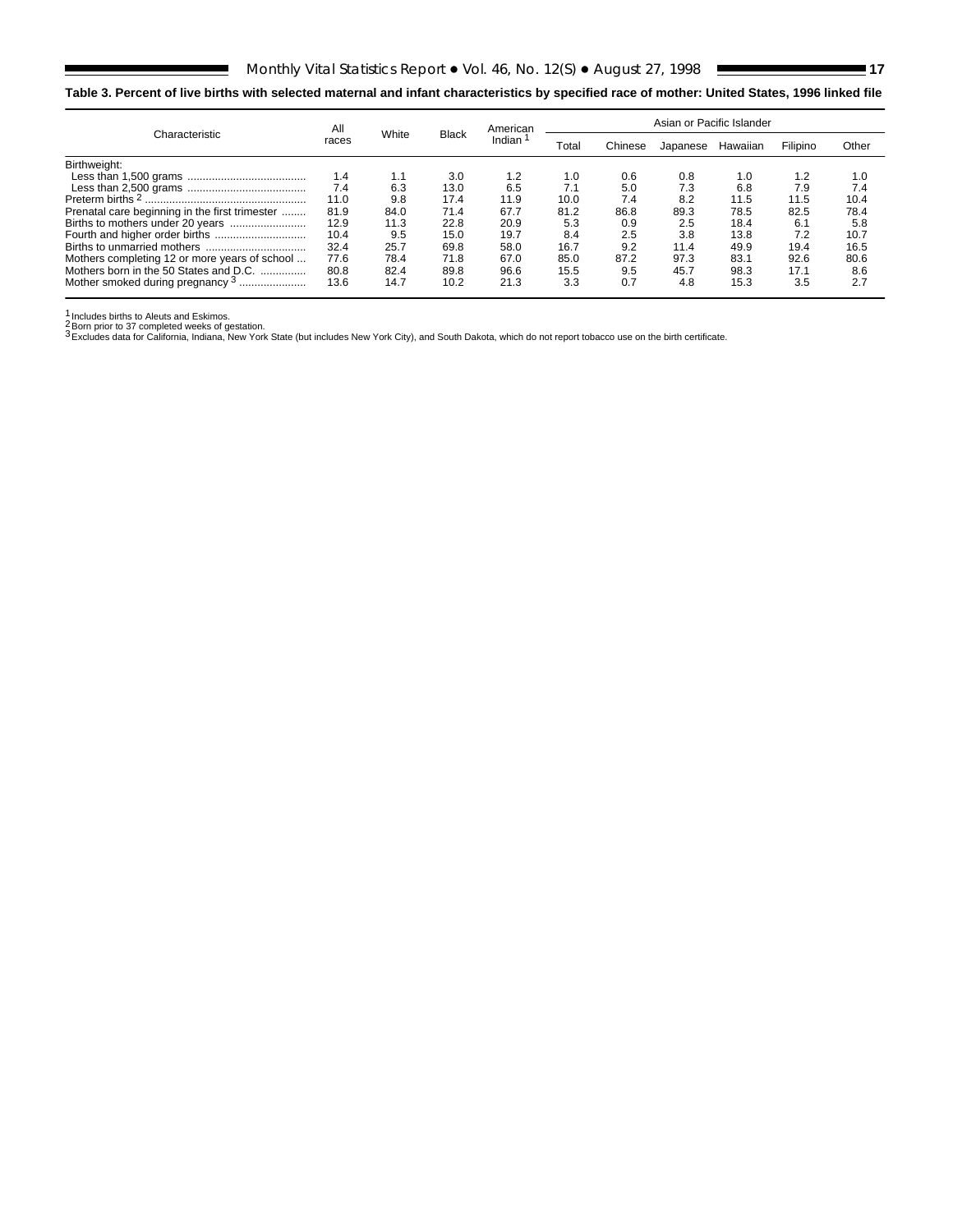E

#### <span id="page-17-0"></span>**Table 4. Percent of live births with selected maternal and infant characteristics by Hispanic origin of mother and race of mother for mothers of non-Hispanic origin: United States, 1996 linked file**

| Characteristic                                 |                |       |         | Non-Hispanic    |       |                                  |                                  |                    |       |              |
|------------------------------------------------|----------------|-------|---------|-----------------|-------|----------------------------------|----------------------------------|--------------------|-------|--------------|
|                                                | All<br>origins | Total | Mexican | Puerto<br>Rican | Cuban | Central<br>and South<br>American | Other and<br>unknown<br>Hispanic | Total <sup>2</sup> | White | <b>Black</b> |
| Birthweight:                                   |                |       |         |                 |       |                                  |                                  |                    |       |              |
|                                                | 1.4            | 1.1   | 1.0     | 1.7             | 1.3   | 1.1                              | 1.5                              | 1.4                | 1.1   | 3.0          |
|                                                | 7.4            | 6.3   | 5.9     | 9.2             | 6.5   | 6.0                              | 7.7                              | 7.6                | 6.4   | 13.1         |
| Preterm births <sup>3</sup>                    | 11.0           | 10.9  | 10.5    | 13.2            | 10.3  | 10.9                             | 12.0                             | 11.0               | 9.5   | 17.5         |
| Prenatal care beginning in the first trimester | 81.9           | 72.2  | 70.7    | 75.0            | 89.2  | 75.0                             | 74.6                             | 84.0               | 87.4  | 71.5         |
|                                                | 12.9           | 17.4  | 18.1    | 23.1            | 7.6   | 10.5                             | 19.8                             | 12.0               | 9.7   | 23.0         |
|                                                | 10.4           | 13.8  | 14.9    | 12.3            | 5.6   | 11.4                             | 11.3                             | 9.7                | 8.3   | 15.0         |
|                                                | 32.4           | 40.7  | 37.9    | 60.7            | 24.7  | 44.1                             | 43.5                             | 30.6               | 21.5  | 70.0         |
| Mothers completing 12 or more years of school  | 77.6           | 48.6  | 42.3    | 61.9            | 85.5  | 59.2                             | 67.0                             | 83.9               | 87.0  | 72.0         |
| Mothers born in the 50 States and D.C.         | 80.8           | 38.2  | 38.2    | 61.5            | 36.9  | 8.1                              | 74.6                             | 90.2               | 95.1  | 91.0         |
| Mother smoked during pregnancy 4               | 13.6           | 4.3   | 3.1     | 11.0            | 4.7   | 1.8                              | 9.1                              | 15.1               | 16.9  | 10.3         |

1 Includes origin not stated.<br>2 Includes races other than black or white.<br>3 Born prior to 37 completed weeks of gestation.<br>4 Excludes data for California, Indiana, New York State (but includes New York City), and South Dak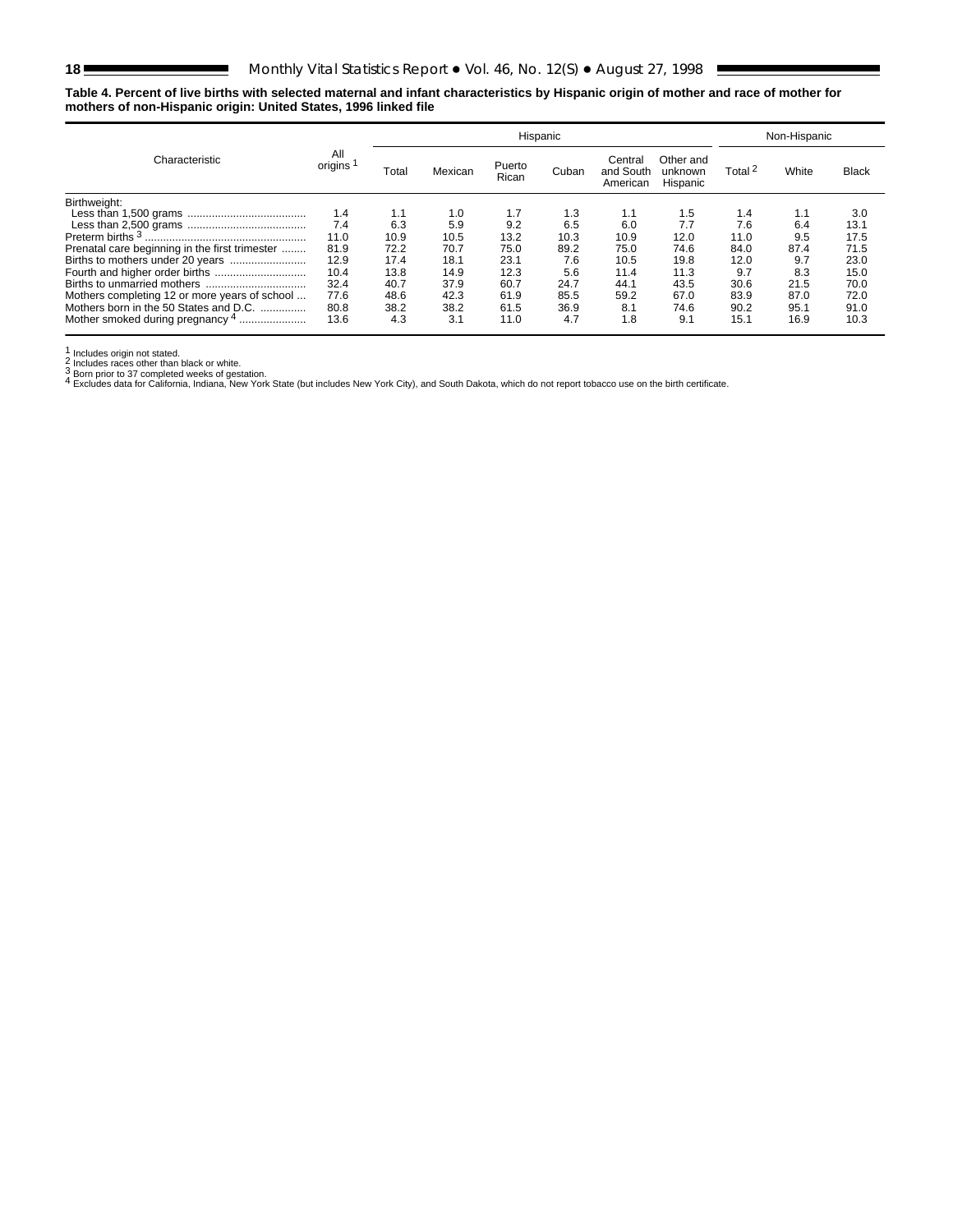#### <span id="page-18-0"></span>**Table 5. Live births, infant, neonatal, and postneonatal deaths and mortality rates by race of mother and birthweight: United States, 1996 linked file, and percent change in birthweight-specific infant mortality, 1995-96 linked file**

|                                        |                | Number               |                    |                        | Mortality rate per 1,000 live births | Percent change |              |                                        |  |
|----------------------------------------|----------------|----------------------|--------------------|------------------------|--------------------------------------|----------------|--------------|----------------------------------------|--|
| Race and birthweight                   | Live<br>births | Infant<br>deaths     | Neonatal<br>deaths | Postneonatal<br>deaths | Infant                               | Neonatal       | Postneonatal | in infant<br>mortality<br>rate 1995-96 |  |
|                                        | 3,891,494      | 28,419               | 18,556             | 9,863                  | 7.3                                  | 4.8            | 2.5          | $-3.9$                                 |  |
| Less than 2,500 grams                  | 288.181        | 18.126               | 14.682             | 3.444                  | 62.9                                 | 50.9           | 12.0         | $-2.6$                                 |  |
| Less than 1,500 grams                  | 54,151         | 14,043               | 12,445             | 1,598                  | 259.3                                | 229.8          | 29.5         | $-3.4$                                 |  |
| Less than 500 grams                    | 5,813          | 5,168                | 5.079              | 88                     | 889.0                                | 873.7          | 15.1         | $-1.6$                                 |  |
| 500-749 grams                          | 10.358         | 5.307                | 4.707              | 600                    | 512.4                                | 454.4          | 57.9         | $-3.0$                                 |  |
| 750-999 grams                          | 11,020         | 1,842                | 1,421              | 421                    | 167.2                                | 128.9          | 38.2         | $-8.2$                                 |  |
| 1,000-1,249 grams                      | 12,491         | 964                  | 720                | 244                    | 77.2                                 | 57.6           | 19.5         | $-9.7$                                 |  |
| 1,250-1,499 grams                      | 14,469         | 763                  | 518                | 245                    | 52.7                                 | 35.8           | 16.9         | $-3.5$                                 |  |
| 1,500-1,999 grams                      | 56,033         | 1,696                | 1,055              | 641                    | 30.3                                 | 18.8           | 11.4         | $-8.7$                                 |  |
| 2,000-2,499 grams                      | 177,997        | 2,387                | 1,182              | 1.205                  | 13.4                                 | 6.6            | 6.8          | $-0.7$                                 |  |
| 2,500 grams or more                    | 3,601,121      | 9,963                | 3,564              | 6.399                  | 2.8                                  | 1.0            | 1.8          | $-6.7$                                 |  |
| 2,500-2,999 grams                      | 639,450        | 3,254                | 1,265              | 1,988                  | 5.1                                  | 2.0            | 3.1          | $-5.6$                                 |  |
| 3,000-3,499 grams                      | 1,435,306      | 3,832                | 1,268              | 2,564                  | 2.7                                  | 0.9            | 1.8          | $-6.9$                                 |  |
| 3,500-3,999 grams                      | 1,127,827      | 2.152                | 739                | 1.413                  | 1.9                                  | 0.7            | 1.3          | $-5.0$                                 |  |
| 4,000-4,499 grams                      | 336,685        | 573                  | 222                | 351                    | 1.7                                  | 0.7            | 1.0          | $-5.6$                                 |  |
| 4,500-4,999 grams                      | 55,583         | 113                  | 50                 | 63                     | 2.0                                  | 0.9            | 1.1          | $-9.1$                                 |  |
| 5,000 grams or more                    | 6,270          | 39                   | 19                 | 19                     | 6.2                                  |                | $\star$      | $-26.2$                                |  |
| Not stated                             | 2,192          | 331                  | 310                | 21                     |                                      |                |              |                                        |  |
|                                        |                |                      |                    |                        | $\ddotsc$                            | $\ddotsc$      | $\ddotsc$    | $\ddotsc$                              |  |
|                                        | 3,093,057      | 18,774               | 12,260             | 6,513                  | 6.1                                  | 4.0            | 2.1          | $-3.2$                                 |  |
| Less than 2,500 grams                  | 196,443        | 11,297               | 9,280              | 2,017                  | 57.5                                 | 47.2           | 10.3         | $-3.7$                                 |  |
| Less than $1,500$ grams                | 34.034         | 8,476                | 7,601              | 876                    | 249.0                                | 223.3          | 25.7         | $-4.5$                                 |  |
| Less than 500 grams                    | 3,217          | 2,870                | 2,827              | 44                     | 892.1                                | 878.8          | 13.7         | $-2.1$                                 |  |
| 500-749 grams                          | 6.047          | 3,193                | 2,897              | 296                    | 528.0                                | 479.1          | 48.9         | $-3.3$                                 |  |
| 750-999 grams                          | 6,929          | 1,226                | 984                | 242                    | 176.9                                | 142.0          | 34.9         | $-8.2$                                 |  |
| 1,000-1,249 grams                      | 8,193          | 650                  | 512                | 138                    | 79.3                                 | 62.5           | 16.8         | $-12.8$                                |  |
| 1,250-1,499 grams                      | 9,648          | 536                  | 381                | 156                    | 55.6                                 | 39.5           | 16.2         | 0.2                                    |  |
| 1,500-1,999 grams                      | 38,486         | 1,171                | 781                | 390                    | 30.4                                 | 20.3           | 10.1         | $-8.4$                                 |  |
| 2,000-2,499 grams                      | 123,923        | 1,650                | 898                | 752                    | 13.3                                 | 7.2            | 6.1          | $-2.9$                                 |  |
| 2,500 grams or more                    | 2,895,116      | 7,292                | 2,807              | 4,486                  | 2.5                                  | 1.0            | 1.5          | $-7.4$                                 |  |
| 2,500-2,999 grams                      | 459,079        | 2,268                | 969                | 1,299                  | 4.9                                  | 2.1            | 2.8          | $-7.5$                                 |  |
| 3,000-3,499 grams                      | 1,127,613      | 2.818                | 995                | 1.823                  | 2.5                                  | 0.9            | 1.6          | $-7.4$                                 |  |
| 3,500-3,999 grams                      | 956,468        | 1.626                | 598                | 1.028                  | 1.7                                  | 0.6            | 1.1          | $-5.6$                                 |  |
| 4,000-4,499 grams                      | 297,023        | 459                  | 189                | 270                    | 1.5                                  | 0.6            | 0.9          | $-6.3$                                 |  |
| 4,500-4,999 grams                      | 49,516         | 90                   | 39                 | 51                     | 1.8                                  | 0.8            | 1.0          | $-10.0$                                |  |
| 5,000 grams or more                    | 5.417          | 32                   | 16                 | 15                     | 5.9                                  |                |              | $-23.4$                                |  |
|                                        | 1,498          | 184                  | 174                | 10                     |                                      |                |              |                                        |  |
| Not stated                             |                |                      |                    |                        | $\ldots$                             | $\cdots$       | $\ddotsc$    | $\sim$                                 |  |
|                                        | 594,781        | 8,406                | 5,562              | 2,844                  | 14.1                                 | 9.4            | 4.8          | $-3.4$                                 |  |
| Less than 2,500 grams                  | 77,556         | 6,105                | 4.828              | 1,277                  | 78.7                                 | 62.3           | 16.5         | $-0.6$                                 |  |
| Less than 1,500 grams                  | 18.005         | 5,049                | 4,380              | 669                    | 280.4                                | 243.3          | 37.2         | $-1.8$                                 |  |
| Less than 500 grams                    | 2.403          | 2,129                | 2,086              | 43                     | 886.0                                | 868.1          | 17.9         | $-1.0$                                 |  |
| 500-749 grams                          | 3,950          | 1,919                | 1,631              | 288                    | 485.8                                | 412.9          | 72.9         | $-2.7$                                 |  |
| 750-999 grams                          | 3.672          | 535                  | 373                | 162                    | 145.7                                | 101.6          | 44.1         | $-10.6$                                |  |
| 1,000-1,249 grams                      | 3,783          | 271                  | 177                | 94                     | 71.6                                 | 46.8           | 24.8         | $-3.9$                                 |  |
| 1,250-1,499 grams                      | 4.197          | 195                  | 112                | 82                     | 46.5                                 | 26.7           | 19.5         | $-4.3$                                 |  |
| 1,500-1,999 grams                      | 14,960         | 440                  | 221                | 219                    | 29.4                                 | 14.8           | 14.6         | $-9.3$                                 |  |
| 2,000-2,499 grams                      | 44.591         | 616                  | 228                | 388                    | 13.8                                 | 5.1            | 8.7          | 2.2                                    |  |
| 2,500 grams or more                    | 516,749        | 2,177                | 615                | 1,562                  | 4.2                                  | 1.2            | 3.0          | $-6.7$                                 |  |
| 2,500-2,999 grams                      | 138,732        | 832                  | 247                | 585                    | 6.0                                  | 1.8            | 4.2          | $-3.2$                                 |  |
| 3,000-3,499 grams                      | 224,489        | 822                  | 221                | 601                    | 3.7                                  | 1.0            | 2.7          | $-9.8$                                 |  |
| 3,500-3,999 grams                      | 121,602        | 416                  | 111                | 305                    | 3.4                                  | 0.9            | 2.5          | $-2.9$                                 |  |
|                                        | 27,219         | 88                   | 28                 | 61                     | 3.2                                  | 1.0            | 2.2          | $-25.6$                                |  |
| 4,000-4,499 grams<br>4,500-4,999 grams | 4,142          |                      | 8                  |                        |                                      |                |              |                                        |  |
| 5,000 grams or more                    | 565            | 14<br>$\overline{4}$ | 1                  | 6<br>3                 |                                      | $\star$        | $\star$      |                                        |  |
| Not stated                             | 476            | 125                  | 119                | 6                      |                                      |                |              |                                        |  |
|                                        |                |                      |                    |                        | $\ddotsc$                            | $\cdots$       | $\ddotsc$    | $\ddotsc$                              |  |

\* Figure does not meet standard of reliability or precision.<br>...Category not applicable.<br><sup>1</sup> Includes races other than white or black.

NOTE: Infant deaths are weighted so numbers may not exactly add to totals due to rounding.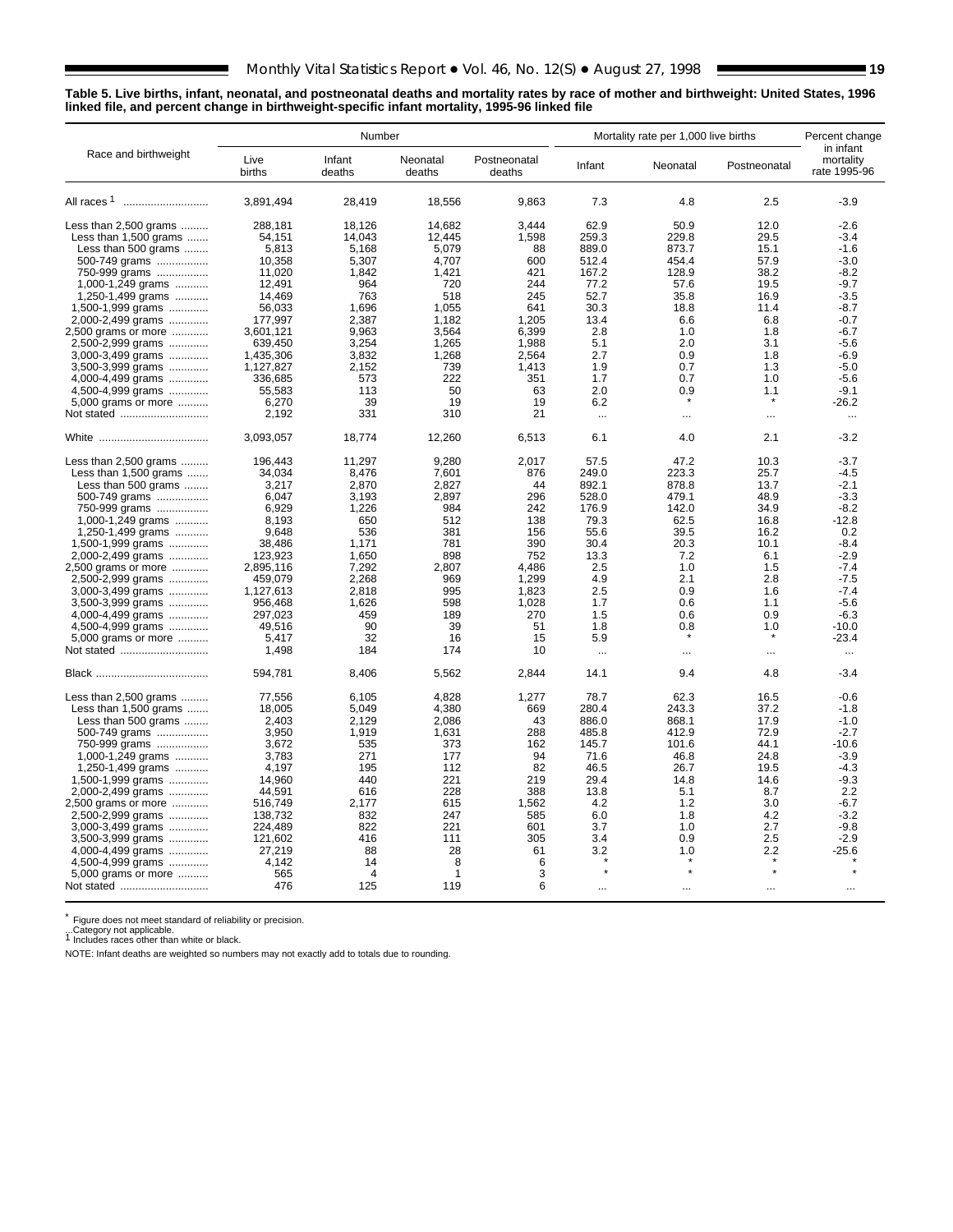#### <span id="page-19-0"></span>**Table 6. Infant deaths and mortality rates for the five leading causes of infant death by race and Hispanic origin of mother: United States, 1996 linked file**

[Rates per 100,000 live births in specified group]

| All races <sup>1</sup><br>Cause of death                                                  |          |        | White |          |        | <b>Black</b> |          | American Indian |        | Asian and Pacific Islander |        |       | Hispanic |        |       |          |        |       |
|-------------------------------------------------------------------------------------------|----------|--------|-------|----------|--------|--------------|----------|-----------------|--------|----------------------------|--------|-------|----------|--------|-------|----------|--------|-------|
| (Ninth Revision International<br>Classification of Diseases, 1975)                        | Rank     | Number | Rate  | Rank     | Number | Rate         | Rank     | Number          | Rate   | Rank                       | Number | Rate  | Rank     | Number | Rate  | Rank     | Number | Rate  |
|                                                                                           | $\cdots$ | 28,419 | 730.3 | $\cdots$ | 18.774 | 607.0        | $\cdots$ | 8.406           | 1413.3 | $\cdots$                   | 377    | 995.2 | $\cdots$ | 862    | 520.0 | $\cdots$ | 4.246  | 605.4 |
| Congenital anomalies (740-759)<br>Disorders related to short<br>gestation and unspecified |          | 6.406  | 164.6 |          | 4,979  | 161.0        | 2        | .130            | 190.0  | 2                          | 66     | 174.2 |          | 231    | 139.3 |          | 1.162  | 165.7 |
| low birthweight (765)<br>Sudden infant death                                              | 2        | 3.886  | 99.9  | 2        | 2.128  | 68.8         |          | .627            | 273.5  | 3                          | 37     | 97.7  | 2        | 93     | 56.1  | 2        | 495    | 70.6  |
| syndrome (798.0)<br><b>Respiratory distress</b>                                           | 3        | 3.056  | 78.5  |          | .990،  | 64.3         | 3        | 915             | 153.8  |                            | 77     | 203.3 | 3        | 73     | 44.0  | 3        | 340    | 48.5  |
| syndrome (769)<br>Newborn affected by<br>maternal complications                           | 4        | .364   | 35.1  | 4        | 848    | 27.4         | 4        | 467             | 78.5   | -                          | 10     |       | 4        | 39     | 23.5  | 4        | 208    | 29.7  |
| of pregnancy (761)                                                                        | 5        | .252   | 32.2  | 5        | 783    | 25.3         | 5        | 434             | 73.0   | 8                          | 6      |       | 5        | 29     | 17.5  | 5        | 145    | 20.7  |

\* Figure does not meet standard of reliability or precision. ...Category not applicable. 1Includes races other than white and black.

NOTES: For American Indians, Accidents and adverse effects was the fourth leading cause of infant death with 22 deaths and a rate of 59.3. Pneumonia and influenza was the fifth leading cause of infant death for American In

**20**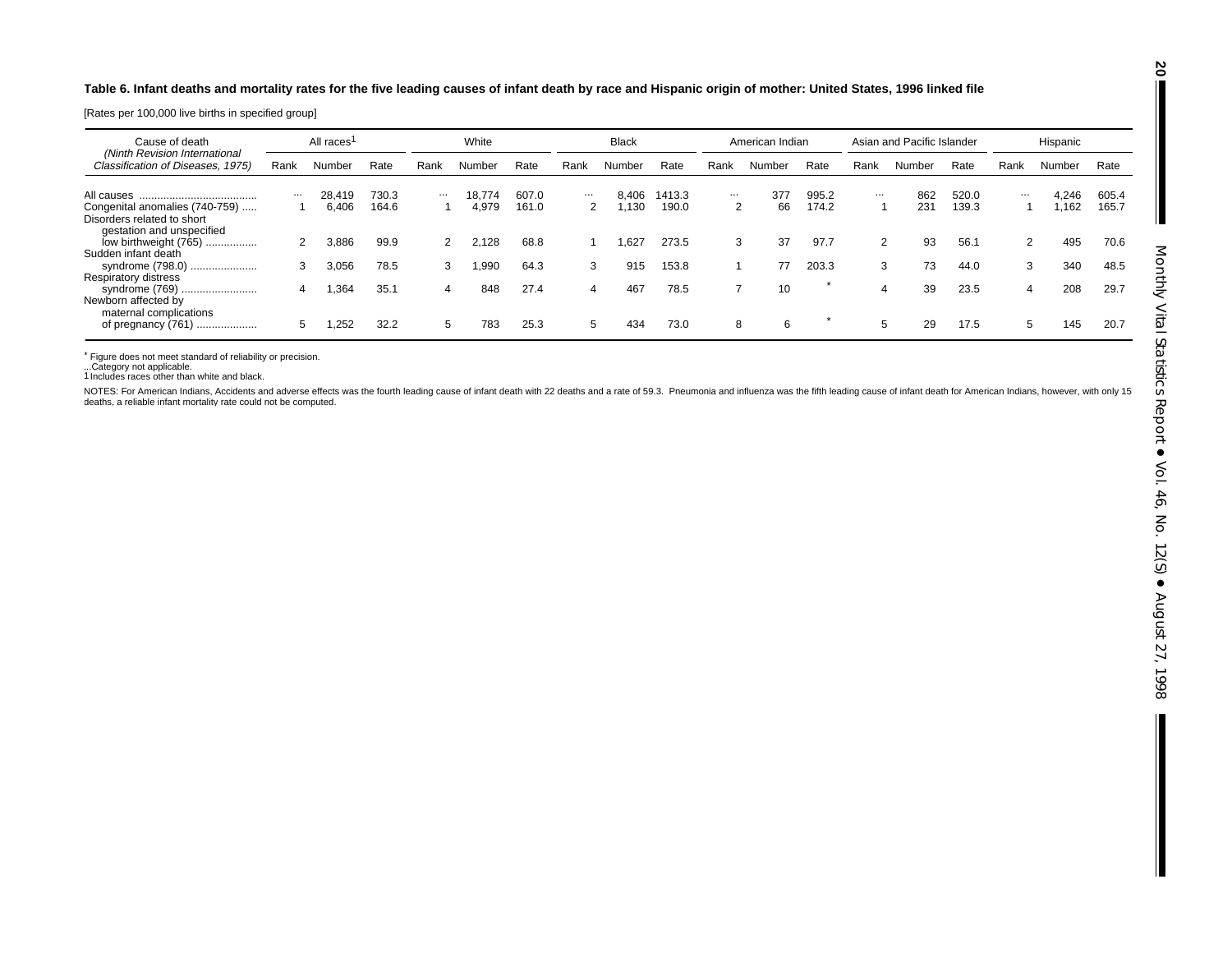## <span id="page-20-0"></span>**Technical notes**

## **Marital status**

National estimates of births to unmarried women are based on two methods of determining marital status. For 1996 data, birth certificates in 45 States and the District of Columbia included a question about the mother's marital status. The mother's marital status is inferred in five states (California, Connecticut, Michigan, Nevada, and New York) by comparing the parents' and child's surnames and other information concerning the father. For these States, a birth is inferred as nonmarital if any of these factors, listed in priority-of-use order, is present: a paternity acknowledgment was received, the father's name is missing, or the father's and mother's current surnames are different. In addition, criteria that are particularly applicable for a given State are also applied as necessary; see Technical notes in *Report of Final Natality Statistics, 1996* for additional details (3).

## **Period of gestation and birthweight**

The 1989 revision of the U.S. Standard Certificate of Live Birth included a new item, ''clinical estimate of gestation.'' This item is being compared with length of gestation computed from the date the last normal menstrual period (LMP) began when the latter appears to be inconsistent with birthweight. This is done for normal weight births of apparently short gestations and very low birthweight births reported to be full term. The clinical estimate was also used if the LMP date was not reported. The period of gestation for 4.6 percent of the births in 1996 was based on the clinical estimate of gestation. For 97 percent of these records, the clinical estimate was used because the LMP date was not reported. For the remaining 3 percent, the clinical estimate was used because it was consistent with the reported birthweight, whereas the LMP-based gestation was not. In cases where the reported birthweight was inconsistent with both the LMP-computed gestation and the clinical estimate of gestation, the LMP-computed gestation was used and birthweight was reclassified as ''not stated.'' This was necessary for fewer than 400 births or less than 0.01 percent of all birth records in 1996 (3).

## Not stated birthweight was imputed for 2,630 records or 0.07 percent of the birth records in 1996. If birthweight was not stated and the period of gestation was known, birthweight was assigned the value from the previous record with the same period of gestation, race, sex, and plurality. If birthweight and period of gestation were both unknown (2,192 records in 1996) the not stated value for birthweight was retained. This imputation was done to improve the accuracy of birthweightspecific infant mortality rates, since the percent of records with not stated birthweight was higher for infant deaths (3.37 percent before imputation) than for live births (0.12 percent before imputation). The imputation reduced the percent of not stated records to 1.16 percent for infant deaths, and 0.06 percent for births.

## **Cause-of-death classification**

The mortality statistics presented here were compiled in accordance with the World Health Organization (WHO) regulations, which specify that member nations classify causes of death by the current *Manual of the International Statistical Classification of Diseases, Injuries, and Causes of Death (ICD)* (38). Cause-ofdeath data presented in this publication were coded according to the Ninth Revision of the ICD by procedures outlined in annual issues of the *NCHS Instruction Manual* (39). In this report, tabulations of cause-of-death statistics are based solely on the underlying cause of death. The underlying cause is defined by WHO as the disease or injury that initiated the sequence of events leading directly to death or as the circumstances of the accident or violence that produced the fatal injury. It is selected from the conditions entered by the physician in the cause-ofdeath section of the death certificate. When more than one cause or condition is entered by the physician, the underlying cause is determined by the sequence of conditions on the certificate, provisions of the ICD, and associated selection rules. Generally, more medical information is reported on death certificates than is directly reflected in the underlying cause of death.

The cause-of-death ranking for infants in [table 6](#page-19-0) is based on the List of 61

Selected Causes of Infant Death and HIV Infection. The group titles Certain conditions originating in the perinatal period and Symptoms, signs, and ill-defined conditions are not ranked from the List of 61 Selected Causes of Infant Death. In addition, category titles that begin with the words ''Other'' and ''All other'' are not ranked to determine the leading causes of death. When one of the titles that represents a subtotal is ranked (for example, Pneumonia and influenza), its component parts are not ranked (in this case, Pneumonia, and Influenza).

#### **Computation of rates**

Infant mortality rates are the most commonly used index for measuring the risk of dying during the first year of life. They are calculated by dividing the number of infant deaths in a calendar year by the number of live births registered for the same period and are presented as rates per 1,000 or per 100,000 live births. Infant mortality rates use the number of live births in the denominator to approximate the population at risk of dying before the first birthday. For all variables, not stated responses were shown in frequencies tables, but were dropped before rates were computed.

## **Random variation in infant mortality rates**

The number of infant deaths and live births reported for an area represent complete counts of such events. As such, they are not subject to sampling error, although they are subject to nonsampling error in the registration process. However, when the figures are used for analytic purposes, such as the comparison of rates over time, for different areas, or among different subgroups, the number of events that actually occurred may be considered as one of a large series of possible results that could have arisen under the same circumstances (40). As a result, numbers of births, deaths, and infant mortality rates are subject to random variation. The probable range of values may be estimated from the actual figures according to certain statistical assumptions.

In general, distributions of vital events may be assumed to follow the binomial distribution. When the number of events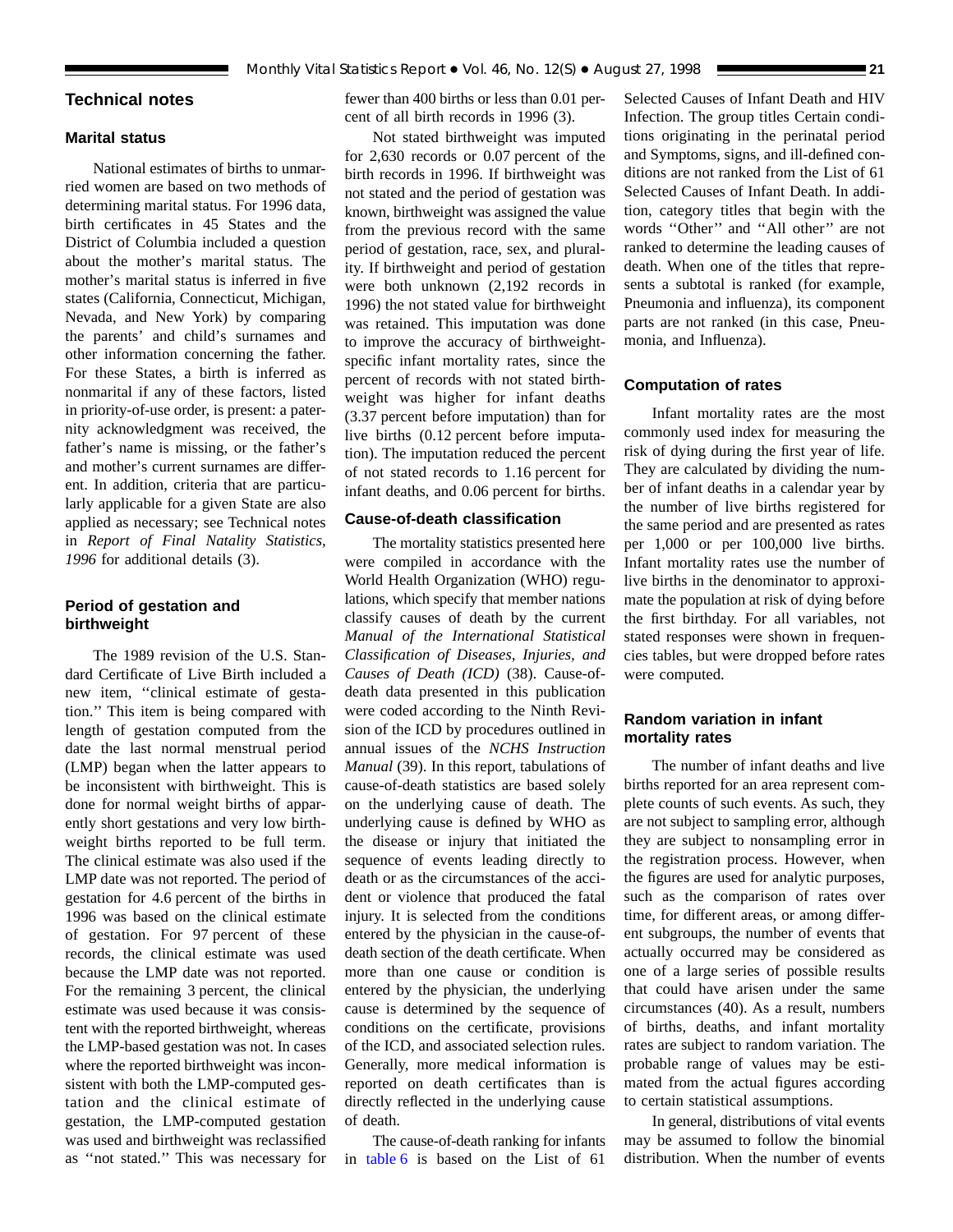is large, the relative standard error is usually small. When the number of events is small (perhaps less than 100) and the probability of such an event is small, considerable caution must be observed in interpreting the data. Such infrequent events may be assumed to follow a Poisson probability distribution. Estimates of relative standard errors (RSE's) and 95-percent confidence intervals are shown below.

The formula for the RSE of infant deaths and live births is:

$$
RSE(D) = 100\sqrt{\frac{1}{D}}
$$

where *D* is the number of deaths and

RSE (*B*) =  $100\sqrt{\frac{1}{B}}$ 

where *B* is the number of births.

For example, let us say that for group A the number of infant deaths was 104 while the number of live births was 27,380 yielding an infant mortality rate of 3.8 infant deaths per 1,000 live births.

The RSE of the deaths  $=$ 

$$
100 \cdot \sqrt{\frac{1}{104}} = 9.81
$$

while the RSE of the births  $=$ 

$$
100 \cdot \sqrt{\frac{1}{27,380}} = 0.60
$$

The formula for the RSE of the infant mortality rate (IMR) is:

$$
RSE(IMR) = 100 \cdot \sqrt{\frac{1}{D} + \frac{1}{B}}
$$

The RSE of the  $IMR =$ 

$$
100 \cdot \sqrt{\frac{1}{104} + \frac{1}{27,380}} = 9.82
$$

*Binomial distribution*—When the number of events is greater than 100, the binomial distribution is used to estimate the 95-percent confidence intervals as follows:

RSE(*R*1)

Lower: 
$$
R_1 - 1.96 \cdot R_1 \cdot \frac{\text{KSE}(R_1)}{100}
$$
  
Upper:  $R_1 + 1.96 \cdot R_1 \cdot \frac{\text{RSE}(R_1)}{100}$ 

Thus, for Group A:

Lower: 
$$
3.8 - 1.96 \cdot 3.8 \cdot \frac{9.82}{100} = 3.1
$$

Upper: 
$$
3.8 + 1.96 \cdot 3.8 \cdot \frac{9.82}{100} = 4.5
$$

Thus the chances are 95 out of 100 that the true IMR for Group A lies somewhere in the 3.1–4.5 interval.

*Poisson distribution*—When the number of events in the numerator is less than 100 the confidence interval for the rate can be estimated based on the Poisson distribution using the values in [table I.](#page-22-0)

Lower: IMR  $\cdot$  *L*(.95, *D*<sub>adj</sub>)

Upper: IMR • *U*(.95, *D*<sub>adj</sub>)

where  $D_{\text{adj}}$  is the adjusted number of infant deaths (rounded to the nearest integer) used to take into account the RSE of the number of infant deaths and live births, and is computed as follows:

$$
D_{\text{adj}} = \frac{D \cdot B}{D + B}
$$

 $L(.95, D<sub>adi</sub>)$  and  $U(.95, D<sub>adi</sub>)$  refer to the values in [table I](#page-22-0) corresponding to the value of  $D_{\text{adi}}$ .

For example, let us say that for Group B the number of infant deaths was 47, the number of live births was 8,901, and the infant mortality rate was 5.3.

$$
D_{\text{adj}} = \frac{(47 \cdot 8,901)}{(47 + 8,901)} = 47
$$

Therefore the 95-percent confidence interval (using the formula for 1–99 infant  $deaths) =$ 

Lower: 
$$
5.3 \cdot 0.73476 = 3.9
$$
  
Upper:  $5.3 \cdot 1.32979 = 7.0$ 

*Comparison of two infant mortality rates*—If either of the two rates to be compared is based on less than 100 deaths, compute the confidence intervals for both rates and check to see if they overlap. If so, the difference is not statistically significant at the 95-percent level. If they do not overlap, the difference is statistically significant. If both of the two rates  $(R_1)$ and  $R_2$ ) to be compared are based on 100 or more deaths, the following z-test may be used to define a significance test statistic:

$$
= \frac{R_1 - R_2}{\sqrt{R_1^2 \left(\frac{\text{RSE}(R_1)}{100}\right)^2 + R_2^2 \left(\frac{\text{RSE}(R_2)}{100}\right)^2}}
$$

*z* =

If  $z \geq 1.96$ , then the difference is statistically significant at the 0.05 level and if  $z \le 1.96$ , the difference is not significant.

## **Availability of linked file data**

Linked file data are available on data tapes from the National Technical Information Service (NTIS) and on CD-ROM from NTIS and the Government Printing Office (GPO). Data are also available in selected issues of the *Vital and Health Statistics,* Series 20 reports, and the *Monthly Vital Statistics Reports* and supplements through NCHS. Additional unpublished tabulations are available from NCHS or through our Internet site at [www.cdc.gov/nchswww/.](http://www.cdc.gov/nchswww/)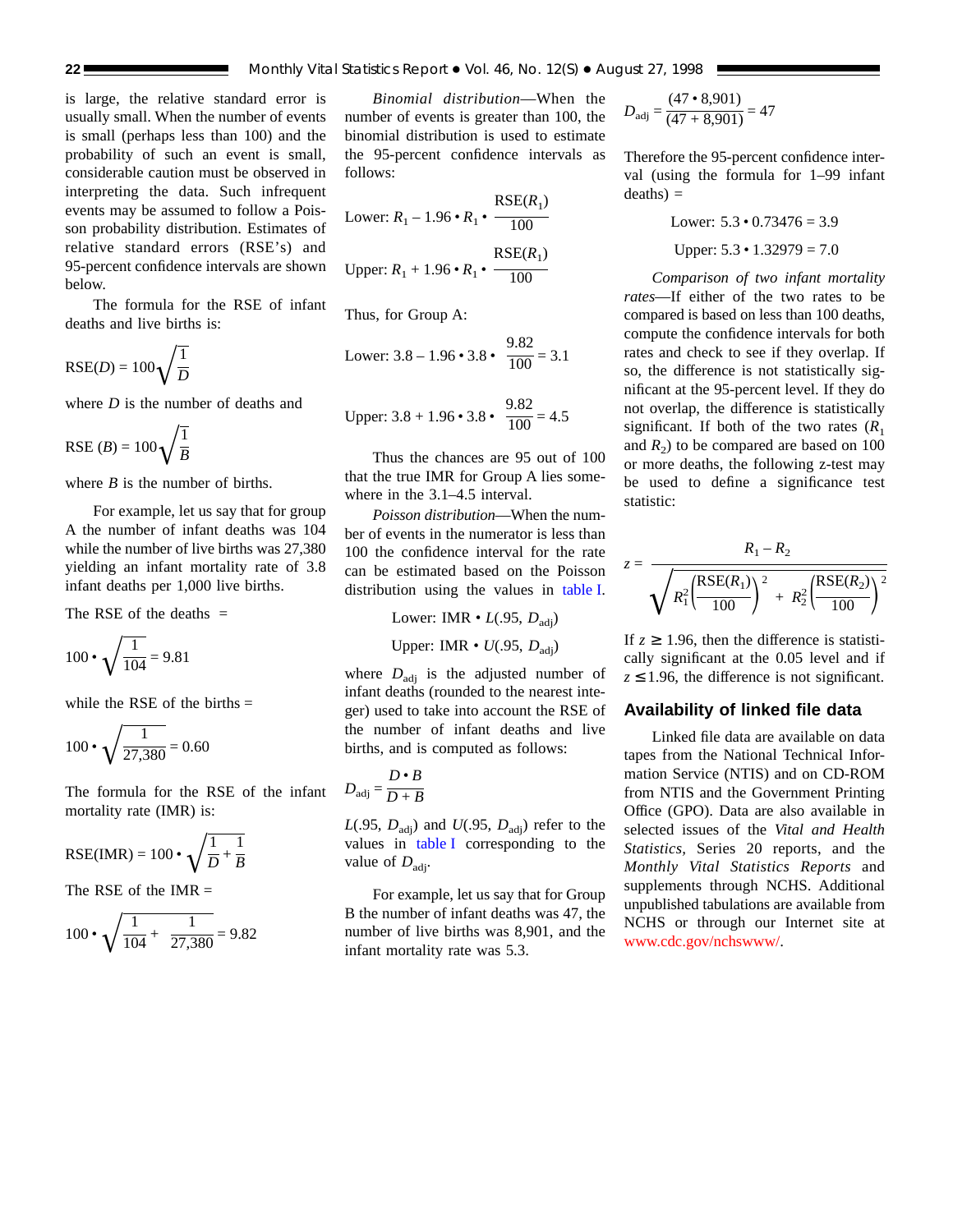## <span id="page-22-0"></span>**Table I. Lower and upper 95 percent confidence limit factors for a death rate based on a Poisson variable of 1–99 deaths**

| Number of deaths | L(0.95, D <sub>adj</sub> ) | U(0.95, D <sub>adj</sub> ) | Number of deaths | L(0.95, D <sub>adj</sub> ) | $U(0.95, D_{\text{adj}})$ |
|------------------|----------------------------|----------------------------|------------------|----------------------------|---------------------------|
|                  | 0.02532                    | 5.57164                    |                  | 0.74457                    | 1.31482                   |
|                  | 0.12110                    | 3.61234                    |                  | 0.74685                    | 1.31137                   |
|                  | 0.20622                    | 2.92242                    |                  | 0.74907                    | 1.30802                   |
|                  | 0.27247                    | 2.56040                    |                  | 0.75123                    | 1.30478                   |
|                  | 0.32470                    | 2.33367                    |                  | 0.75334                    | 1.30164                   |
|                  | 0.36698                    | 2.17658                    |                  | 0.75539                    | 1.29858                   |
|                  | 0.40205                    | 2.06038                    |                  | 0.75739                    | 1.29562                   |
|                  | 0.43173                    | 1.97040                    |                  | 0.75934                    | 1.29273                   |
|                  | 0.45726                    | 1.89831                    |                  | 0.76125                    | 1.28993                   |
|                  | 0.47954                    | 1.83904                    |                  | 0.76311                    | 1.28720                   |
|                  | 0.49920                    | 1.78928                    |                  | 0.76492                    | 1.28454                   |
|                  | 0.51671                    | 1.74680                    |                  | 0.76669                    | 1.28195                   |
|                  | 0.53246                    | 1.71003                    |                  | 0.76843                    | 1.27943                   |
|                  | 0.54671                    | 1.67783                    |                  | 0.77012                    | 1.27698                   |
|                  | 0.55969                    | 1.64935                    |                  | 0.77178                    | 1.27458                   |
|                  | 0.57159                    | 1.62394                    |                  | 0.77340                    | 1.27225                   |
|                  | 0.58254                    | 1.60110                    |                  | 0.77499                    | 1.26996                   |
|                  | 0.59266                    | 1.58043                    |                  | 0.77654                    | 1.26774                   |
|                  | 0.60207                    | 1.56162                    |                  | 0.77806                    | 1.26556                   |
|                  | 0.61083                    | 1.54442                    |                  | 0.77955                    | 1.26344                   |
|                  | 0.61902                    | 1.52861                    |                  | 0.78101                    | 1.26136                   |
|                  | 0.62669                    | 1.51401                    |                  | 0.78244                    | 1.25933                   |
|                  | 0.63391                    | 1.50049                    |                  | 0.78384                    | 1.25735                   |
|                  | 0.64072                    | 1.48792                    |                  | 0.78522                    | 1.25541                   |
|                  | 0.64715                    | 1.47620                    |                  | 0.78656                    | 1.25351                   |
|                  | 0.65323                    | 1.46523                    |                  | 0.78789                    | 1.25165                   |
|                  | 0.65901                    | 1.45495                    |                  | 0.78918                    | 1.24983                   |
|                  | 0.66449                    | 1.44528                    |                  | 0.79046                    | 1.24805                   |
|                  | 0.66972                    | 1.43617                    |                  | 0.79171                    | 1.24630                   |
|                  | 0.67470                    | 1.42756                    |                  | 0.79294                    | 1.24459                   |
|                  | 0.67945                    | 1.41942                    |                  | 0.79414                    | 1.24291                   |
|                  | 0.68400                    | 1.41170                    |                  | 0.79533                    | 1.24126                   |
|                  | 0.68835                    | 1.40437                    |                  | 0.79649                    | 1.23965                   |
|                  | 0.69253                    | 1.39740                    |                  | 0.79764                    | 1.23807                   |
|                  | 0.69654                    | 1.39076                    |                  | 0.79876                    | 1.23652                   |
|                  | 0.70039                    | 1.38442                    |                  | 0.79987                    | 1.23499                   |
|                  | 0.70409                    | 1.37837                    |                  | 0.80096                    | 1.23350                   |
|                  | 0.70766                    | 1.37258                    |                  | 0.80203                    | 1.23203                   |
|                  | 0.71110                    | 1.36703                    |                  | 0.80308                    | 1.23059                   |
|                  | 0.71441                    | 1.36172                    |                  | 0.80412                    | 1.22917                   |
|                  | 0.71762                    | 1.35661                    |                  | 0.80514                    | 1.22778                   |
|                  | 0.72071                    | 1.35171                    |                  | 0.80614                    | 1.22641                   |
|                  | 0.72370                    | 1.34699                    | 93.              | 0.80713                    | 1.22507                   |
|                  | 0.72660                    | 1.34245                    |                  | 0.80810                    | 1.22375                   |
|                  | 0.72941                    | 1.33808                    |                  | 0.80906                    | 1.22245                   |
| 46.              | 0.73213                    | 1.33386                    |                  | 0.81000                    | 1.22117                   |
|                  | 0.73476                    | 1.32979                    |                  | 0.81093                    | 1.21992                   |
|                  | 0.73732                    | 1.32585                    |                  | 0.81185                    | 1.21868                   |
|                  | 0.73981                    | 1.32205                    |                  | 0.81275                    | 1.21746                   |
|                  | 0.74222                    | 1.31838                    |                  |                            |                           |
|                  |                            |                            |                  |                            |                           |